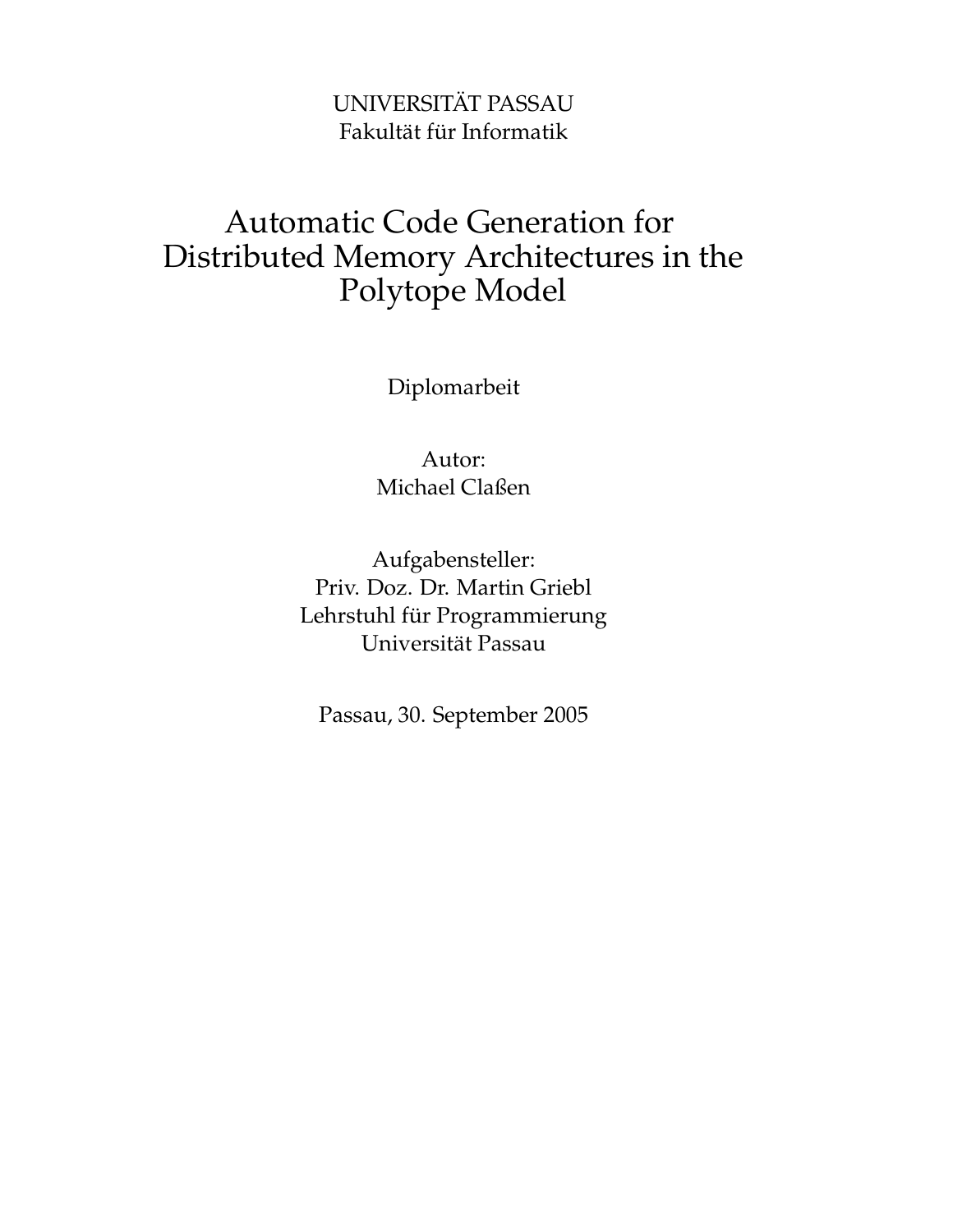## **Abstract**

The increasing availability of parallel systems leads to an increasing demand for automatic parallelization. The polytope model can be used for analyzing input programs and performing transformations on the obtained model, in order to increase the amount of parallelism in the resulting target program. In contrast to shared memory systems, a compiler for distributed memory architectures has to generate additional code for the necessary communication between processors. The goal of this thesis is to provide a method for automatic generation of efficient, parallel target code for distributed memory architectures, that uses the polytope model for the parallelization process and the generation of efficient communication code.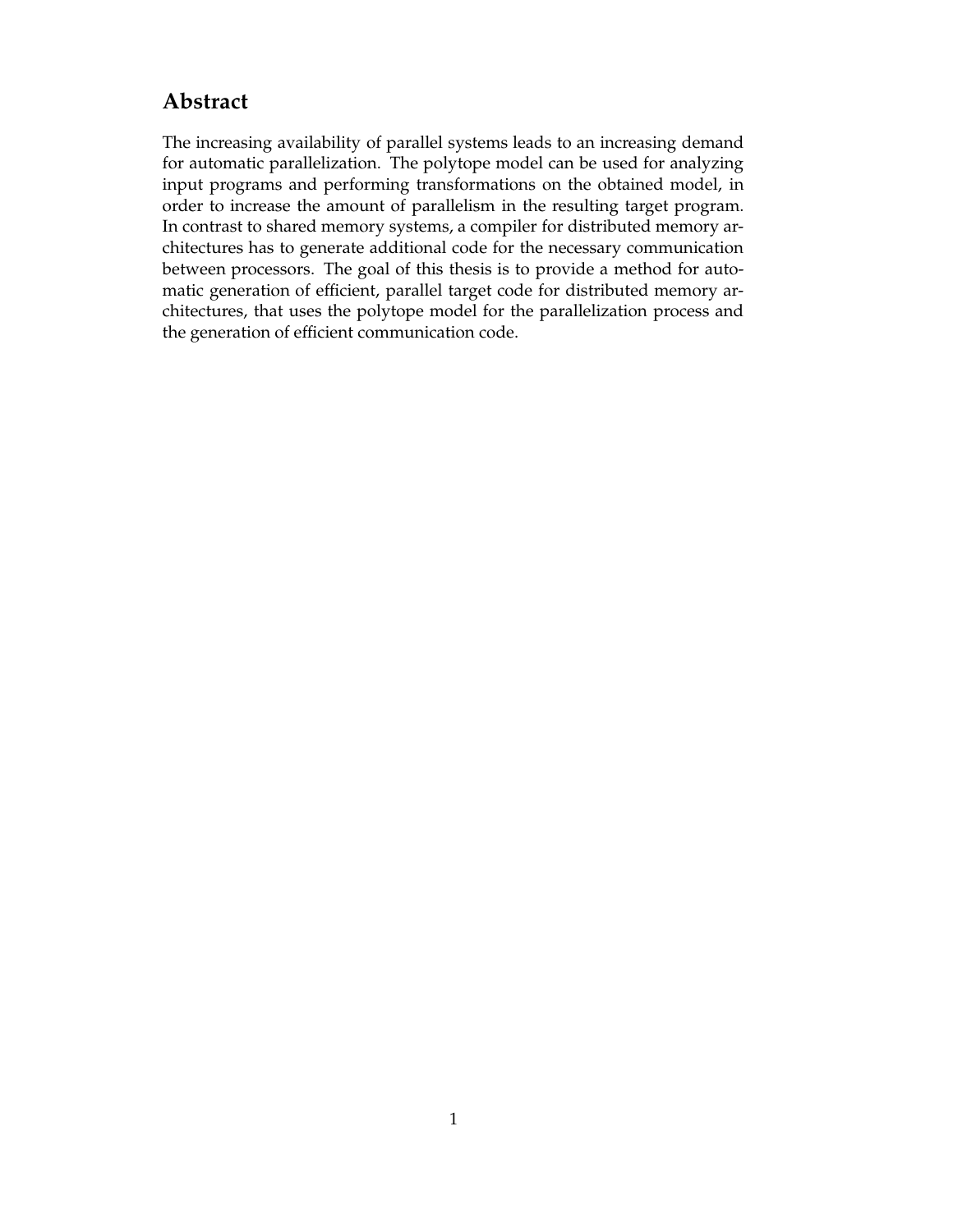## **Acknowledgements**

I would like to thank the following people for supporting me. First of all, I thank Dr. Martin Griebl for the many discussions about this topic, his valueable remarks and suggestions, and for proofreading this thesis. I thank Prof. Christian Lengauer for his comments on a draft of this thesis. I am also grateful for all the feedback in discussions with the other members of the **LooPo** team, especially Armin Größlinger, Peter Faber, Thomas Wondrak, Georg Seidel, Tilman Rabl and my brother Philipp. Thanks to Tobias Langhammer for helping me with some LAT<sub>E</sub>X-typesetting issues. Finally, I would like to thank Cédric Bastoul for his great support with **CLooG**.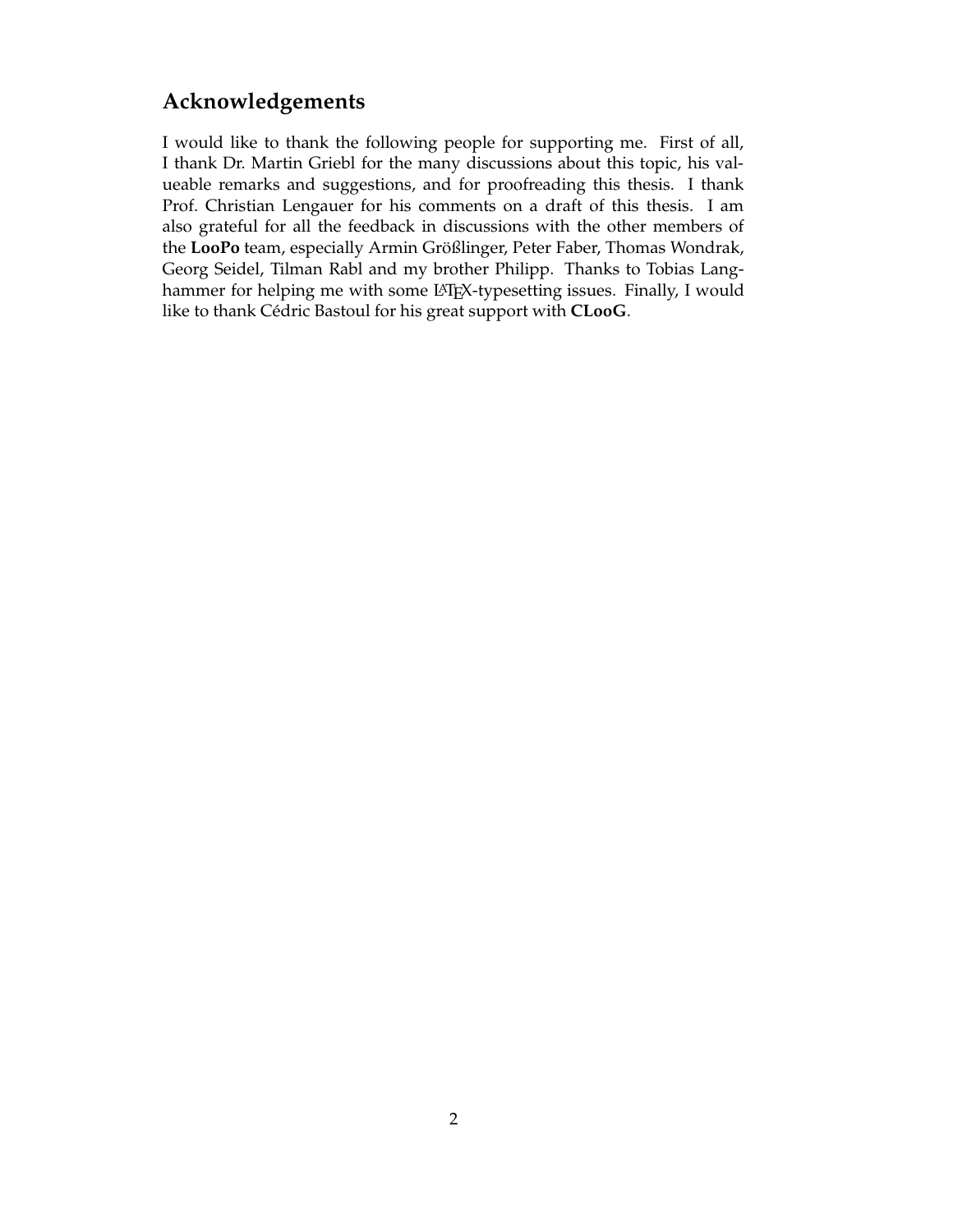# **Contents**

| $\mathbf{1}$   |     | Introduction                                         |                                                       | 5  |  |  |  |
|----------------|-----|------------------------------------------------------|-------------------------------------------------------|----|--|--|--|
|                | 1.1 |                                                      |                                                       | 5  |  |  |  |
|                | 1.2 |                                                      |                                                       | 6  |  |  |  |
| $\overline{2}$ |     | <b>Basic approach</b>                                |                                                       |    |  |  |  |
|                | 2.1 |                                                      |                                                       | 9  |  |  |  |
|                | 2.2 |                                                      |                                                       | 9  |  |  |  |
|                |     | 2.2.1                                                |                                                       | 10 |  |  |  |
|                |     | 2.2.2                                                | Methods by Quilleré and Bastoul                       | 12 |  |  |  |
|                | 2.3 |                                                      | Synchronous and asynchronous parallelism              | 13 |  |  |  |
|                | 2.4 |                                                      |                                                       | 16 |  |  |  |
|                |     | 2.4.1                                                | Code for shared memory architectures                  | 16 |  |  |  |
|                |     | 2.4.2                                                | Code for distributed memory architectures             | 17 |  |  |  |
| 3              |     | Code generation for distributed memory architectures |                                                       |    |  |  |  |
|                | 3.1 |                                                      |                                                       | 18 |  |  |  |
|                |     | 3.1.1                                                | Polytope representation of communication statements . | 18 |  |  |  |
|                |     | 3.1.2                                                | Drawbacks of simple point-to-point communication      | 19 |  |  |  |
|                | 3.2 | Tiling                                               |                                                       | 20 |  |  |  |
|                |     | 3.2.1                                                | Tiling as an optimization technique                   | 20 |  |  |  |
|                |     | 3.2.2                                                |                                                       | 21 |  |  |  |
|                |     | 3.2.3                                                |                                                       | 21 |  |  |  |
|                |     | 3.2.4                                                |                                                       | 22 |  |  |  |
|                | 3.3 |                                                      |                                                       | 24 |  |  |  |
|                | 3.4 |                                                      | Block structure for communication                     | 25 |  |  |  |
|                |     | 3.4.1                                                |                                                       | 25 |  |  |  |
|                |     | 3.4.2                                                | Buffer management and communication statements        | 27 |  |  |  |
|                |     | 3.4.3                                                | Placements with strict FCO restriction                | 31 |  |  |  |
|                |     | 3.4.4                                                | Coping with non-strict-FCO placements                 | 33 |  |  |  |
|                |     | 3.4.5                                                | Using a single communication buffer                   | 35 |  |  |  |
|                | 3.5 |                                                      |                                                       | 35 |  |  |  |
|                |     | 3.5.1                                                |                                                       | 36 |  |  |  |
|                |     | 3.5.2                                                | Generating a processor mapping                        | 37 |  |  |  |
|                |     | 3.5.3                                                | Modifications for buffer management statements        | 40 |  |  |  |
|                |     | 3.5.4                                                | Using processor mapping in SPMD programs              | 41 |  |  |  |
|                | 3.6 |                                                      |                                                       | 42 |  |  |  |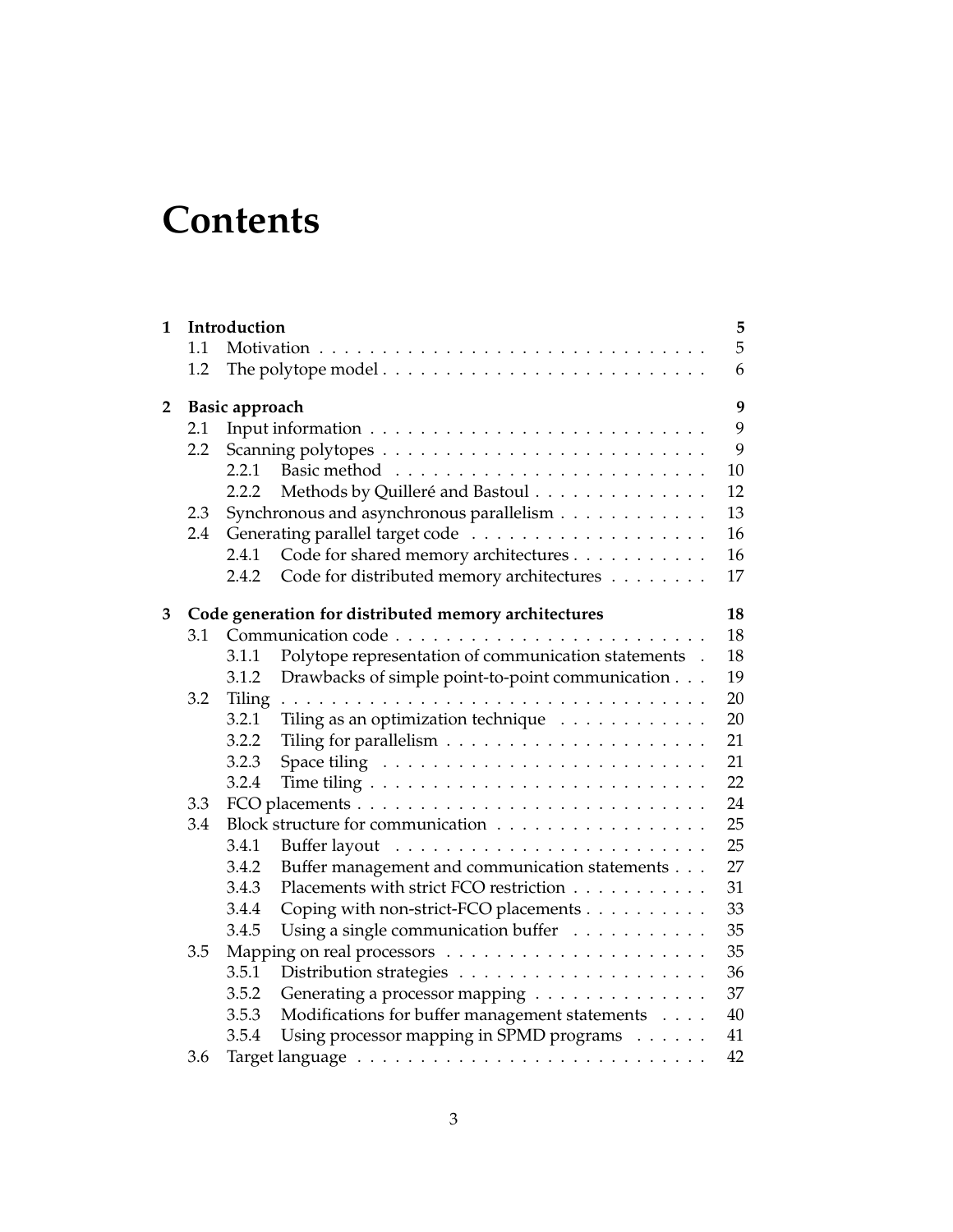|    |     | 3.6.1          | Languages using message passing semantics    | 42 |  |  |  |  |
|----|-----|----------------|----------------------------------------------|----|--|--|--|--|
|    |     | 3.6.2          |                                              | 43 |  |  |  |  |
|    | 3.7 |                |                                              | 45 |  |  |  |  |
|    |     | 3.7.1          |                                              | 45 |  |  |  |  |
|    |     | 3.7.2          |                                              | 47 |  |  |  |  |
| 4  |     | Implementation |                                              |    |  |  |  |  |
|    | 4.1 |                |                                              | 49 |  |  |  |  |
|    |     | 4.1.1          |                                              | 50 |  |  |  |  |
|    |     | 4.1.2          |                                              | 51 |  |  |  |  |
|    |     | 4.1.3          |                                              | 60 |  |  |  |  |
|    | 4.2 |                | Post-processing the generated target program | 63 |  |  |  |  |
| 5. |     | Conclusions    |                                              | 65 |  |  |  |  |
|    | 5.1 |                |                                              | 65 |  |  |  |  |
|    |     | 5.1.1          |                                              | 65 |  |  |  |  |
|    |     | 5.1.2          | Implementing hierarchical parallelism        | 66 |  |  |  |  |
|    |     | 5.1.3          | An alternative approach to processor mapping | 67 |  |  |  |  |
|    |     | 5.1.4          |                                              | 68 |  |  |  |  |
|    | 5.2 |                |                                              | 68 |  |  |  |  |
|    | 5.3 |                |                                              | 70 |  |  |  |  |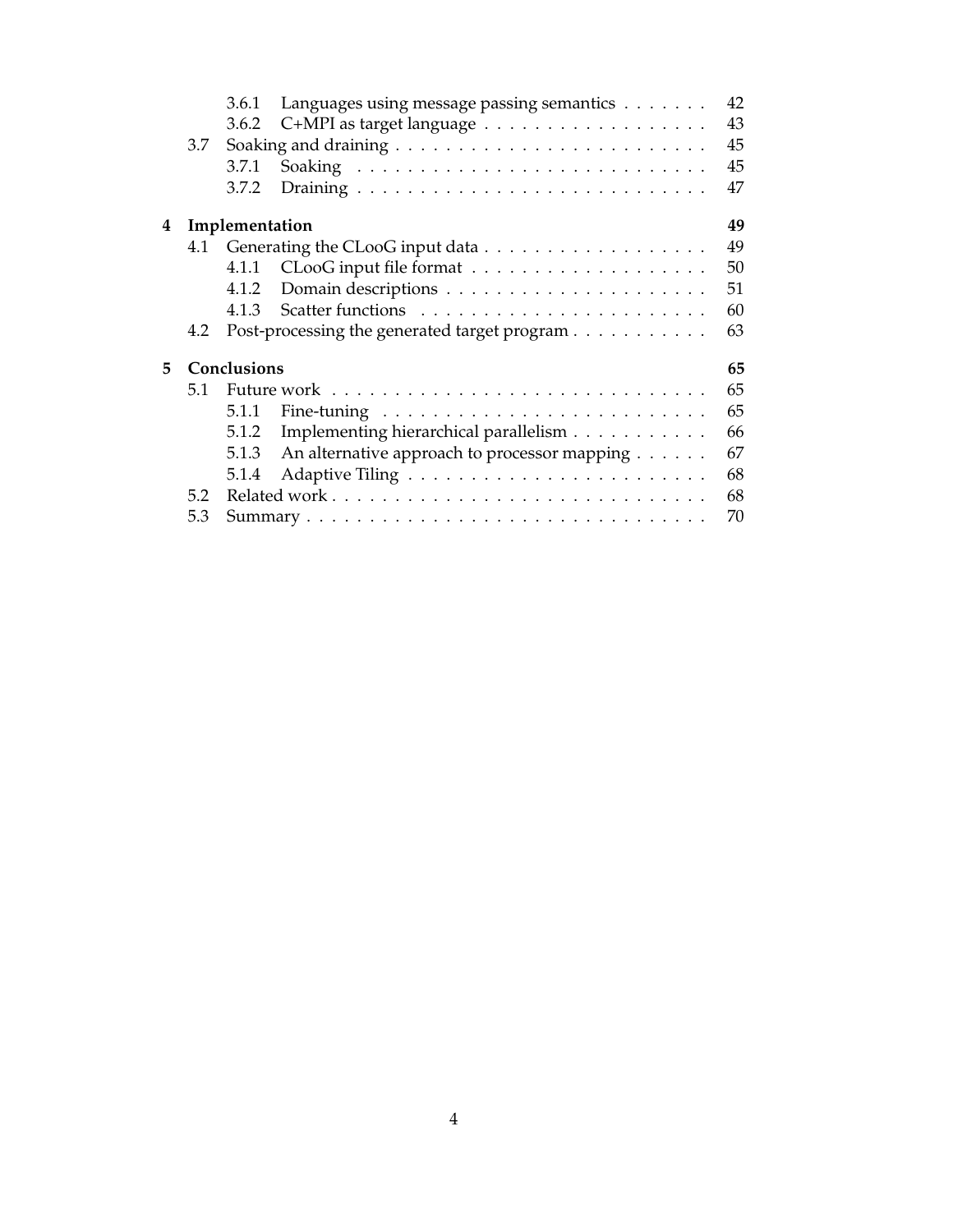## **Chapter 1**

## **Introduction**

### **1.1 Motivation**

Recently, parallel computing has gained increased significance. From *hyperthreading* or *dual-core* technologies in modern CPUs to clusters of affordable desktop computers or high performance computing clusters, there are lots of different areas in which hardware manufacturers try to increase computing power by using more parallelism.

Despite of a multitude of developments on the hardware sector, there remains an obvious need of improving parallel software technology. Most software systems today provide a mechanism called *explicit parallelism* that enables the user of those systems to add parallelism manually by using language extensions or parallel programming libraries like *OpenMP* [Ope, Qui04] or *MPI* [Mes94, Qui04].

Unfortunately, these methods can be very complex to understand and lead to correctness and maintainability problems (e.g. lack of suitable debugging techniques).

Alternatively, a mechanism called *implicit parallelism* could be applied. Here, a special *parallelizing compiler* analyzes the source code to find as much parallelism as possible without a need for the user to change the sequential semantic of his code. This allows the user to concentrate on the sequential algorithm and increases the development speed and maintainability of parallel projects. Correctness can also be addressed more easily, because if the parallelizing compiler has been verified once, it can be used to generate correct parallel code from any (sequentially) correct program.

The field of parallelizing compilers has been subject to a lot of research. Automatic methods have been developed to analyze the given source program and use a mathematical model to get a better representation to work with. For this work, the *polytope model* [KMW67, Lam74, Len93] is used, which is introduced in Section 1.2.

Various methods have been developed to find certain affine functions (schedule and allocation), which can be applied to a polytope model representation of the input program in order to obtain as much parallelism as possible in the transformed program. Other transformations can be used that increase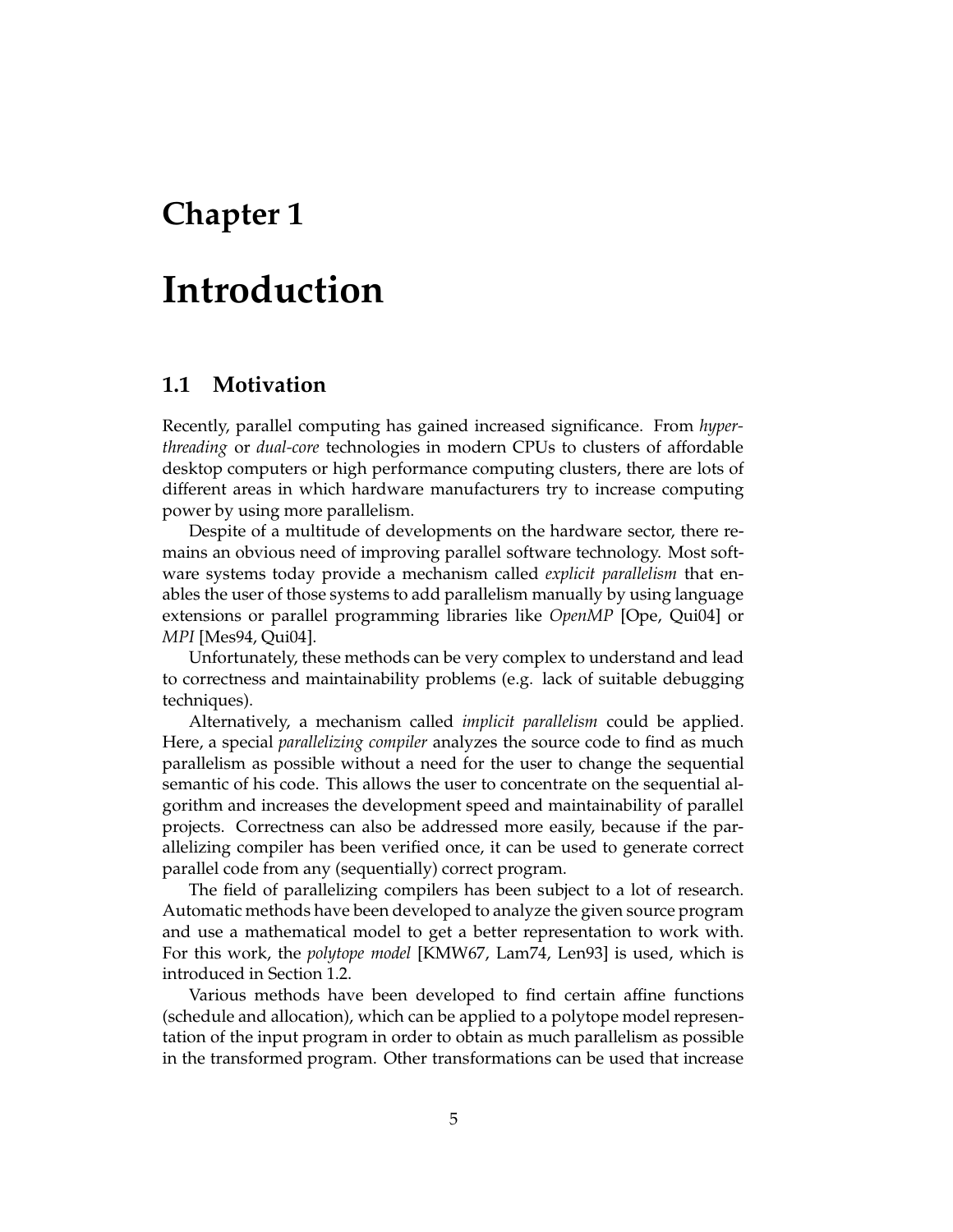the dimensionality of the target program in order to tune the granularity of the parallelism to get *coarser* parallel programs. These so called *tiling* techniques will also be dealt with in the course of this thesis in the context of communication between processors.

Finally, existing methods [QRW00, Bas03] can be used to generate executable code from the transformed representation of the program. Augmented by special parallel constructs, this code can be run on so-called *shared memory architectures*, where all processes use a common, *shared* memory in order to exchange data between them.

On the other hand, code generation for *distributed memory architectures* turns out to be quite challenging, because unlike in *shared memory architectures*, the generated code has also to deal with communication between processors that work on data that is not stored in their local memory.

It was the goal of this project to develop a tool for automatic code generation for distributed memory architectures in the Polytope Model.

## **1.2 The polytope model**

As mentioned above, it is often very useful to provide an abstraction in the form of a mathematical model in which all analysis and transformation can be performed much more easily (model approach), instead of working directly on the source code of the input program.

The polytope model concentrates on parallelizing for loops, because most programs spend most of their execution time on iterating through loops. Also, for-loops can be very elegantly represented by a mathematical structure called *polytope*. In the course of this section, some commonly used terms concerning the polytope model will be defined.

- **Operation** In the polytope model, for-loops are used as the only control structure. For every statement  $S$  in a loop-body, the index vector  $I$  of all surrounding loop-indices defines the iterations of  $S$ . These iterations of statements are called *operations* and each operation can be identified by its statement  $S$  and iteration vector  $I$ .
- **Affine transformation, affine space** An affine transformation is a linear transformation followed by a translation. Similarly, an affine space is a vector space whose origin is translated by a constant vector.
- **Polytope** A *polytope* is the mathematical structure on which the polytope model is based. It is used to represent the operations in the input program. Mathematically, it can be defined as a bounded *polyhedron*. Polyhedra are subsets of the *n*-dimensional space of real numbers  $\mathbb{R}^n$  that are intersections of a finite number of *half-spaces*. A half-space can be defined as one of the two parts of an affine space that result when dividing that space by a hyperplane. For this work, we mostly use systems of linear inequalities to represent a polytope. The inequalities can be derived by using the bounding expressions of for-loops in the input program.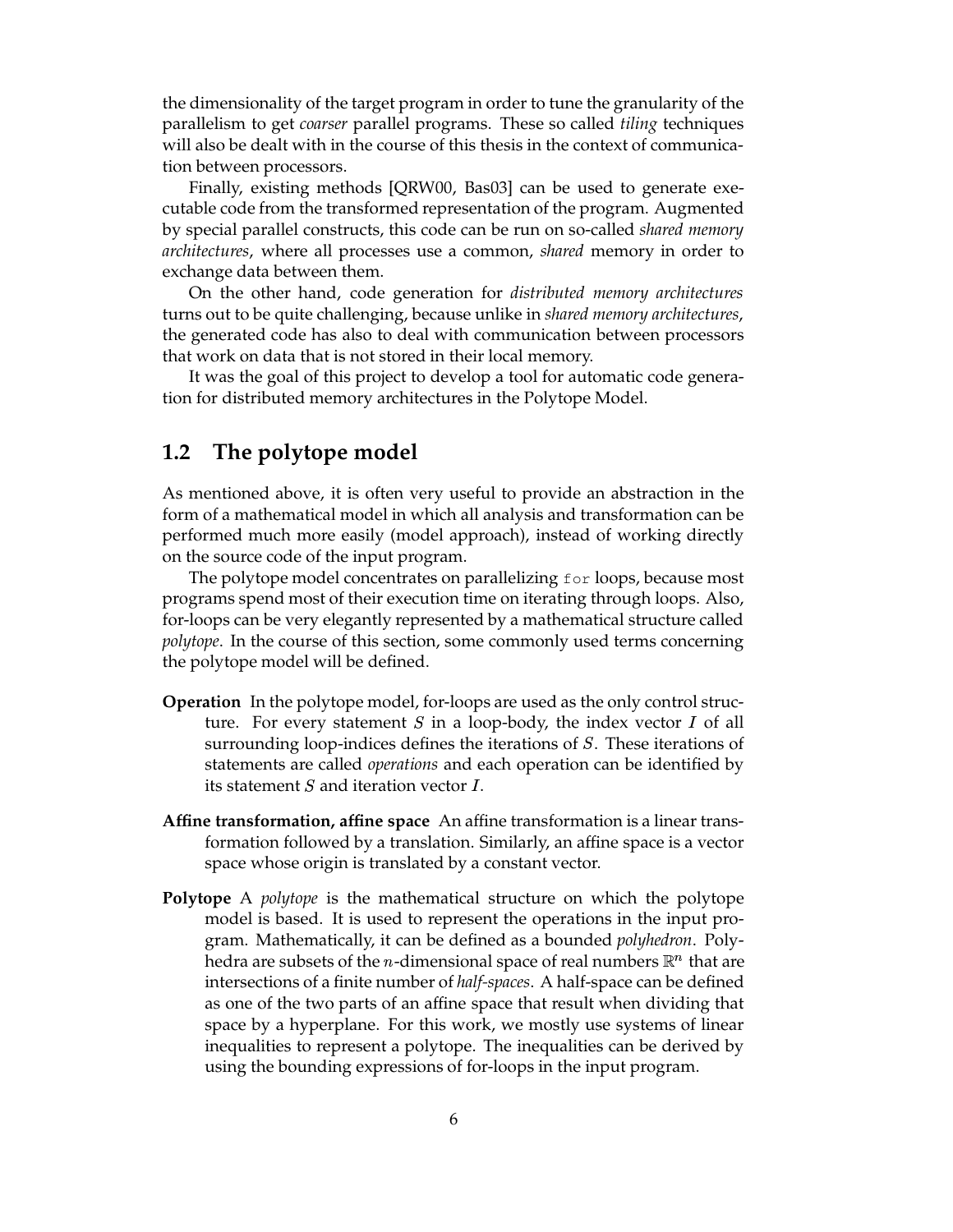- **Domain, index space** If we define a polytope as an intersection of half-spaces, then a polytope is necessarily *convex*. To get a more general subset of the --dimensional space, we can use unions of (convex) polytopes, which in the context of this work will be called *domains*. Sometimes the term *index space* is also used to describe the set of of all operations for all statements.
- **Dependence** Using domains (or unions of polytopes), we can model the set of operations in the input program, but without a given execution order. From the sequential order of operations in the input program, we can derive a partial order which prescribes that some operations are required to be executed before other operations. This partial order is defined by the *dependences* between operations in the input program. Each dependence is caused by two accesses to the same memory cell  $M$ . We call the first memory access to *M* the *source* of the dependence, whereas the second access is called the *destination*. If two or more operations are not comparable in the partial order, it means that these operations may be executed in arbitrary execution order, because no operation depends on the other.
- **Dependence types** Both source and destination of a dependence involve some kind of memory access, which can consist either of writing or of reading of data. This leads to four types of dependences:

|                   | source        |        |  |
|-------------------|---------------|--------|--|
| destination reads |               | writes |  |
|                   | reads   input | true   |  |
| writes            | anti          | output |  |

In this thesis, input dependences will be disregarded, because the execution order of two operations without a writing access should be arbitrary on most modern hardware, i.e. the hardware supports multiple concurrent reads.

We can use domains and dependences to model all operations and their execution order in the input program. This model is called the *polytope model*.

- **Space-time mapping, target space** Having a representation of our input program in the polytope model, we can use affine linear functions to transform the original index space (and the corresponding dependences) in such a way, that the resulting transformed index space allows operations to be executed in parallel. For that purpose, we define an affine linear transformation function that we call *space-time mapping*. Every operation will be assigned to a processor within an  $m$ -dimensional field of processors (its *space* coordinate) and a certain execution time given as a ndimensional *time* coordinate. The index space containing all transformed operations of all statements in the target program is called *target space* or *target index space* (*TISPC*).
- **Schedule, allocation, placement** We call a *schedule* an affine function that assigns each operation from the input program to a certain time coordinate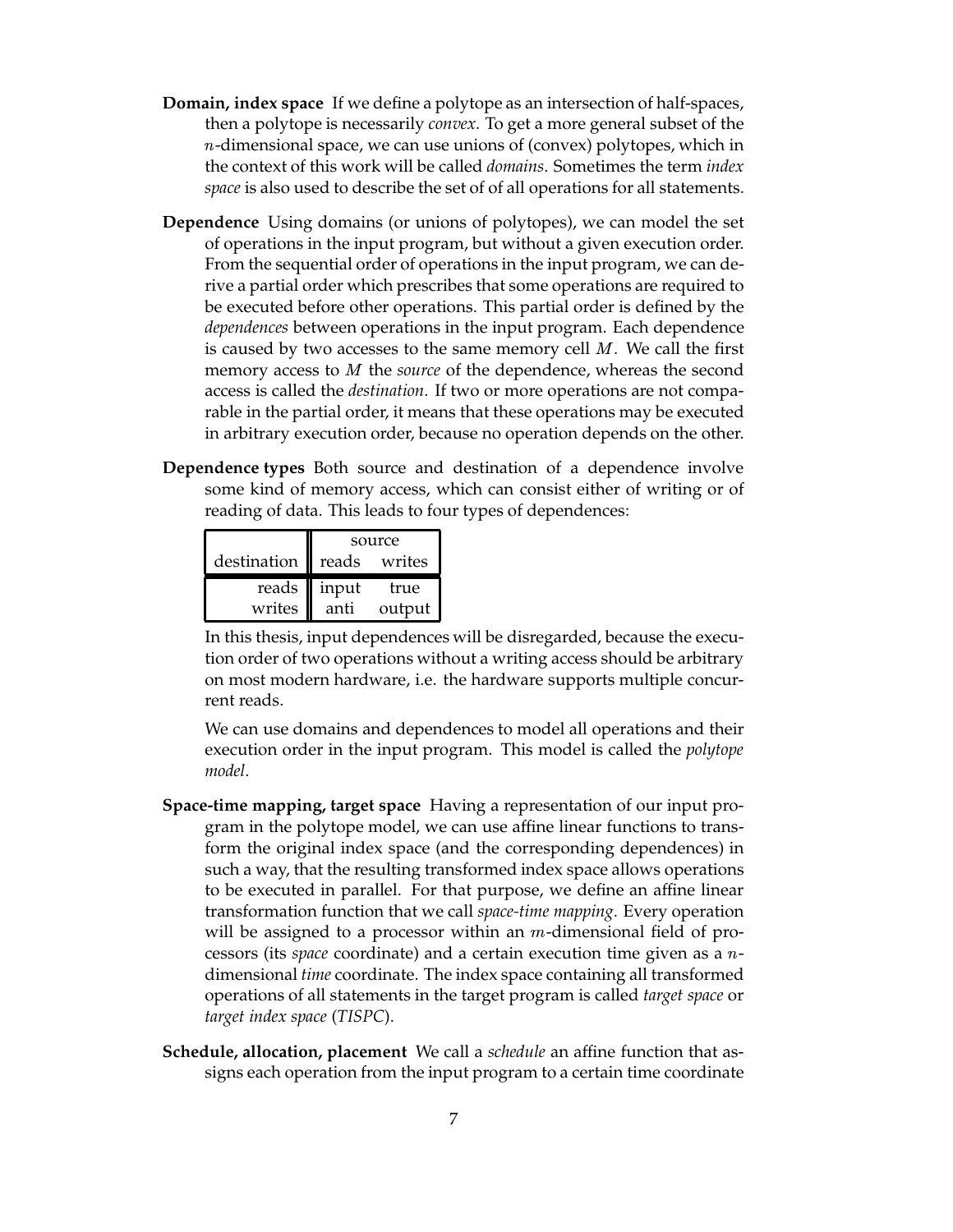in the transformed target program while preserving the partial order derived from the sequential execution order of the input program.

We call an *allocation* an affine function that assigns each operation from the input program to a certain processor coordinate from the field of processors in the target program. Another name for that function is *placement*, because it *places* each operation on a virtual processor.

The search for a *good* schedule and allocation is an optimization problem that has been a subject for research over the years. There are a number of well developed techniques [Lam74, Ban92, Fea92, DV94, GFG02], that try to optimize different metrices like execution time, amount of parallelism and amount of necessary communication between processors.

It is clear that, in order to use the polytope model for practical reasons, one has to transform the representation in the model back to actual executable target code. This involves generating code that originates from the statements in the input program. Furthermore, code has to be generated that enables the program to be executed on parallel architectures. There are some approaches for shared memory architectures, where no communication between processors is necessary, but for distributed memory architectures, the required additional code can become quite complex and there are still several problems to solve.

The following chapters will show an implementation of an automatic code generation tool that is also able to deal with distributed memory target architectures. This implementation is part of the **LooPo** project, in which a prototype implementation of parallelization methods has been developed.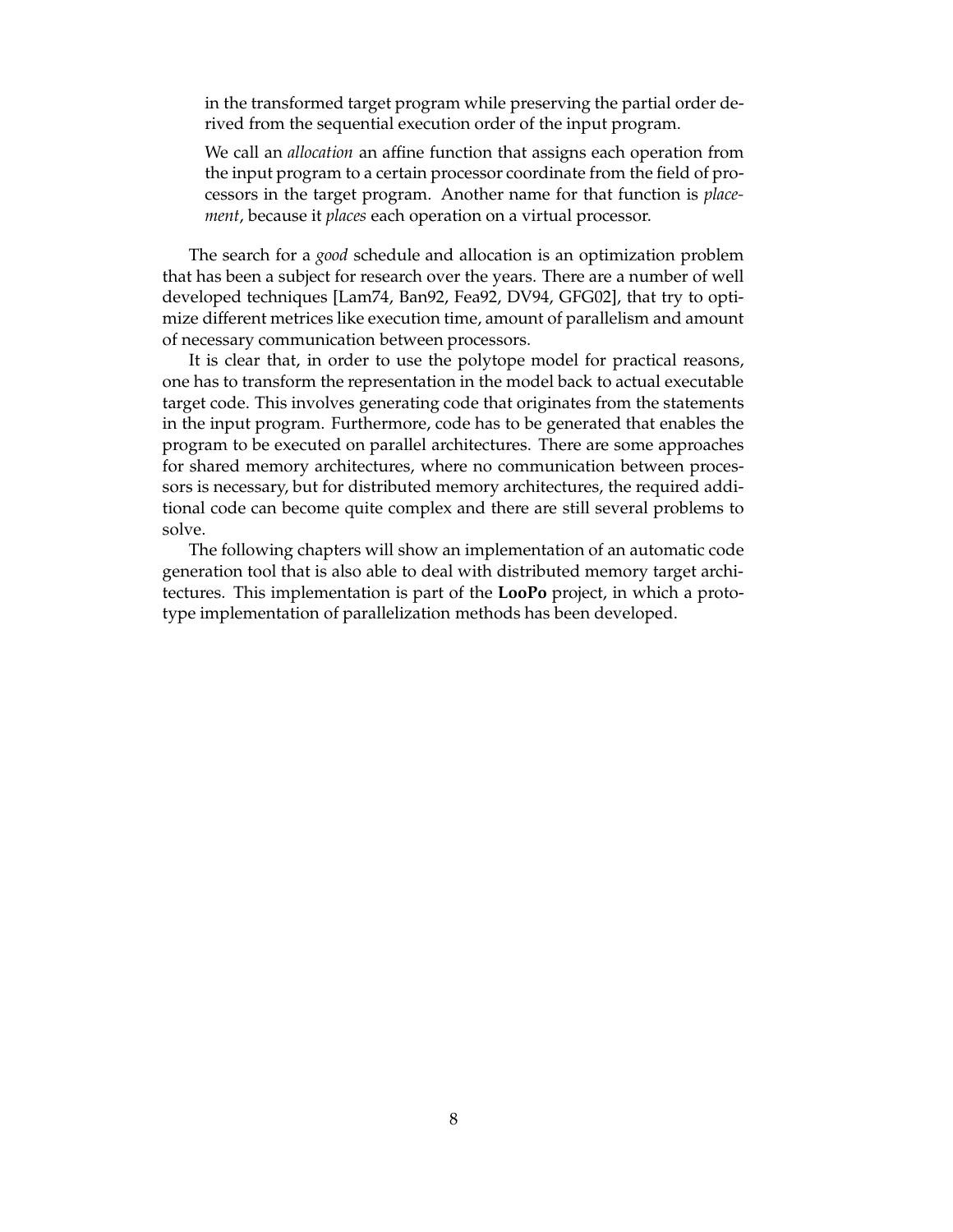## **Chapter 2**

## **Basic approach**

This chapter briefly introduces the basic approach to the design of an automatic code generation tool for the polytope model. A more detailed overview of this subject is given by Griebl [Gri04].

## **2.1 Input information**

This code generation tool can be understood as a back-end for a parallelizing compiler that takes a representation of a sequential input program and generates a parallel target program.

Therefore, the first step consists of running a scanner and parser that parses the source code and constructs an abstract syntax tree of the input program. The polytope model is used to represent the index space of all statements as polyhedra. After analyzing the dependence structure, an affine space-timemapping is applied to this polyhedra, in order to increase the amount of parallelism in the target program.

As we will see in Section 3.3 and later in Section 3.4.3, we have to require this *space-time mapping* function to have certain other properties in order to be usable for generating code for distributed memory architectures.

## **2.2 Scanning polytopes**

As the result of the parallelization process, a representation of the input program in the polytope model is available. This model representation has been transformed using a space-time mapping function.

We now have to find a way to generate code consisting of for-loops that enumerate the points belonging to each corresponding polytope in our model representation. At the same time, we have to maintain the order of operations as given by the schedule function.

This method of enumerating polytopes in the correct order is called *scanning*. There are a number of different techniques that have been developed to deal with it.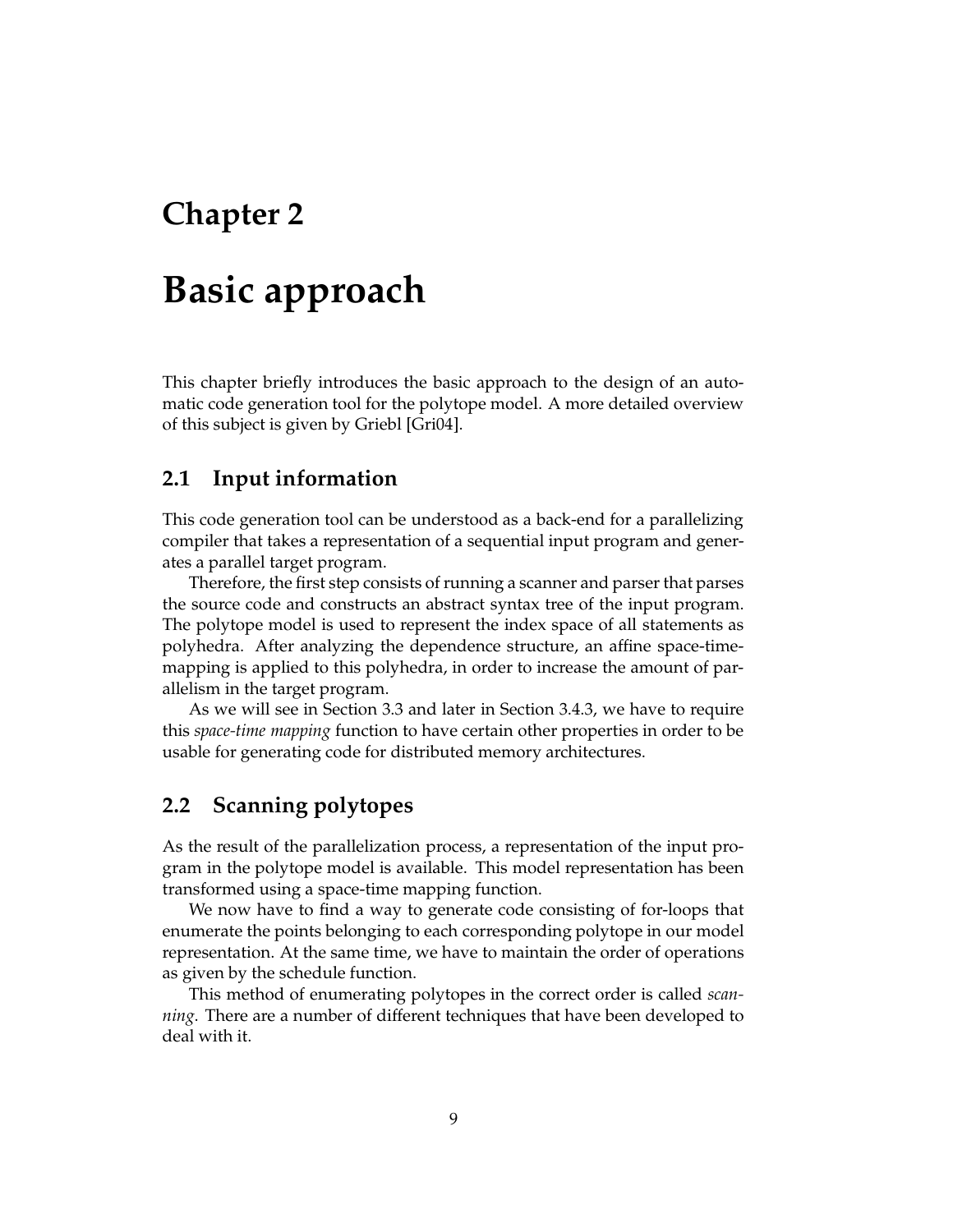

Figure 2.1: scanning polytopes

### **2.2.1 Basic method**

The basic method described here can be implemented very easily, but has certain drawbacks, because of poor run time efficiency of the generated code.

### **Single polytopes**

In the simplest case that we have only one single polytope to be enumerated, we can use *Fourier-Motzkin elimination* [DE73], a mathematical method for projecting polytopes (given as inequality systems) onto certain dimensions by successively eliminating variables. Using this projection method, we can derive loop bounds for our outer loop dimensions that do not contain indices of inner loops in their expressions. In this way, we can construct all loop bounds for a single polytope and generate the corresponding code.

## **Unions of polytopes**

Unfortunately, if we have multiple statements with possibly overlapping polytopes that have to be scanned, we cannot use this simple approach separately on each polytope. The problem that arises is that our scheduling algorithm has defined a certain execution order between the points of the union of all polytopes that makes it necessary to merge loops of statements with overlapping polytopes.

Consider the example illustrated in Figure 2.1. Here, two statements  $(S1)$ and S2) with their corresponding polytopes are displayed. Note that both index spaces are overlapping and there are two dependences,  $d1$  that stretches from  $S1$  to  $S2$  and the second dependence  $d2$  going the other way round.

If we generate the resulting loop nests separately for each statement, using Fourier-Motzkin elimination, we obtain the following pseudo code: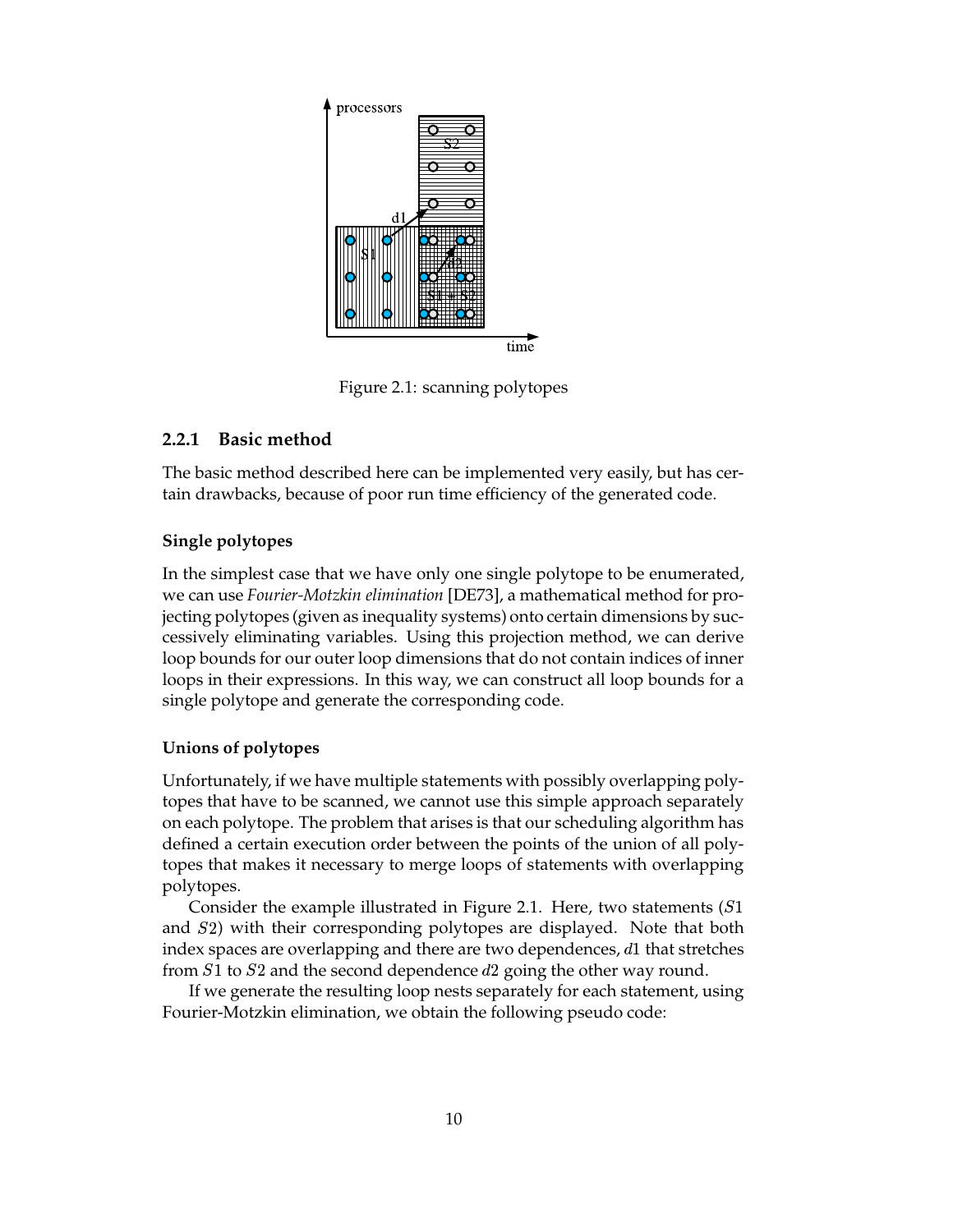```
for t=1...4for p=1..3
    S1
 end
end
for t=3.14for p=1..6S2
  end
end
```
In this case,  $d2$  is violated because its destination coordinate (belonging to ) is enumerated *before* its source. Of course, enumerating the index space of  $S2$  first would lead to a violation of a dependence, in that case  $d1$ .

Thus, in order to deal with unions of polytopes, we have to extend our approach to treating all polytopes simultaneously. Therefore, we use a superset of the union of all polytopes that itself must be again a polytope. We can use a rectangular or convex hull algorithm to construct this superset of all polytopes. Now we can use Fourier-Motzkin elimination again to construct the necessary loop bounds for our loop nest.

Finally, we have to take care that each statement is only executed at the specified points within the superset of all polytopes corresponding to its own polytope. We can use if statements for the statements within the loop-body to assure the correct points to be executed for each statement and its corresponding polytope.

#### **Advantages and drawbacks**

As already mentioned, this method is quite basic and therefore easy to understand and implement. The generated code is also quite small in size compared to other methods, which can be seen as an advantage in some cases, because the code is more likely to fit into the instruction cache. Also, the small code size looks nicer and is more suitable for small explanatory examples than the result of the more complex methods.

However, the drawbacks of this method make it not suitable for our purposes of generating efficient target code. The main disadvantages result from constructing the convex (or rectangular) hull of all polytopes. This can lead to two problems:

- **Enumeration of empty subsets** Because we constructed a convex superset of all polytopes, there may be "holes" within the resulting convex polytope, which leads to unnecessary loop iterations.
- **Control overhead** Another problem results from the if guards that have to be introduced to specify the execution of multiple statements within the convex superset. For each iteration, there are a number of guards to be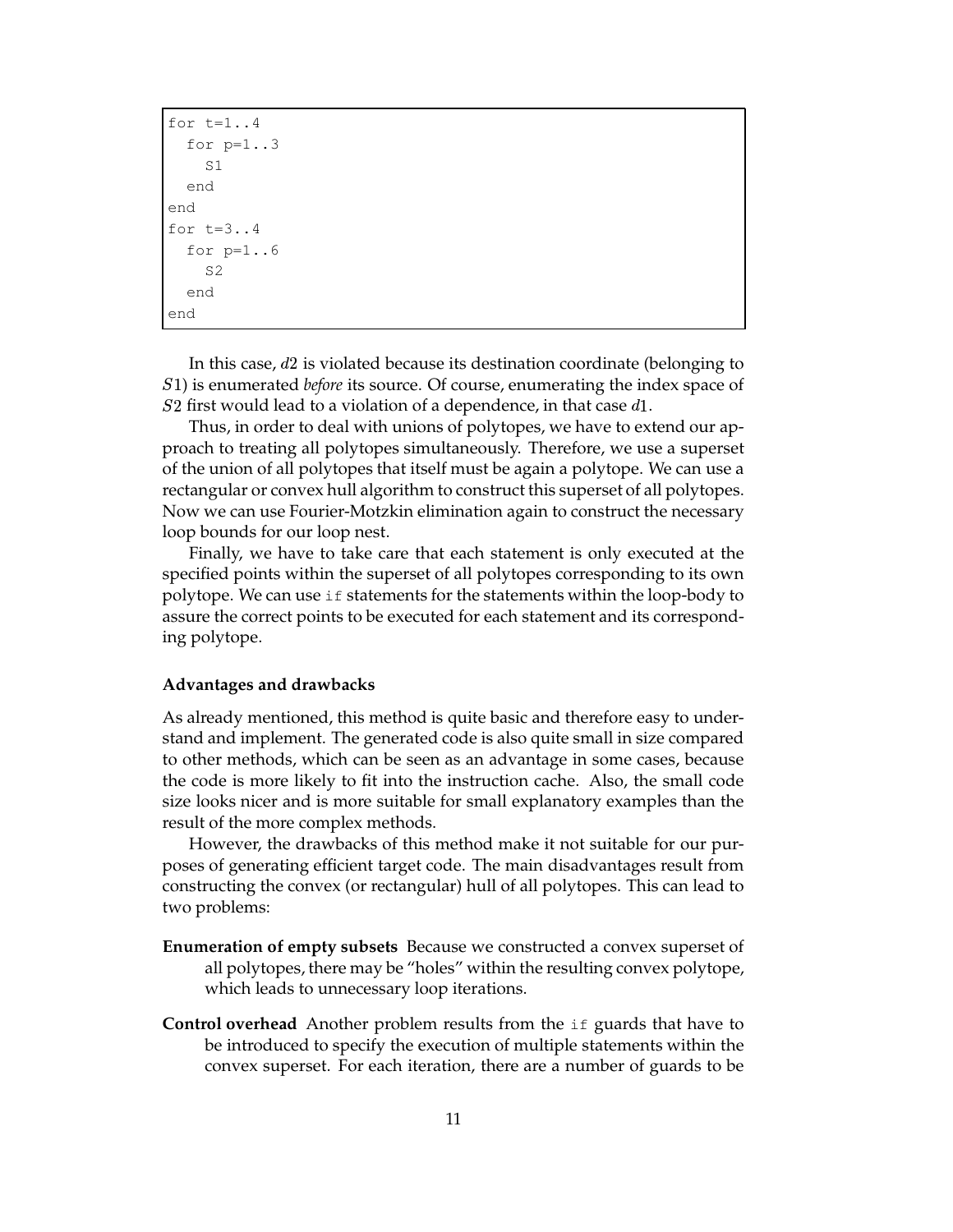evaluated, no matter whether the statements have to be executed or not. This can lead to huge control overhead and, thus, to poor efficiency of the target program.

Extensions to this method eliminate the control overhead from guards in the innermost loop dimensions completely, but the size of the resulting code can increase dramatically which makes it unusable in practice, as Wetzel [Wet95] illustrates.

For this method, the applicable space-time-mapping functions are restricted to matrices that holde the following property.

**Definition.** A square matrix of full rank is unimodular if its determinant is  $\pm 1$  and *all its entries are integer values.*

Non-unimodular transformation functions can lead to holes in the target polytopes that have to be treated carefully in the code generation algorithm. Therefore, further extensions are necessary, in order to deal with such nonunimodular functions.

It is possible to use additional guards within the loop body to exclude these statements, which represent holes in the polytope from execution. But this only increases the problems mentioned before and leads to a further decrease in efficiency.

Fortunately, there is another code generation technique for the polytope model that allows more flexibility in choosing a relation between control overhead and code size. For the project covered by this thesis, an implementation of that method by Cédric Bastoul [Bas03] is used, which also can be used for non-unimodular transformation functions.

#### **2.2.2 Methods by Quilleré and Bastoul**

We have seen some of the problems arising from our basic code generation methods like control overhead and unnecessary enumeration of empty subsets. The algorithm described by Quilleré [QRW00], implemented with some additional extensions and improvements by Cédric Bastoul [Bas03] in the *CLooG (chunky loop generator)* [Bas], was introduced to deliver a combination of efficient target code without control overhead and with acceptable code size.

**CLooG** can deal with (possibly overlapping) unions of polytopes and also introduces so called *scatter functions* in order to specify an execution order on all statements.

#### **Quilleré's algorithm**

The algorithm used for code generation in **CLooG** is described in detail by Bastoul [Bas03]. The basic idea of Quilleré [QRW00] is a recursive algorithm, which starts with the outermost loop dimensions of all polytopes, separates them into disjoint parts and then accumulates conditions for guards while descending deeper into the inner dimensions. Thus, it is possible to generate efficient code for the innermost loop dimensions without control overhead,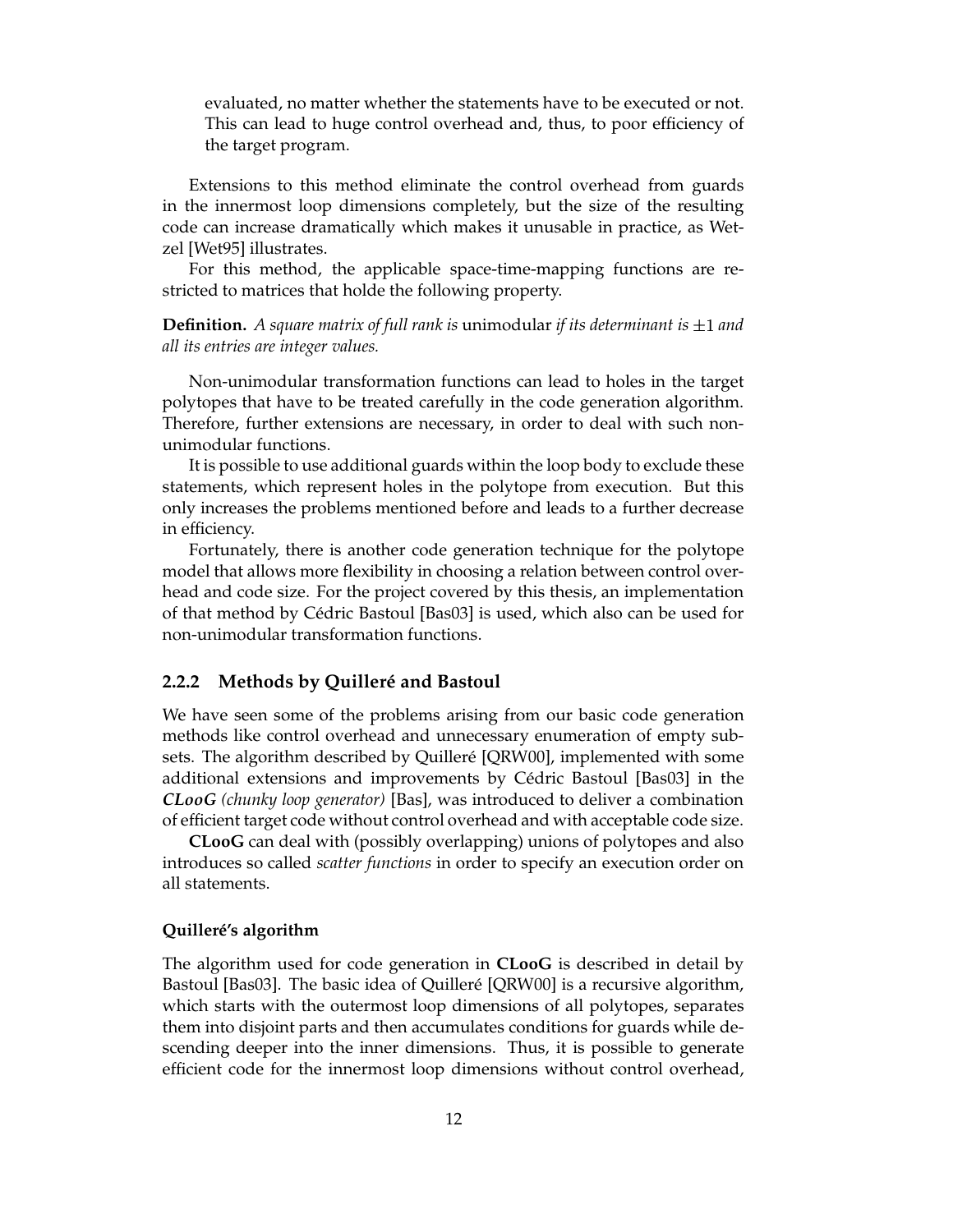because most guards can be placed in the outer dimensions that are executed less frequently. The main advantage is that common expressions in the guards can be used for multiple statements, because the information about guards of all dimensions of all statements can be exploited when returning from the recursive descent.

### **CLooG**

In addition to an implementation of the basic Quilleré algorithm, **CLooG** is also able to generate efficient target code for polytopes that result from *nonunimodular* space-time mapping functions. To that effect, it again tries to generate guards in the outermost dimensions rather than within the loop body. Thus, the innermost loops can be executed without control overhead caused by checking guard conditions. Of course this again leads to an increase in code size, but **CLooG** supports different options for fine-tuning the resulting target program in either control optimization or code size. Further optimizations like *loop unrolling* are also implemented. This results in target code with minimal control overhead.

Another special feature of **CLooG** is the use of so called *scatter functions*. Normally, we have a description of all statements in the target program as polytopes, which define the corresponding index spaces for each statement. In order to also specify the execution order given by the schedule function, we can use a certain affine function (the *scatter function*) for each statement, that specifies a number of additional dimensions (*scatter-dimensions*) and defines equalities between those scatter-dimensions and the dimensions of our polytope description.

Section 4.1.3 will describe, how scatter functions are used in our implementation.

## **2.3 Synchronous and asynchronous parallelism**

In principle, we can choose between two basic schemes for loop nests in parallel programs, which differ in their enumeration order for time and space dimensions:

**Synchronous target program** In a *synchronous* target program, all polytopes are projected (sorted) in such way, that the outermost dimensions of the resulting loop nest contain the time dimensions, with the space dimensions of our program following in the inner part of our loop nest.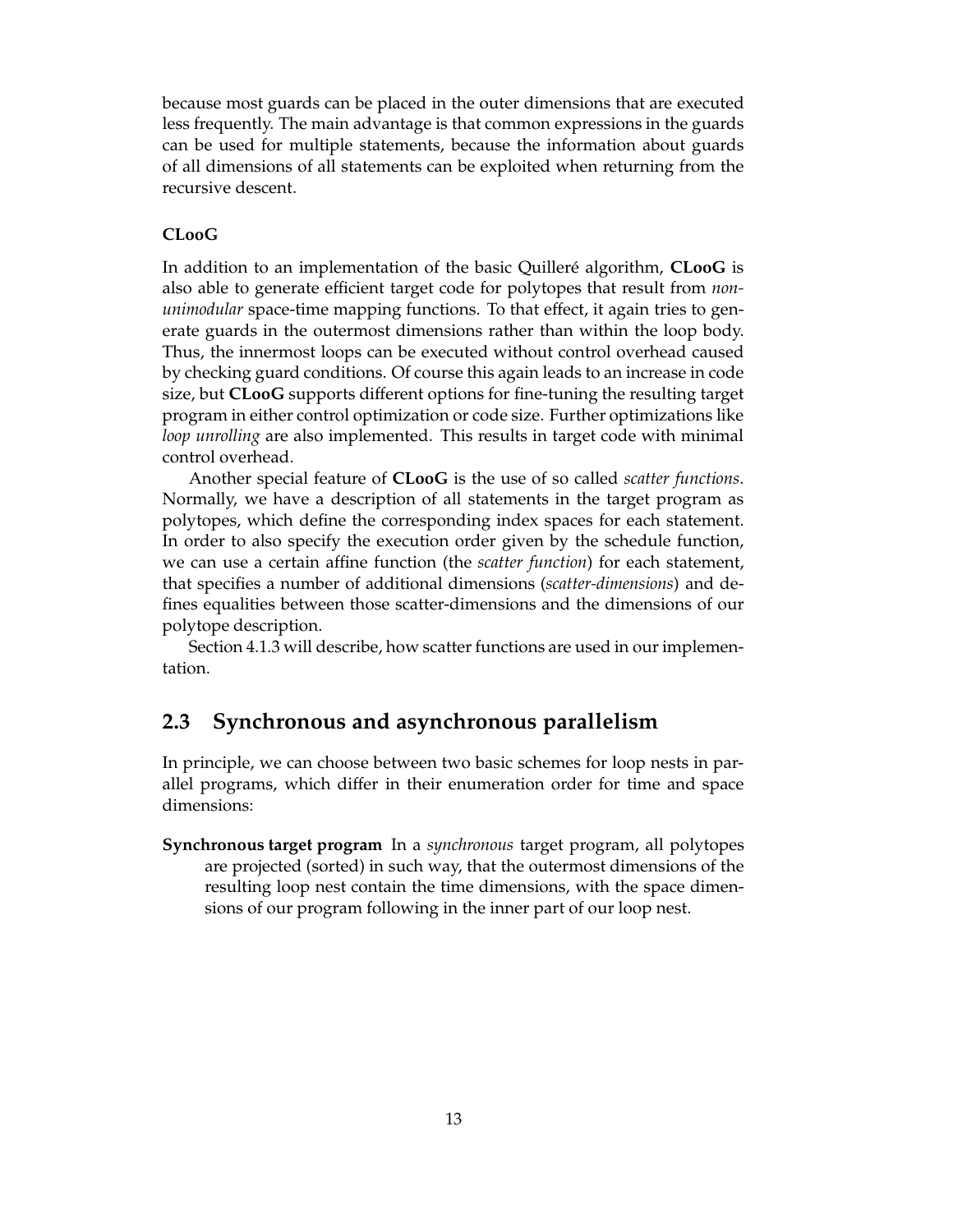

Figure 2.2: synchronous parallel target program

```
for t1=...
  ...
  for tn=...
    parfor p1=...
      ...
      parfor pm=...
        // loop-body
      end
    end
  end
end
```
In this scheme, the execution of the target program is divided into time steps that are indexed by a tuple  $(t_1, \ldots, t_n)$ . At each time step, the logical processor specified by the tuple  $(p_1, \ldots, p_m)$  executes its loop body concurrently with all other processors (as specified here by the parfor construct).

At the end of each time step, a synchronization occurs between all processors. Note that it is possible in this scheme that one processor has to wait for other processors, even if there is no dependence between the other processors and the waiting processor, as illustrated for  $rp3$  in Figure 2.2. Similarly, all processors have to wait for the slowest processor to finish its computation.

**Asynchronous target program** In an *asynchronous* target program, we project our polytopes in a different order, resulting in a loop nest that contains space dimensions in the outermost loops, with time dimensions further within the loop nest.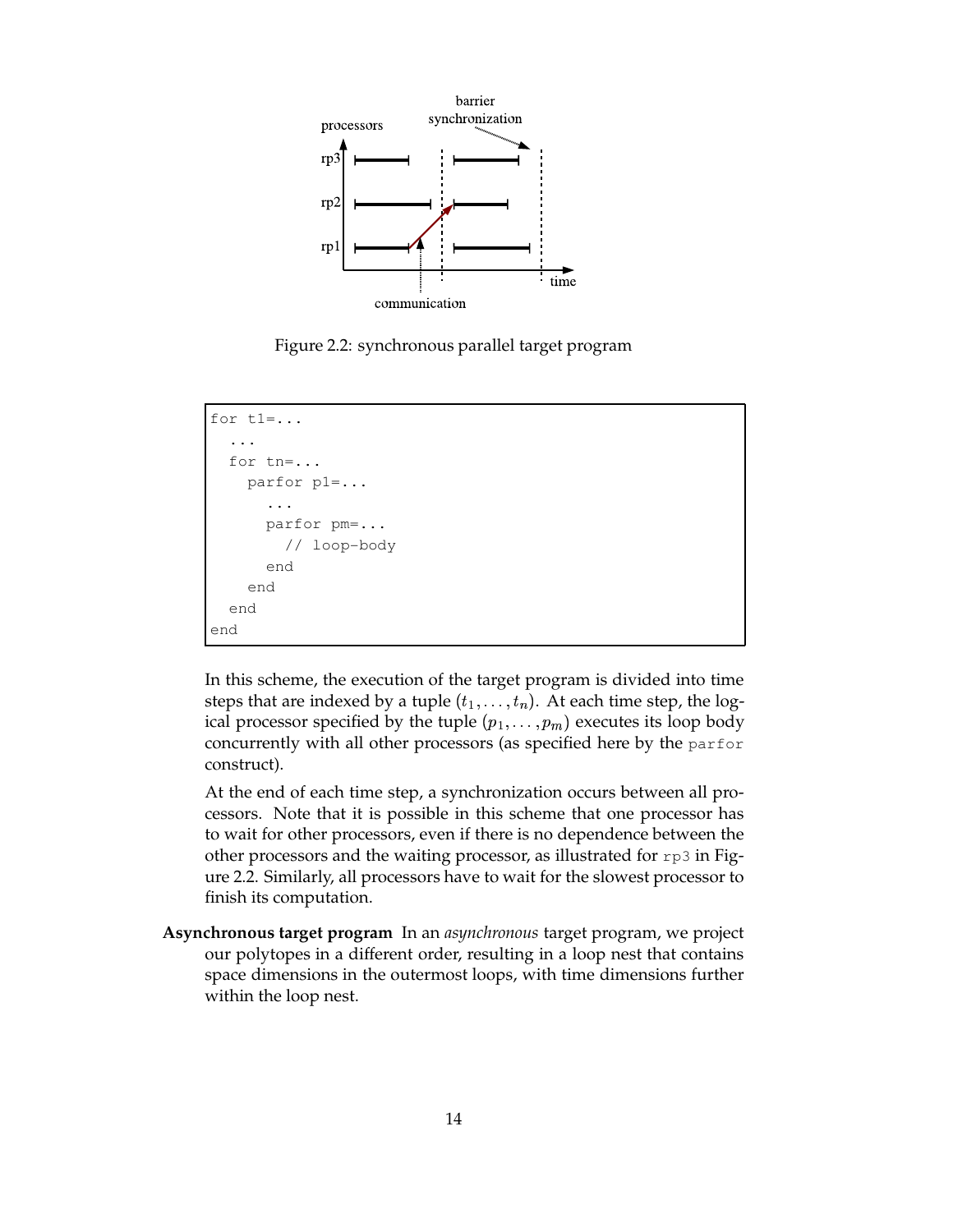

Figure 2.3: asynchronous parallel target program

```
parfor p1=...
  ...
  parfor pn=...
    for t1=...
      ...
      for tm=...
         // loop-body
      end
    end
  end
end
```
Here, the tuple  $(p_1, \ldots, p_n)$  specifies a logical processor coordinate. This processor then executes inner time loops (indexed by the tuple  $(t_1,\ldots,t_m)$  in parallel with all other processors (as defined by the <code>parfor</code> construct), without an explicit synchronization taking place at regular time intervals.

However, if one processor has to wait for data computed by another processor, an implicit synchronization between those processors takes place, as illustrated in Figure 2.3. This synchronization is performed by the communication statement.

Note that both schemes can be derived from the same polytope representation, using a different order of the space and time dimensions.

For this work, an early design decision had been made to use *synchronous* parallelism as target structure for the generated programs (as described in the next chapter), because of its very regular communication scheme for distributed memory systems, which can be implemented very efficiently by collective operations. These collective operations use specialized implementations for the underlying hardware architecture to provide optimal run time efficiency. On the other hand, *asynchronous* programs can theoretically result in higher speedups than *synchronous* ones when used for input programs that contain very few data dependences. In this case, each processor can execute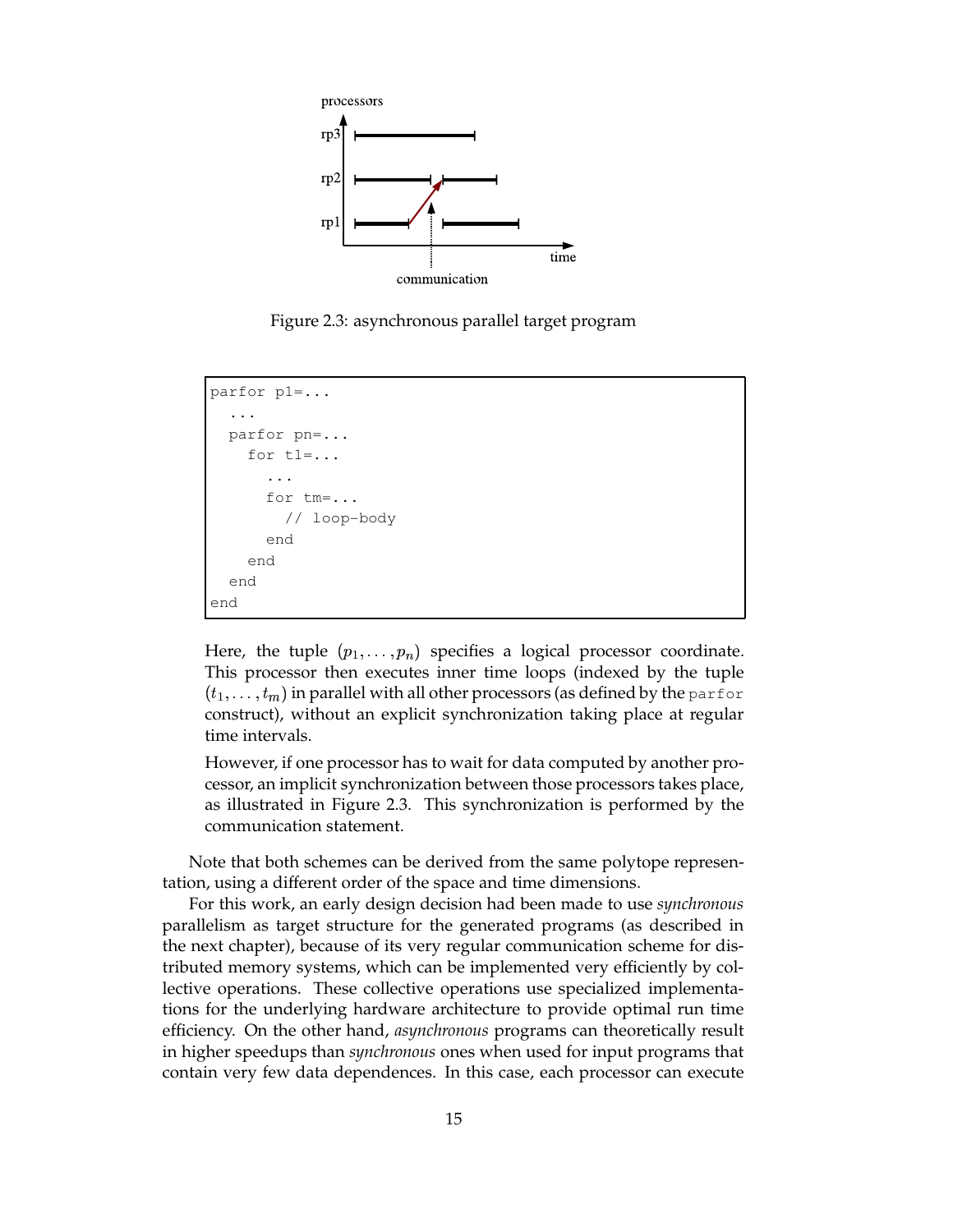in parallel, most of the time without need for synchronization between processors and, thus, no required waiting time. However, in general, programs may contain enough data dependences to nullify the speedup margin of asynchronous programs compared to synchronous programs.

It should be noted that it is also possible to use combined forms of synchronous and asynchronous programs, for example:

```
for t1=1..n
  parfor p1=1..m
    for t2=1..i
      parfor p2=1..n
        ...
      end
    end
  end
end
```
It this case, alternating time and space dimensions are used, thus constructing a kind of hybrid synchronous/asynchronous target program. For now, this structure is not used in our implementation.

**Remark.** *Execution schemes like this could be useful to implement a hierarchy of parallelism in a parallel program, as we will discuss later in Section 5.1.2.*

## **2.4 Generating parallel target code**

So far, we have used the polytope model to analyze and transform our input program in order to allow it to be executed in parallel on a given target architecture with the goal of a speedup in execution time compared to the original program. We also have transformed our model representation of the target program back into executable code using **CLooG** as an implementation of Quilleré's algorithm.

However, we still have to add additional code that enables our program to be executed not only sequentially, but in parallel, because our parfor construct is only an abstract notation for parallelism.

For the generation of this parallel code, we have to consider the type of the intended parallel target architecture.

### **2.4.1 Code for shared memory architectures**

If we decide to generate code that should be executed on a shared memory parallel architecture, we have to to annotate our sequential code with parallel keywords (or compiler directives).

An often applied method is to use the *single-program-multiple-data* (*SPMD*) approach for the parallel target program. This means that all processors execute the same program that is parameterized by a unique number for each processor, which makes it possible to access different data on each processor.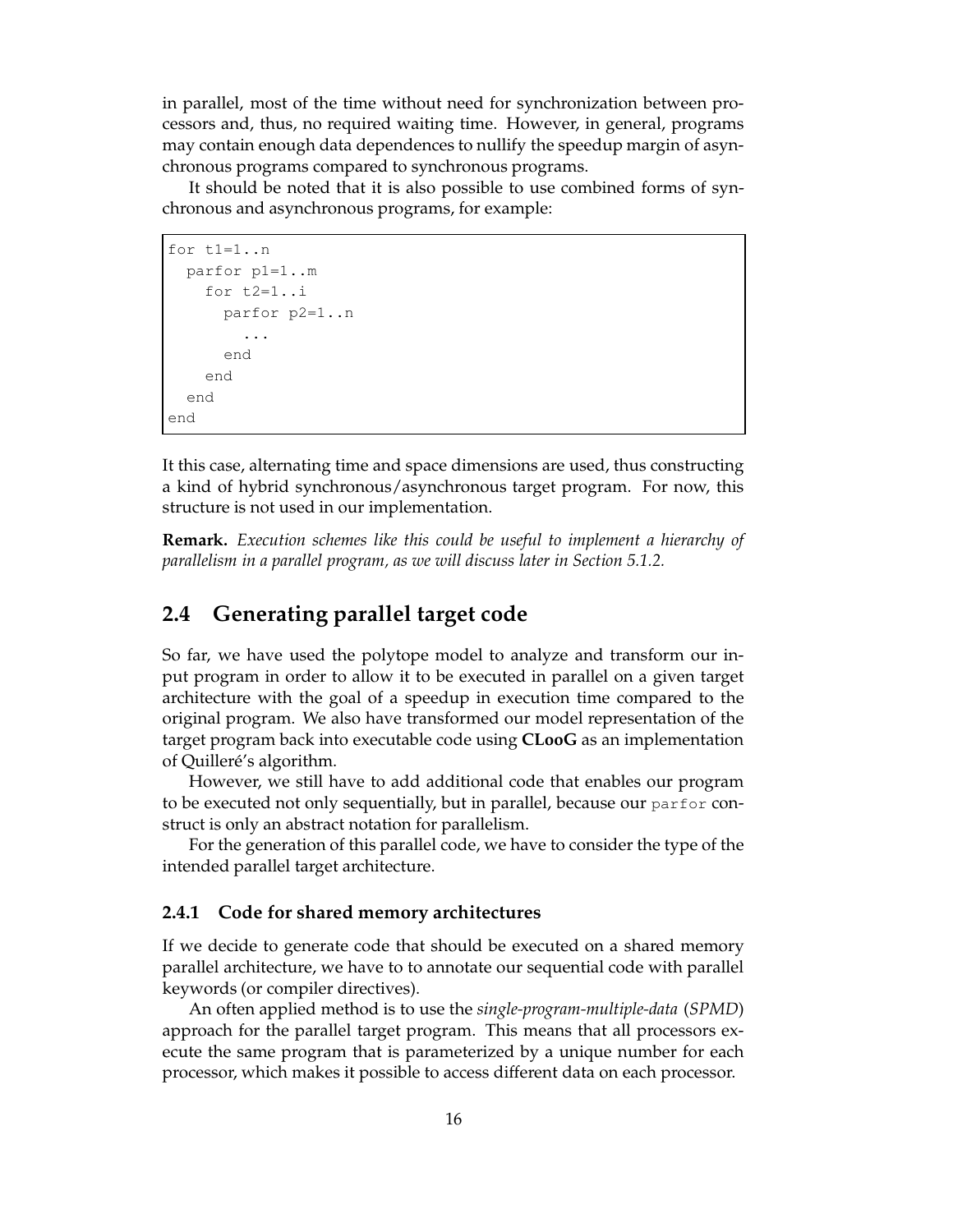SPMD is an extension of *SIMD* (*single-instruction-multiple-data*), a term Flynn [Fly66] uses in his taxonomy of parallel programs. It is also often used for programs running on shared memory architectures. In SIMD a single instruction can be used to execute operations on different data for each parallel processors, whereas the program still looks sequential.

If we want to use SPMD semantics to introduce parallelism to our generated sequential program, we have to pick these dimensions of our loop nest, that enumerate the processor coordinates resulting from our placement function. These loops now can be annotated using some special parallel keyword or compiler directive to indicate that each iteration of this processor loop can be executed in parallel on different processors. An example of such a compiler directive is the #omp parallel for directive that is used in the *OpenMP* library [Ope, Qui04] for the language *C*.

If *OpenMP* is used in a program written in *C*, in order to specify a for loop to be executed in parallel on all available processors, the corresponding forloop is annotated with a #pragma omp for compiler directive. The resulting code for a simple one-dimensional for-loop looks as follows:

```
#pragma omp for
for (i=0; i< N; i++){
  c[i] = a[i] + b[i];}
```
If the dependence structure of the target program contains dependences between different processors, we also have to introduce some form of *synchronization* construct in order to suspend the computation on a processor that is the target of a data dependence until the source processor has completed the computation of the required data.

In the case of our OpenMP example, this synchronization happens implicitly at the end of each iteration of the time loop.

### **2.4.2 Code for distributed memory architectures**

If the intended target system is based on a distributed memory architecture, there are additional requirements for our generated code. The necessary communication between processors introduces additional problems that have to be dealt with, such as choosing adequate communication operations depending on the combination of language or additional libraries that are used and the specifics of the used network architecture. This also implies problems like buffering data during the communication or coalescing operations in order to achieve some kind of message-vectorization. These aspects of code generation that are specific to distributed memory architectures will be dealt with in more detail in the next chapter.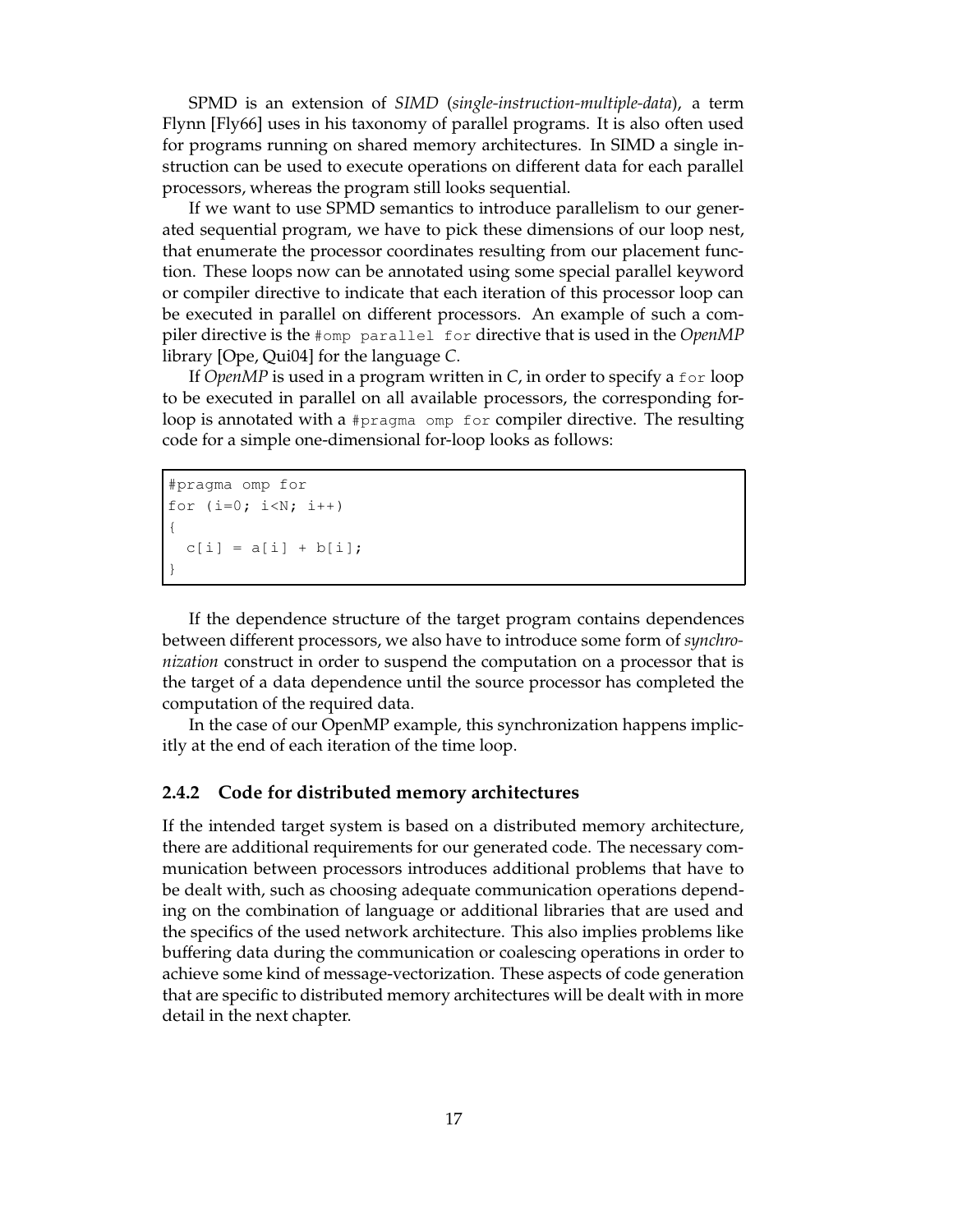## **Chapter 3**

# **Code generation for distributed memory architectures**

This chapter deals with the aspects of automatic code generation that are specific to distributed memory target architectures.

## **3.1 Communication code**

For our task of automatic code generation, we have to introduce additional statements that carry out the necessary sending and receiving of communicated data. Therefore, we have to consider all dependences that can lead to communication of data and choose an appropriate communication structure. The following communication scheme is also described in more detail by Griebl [Gri04].

### **3.1.1 Polytope representation of communication statements**

Basically, we have to generate two different kinds of communication statements, one for each side of a communication: statements for *sending* data to the corresponding processor that requires it and statements for *receiving* data from the sender and updating the local array entries respectively. We can use a representation of dependences in the polytope model for finding corresponding index spaces for send and receive statements. Therefore, we use a polytope for each dependence, which is composed of the following information:

- Inequalities describing the original index spaces of the corresponding source and destination statement, before the application of the spacetime transformation.
- Equalities between source and destination statements' index spaces indicating the common data access that causes the dependence.
- Further inequalities that restrict the dependence to its domain, in the case that the dependence relation only exists for a subset of the index spaces (e.g. in the case of piecewise schedules).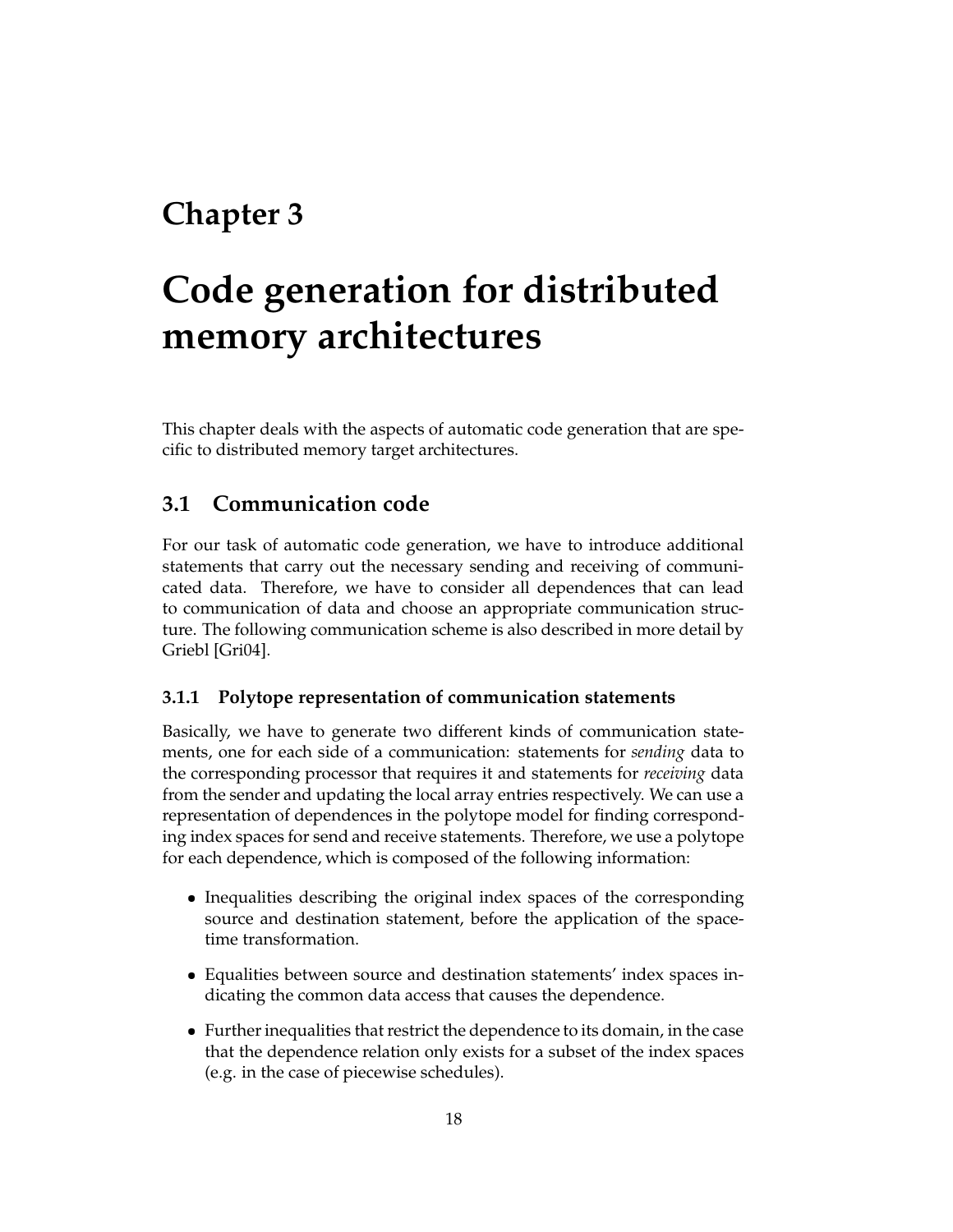In order to obtain a description for the required communication between processors for later code generation, we apply the space-time transformation to the dependence polytope mentioned above, thus obtaining a *communication polytope* that describes relations between source and destination coordinates of transformed dependences in the target program.

We can use this communication polytope to create code for the sender or receiver side of a communication corresponding to a certain dependence relation. This is achieved by projecting the dimensions for sender and receiver coordinates in a different order for each side:

- For the sender side, we have to specify all destination processors for all destination time steps for a given source location in space and time of each dependence, leading to a projection order of outer dimensions for the source of the dependence and inner dimensions for the destination of the dependence.
- For the receiver side, we first enumerate all receiver locations and then enumerate nested loops for all sender locations where data has to be received from, therefore inverting the projection order of source and destination dimensions of the dependence.

Point-to-point communication operations can be used where the statements at the sender side of each dependence use operations to transmit the data to their corresponding communication partners where the data is received by explicit receive operations.

**Remark.** *For distributed memory architectures, using synchronous target programs, we can ignore anti and output dependences for the generation of communication code because they only indicate the need for synchronization between statements, without data transfer being necessary.*

In the course of this chapter, different extensions to this simple approach to communication code generation will be introduced.

### **3.1.2 Drawbacks of simple point-to-point communication**

As we have seen before, we can easily derive send and receive statements from our communication polytopes. This simple point-to-point communication scheme can lead to practical problems:

**Overhead from communication startups** As described earlier, we generate a send statement and a corresponding receive-statement for each spacetime coordinate for the source and destination of each communication polytope respectively. This means that if we have  $N$  time steps and  $P$ logical processors, we can have  $O(N \cdot P)$  possible destination coordinates for each source of a dependence and each logical source processor, which all lead to separate communications. Altogether, this can result in  $O(N^2 \cdot)$ & communications and corresponding communication startups.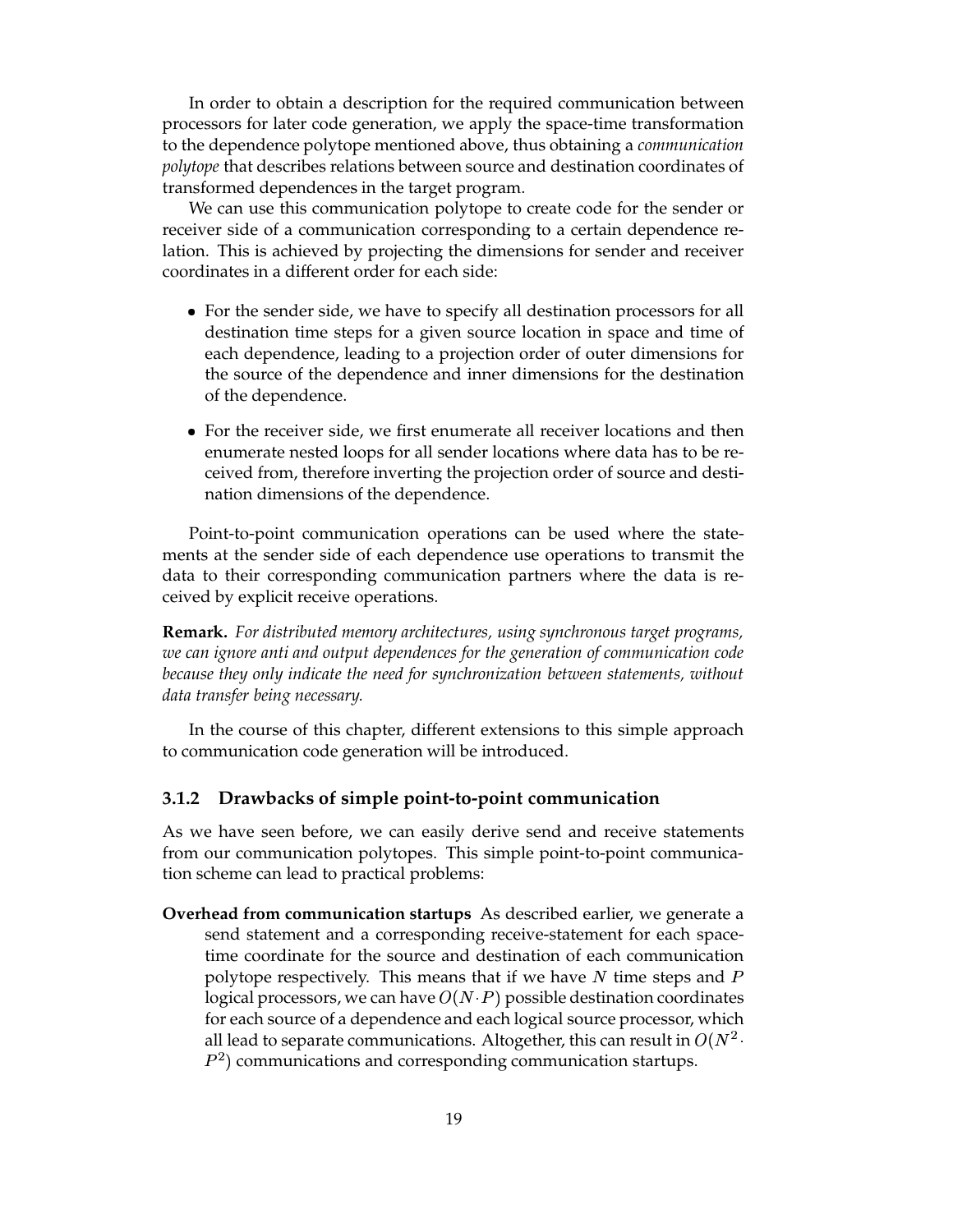**Implicit network buffering** Because the execution of each send statement and its corresponding receive statement can be separated by many time steps, the message passing system has to perform implicit message buffering, which can lead to excessive memory usage for buffering and an overhead of managing the increasing buffer sizes.

As a result, this simple communication scheme is obviously not well suited for distributed-memory architectures, where the cost of a communication startup tends to be the bottleneck of run time efficiency.

However, it is possible to reduce the number of startups. For this purpose, the *tiling* technique, which will be described in the next section, can be used to aggregate computation operations, thereby obtaining a coarser parallelism in the target program. We will see that communication only takes place at the end of those aggregated blocks of operations, thus reducing the startup cost. Collective communication operations can be used for the actual transmission of the aggregated data to achieve more efficiency. Certain restrictions to the space-time mapping have to be applied for tiling to work, as described later in the section about *FCO placements*.

It will also be necessary for this modified communication scheme to manually manage buffering at both sides of the involved communication partners, which will be covered in more detail in Section 3.4.2. The resulting communication structure is described in Section 3.4

## **3.2 Tiling**

In this section, the *tiling* optimization method will be described that can be used to transform the target program in order to reduce overhead resulting from communication.

### **3.2.1 Tiling as an optimization technique**

*Tiling* is an optimization technique that aims at increasing efficiency in the execution of nested loops by coalescing operations. It can be defined as partitioning the index space of a given statement into equal polyhedra, called *tiles*. As the mathematical definition of a partition implies, these tiles have to be non-intersecting and the tiled index space has to be covered completely by the union of all tiles.

The parameters that can be adjusted to define a tile are its *shape* (the direction of its spanning vectors), its *form* (which defines the size ratio in all dimensions) and its *size* (a scaling factor in all dimensions). In this implementation, an algorithm is used that restricts the shape of tiles to *parallelepipeds*, i.e. multidimensional parallelograms. Griebl [Gri04] describes in more detail the algorithm for finding optimal parameters for shape, form and size.

For the index spaces of example input programs, we only use onedimensional processor dimensions in this thesis for the sake of simplicity, which leads to rectangular tile shapes in the corresponding figures.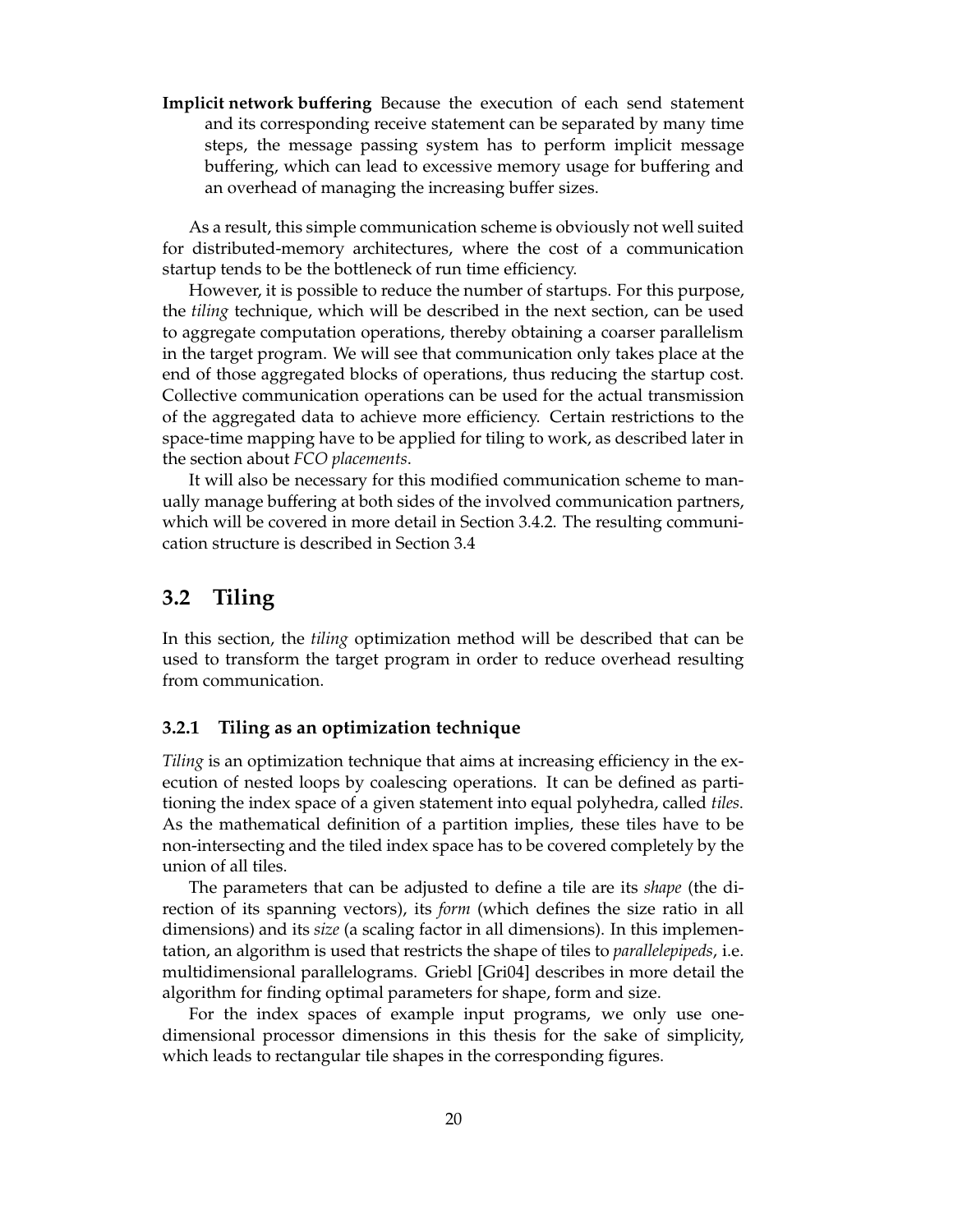However, the implementation covered by this thesis allows an arbitrary number of spatial dimensions to be tiled, which leads to tile shapes that represent general parallelepipeds, which are not necessarily rectangular.

Tiling can be used on sequential programs in order to optimize for cache efficiency, but the focus of this work is its use for optimizing the granularity of parallelism in parallel programs.

### **3.2.2 Tiling for parallelism**

If we use our methods to generate a parallelized version of our input program, we are likely to find the speedup in execution time not satisfactory, especially on distributed memory target architectures. One of the main reasons for this problem usually is the amount of *fine grained* parallelism in the generated target program, that leads to a communication overhead that is too costly compared to the small amount of computations executed on each virtual spacetime-step. Fortunately, we can use the *tiling* technique to coalesce operations, thus reducing the communication overhead and gaining *coarser* parallelism in our program.

For the project covered by this thesis, tiling is used as an additional optimization technique that is applied on the index spaces of the transformed, parallelized program, i.e. *after* the space-time mapping. The reasons for this application order are explained in detail by Griebl [Gri04], e.g. more flexibility in the parallelization methods and the possibility to use identical tiles for all transformed statements. It also allows to extract information about communication in the transformed program for the optimization algorithm of the tile-shape.

In the course of this section, two aspects of tiling will be discussed, that can be distinguished depending on whether operations are aggregated in space or time.

### **3.2.3 Space tiling**

Generally, the application domain in which tiling is applied implies a certain way of aggregating operations. For our application domain, the code generation for distributed memory architectures, the aggregation algorithm aims at minimizing the cost of communication between processors.

Consider the example illustrated on the left side of Figure 3.1, where a simple index space is displayed. For simplicity reasons, assume that both dimensions ( $P_1$  and  $P_2$ ) are spatial dimensions.

In this case, we can use a very simple tiling to aggregate several virtual processors into larger tiles, the so-called processor tiles, as displayed on the right side of Figure 3.1. As tile shape for this example, a two-dimensional parallelogram is used.

It is now possible to execute all virtual processor coordinates belonging to the same processor tile locally on the same real processor and, thus, reduce the number of communications to the number of real processors (for programs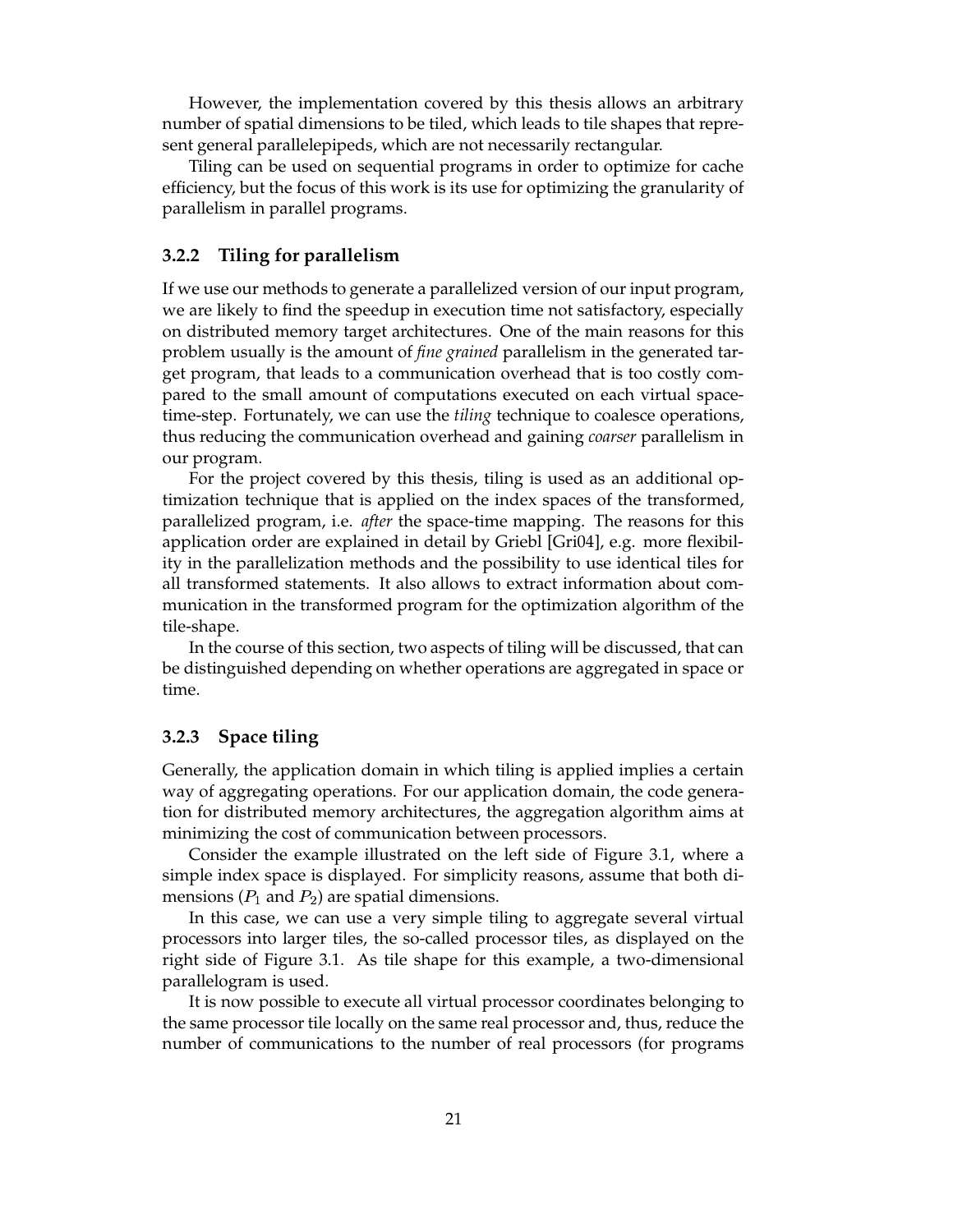

Figure 3.1: space tiling

that contain dependences between processors). This use of tiling for aggregating virtual processors into larger processor tiles is called *space tiling*.

The communication polytope described in Section 3.1.1 is extended by additional dimensions for the processor tile dimensions. Thereby, each logical processor dimension is replaced by two dimensions: one for the processor tile coordinate and the other for the processor coordinates within that tile coordinate.

Using this modified communication polytope for tiling, it is possible to derive inequality systems that specify all virtual processor coordinates belonging to a certain processor tile. These additional processor tiles can also be enumerated using **CLooG**, followed by loops for virtual processor dimensions. Our parallelization method guarantees that the processor dimensions never carry dependences and thus no care needs to be taken of a possible change in execution order when tiling processor dimensions.

### **3.2.4 Time tiling**

In the last section, a simple point-to-point communication structure was introduced, which had some drawbacks concerning high startup cost. In order to achieve a more efficient communication scheme, tiling can be used to aggregate several logical time steps into larger chunks. This so-called *time tiling* technique results in a reduced number of *global time steps*, each global time step consisting of several logical time steps being executed within these blocks.

Instead of communicating data at each logical time step, the data is aggregated and communication of this aggregated data only takes place at the end of each global time step. Thus, the ratio of startup costs compared to computation time is much smaller, which means that the overhead for communication startup is reduced.

The aggregation of data within these global time steps requires additional buffer management at the sending and receiving side of communication. This mechanism will be explained further in Section 3.4.2.

Because time dimensions usually carry dependences, care has to be taken in order to restore the correct execution order when using time tiling.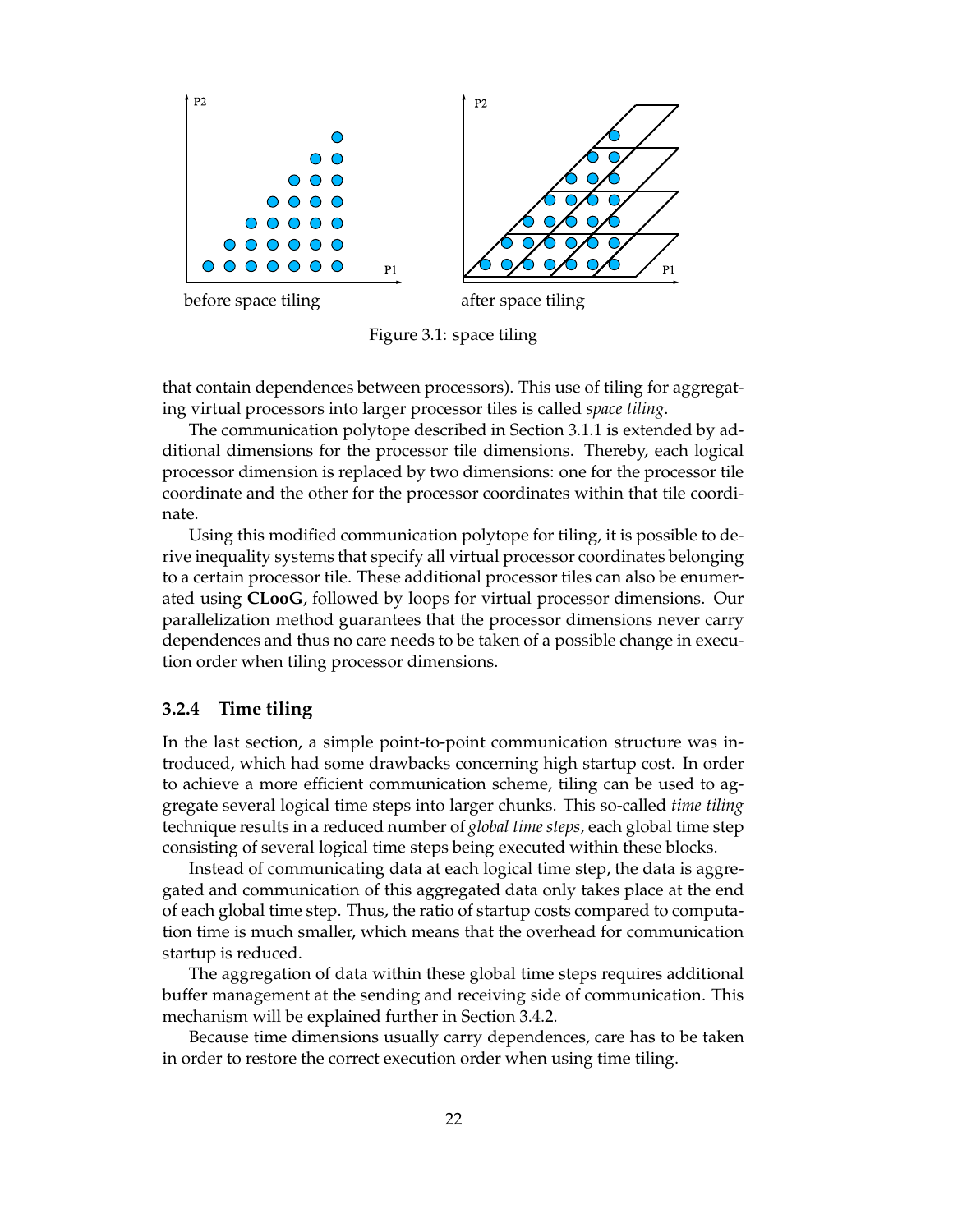

Figure 3.2: time tiling: dependences causing execution order problem



Figure 3.3: time tiling: skewing

Consider Figure 3.2, where the arrows indicate dependences that lead to a correctness problem. Without time tiling, the dependences lead to a communication between two logical time steps that is perfectly legal. However, if time tiling is used, the communication is delayed to the end of the global time step, which means that the destination processor will receive the data too late and uses undefined memory content when computing its local data. In this case, where only two processors are used, it is necessary to delay the destination time tile by one global time step, as shown in Figure 3.3. For the general case, the following definition is used:

**Definition.** For vectors  $(p_1, \ldots, p_n)$  and  $(q_1, \ldots, q_n)$ , the 1-norm distance or Manhattan distance *is defined as:*  $\sum_{i=1}^n |p_i - q_i|$ .

It is necessary to delay each tile by its *manhattan distance* from the 0processor coordinate, i.e. by the sum of all processor dimensions in its spacetime coordinate.

This leads to a transformation of the index space that represents a *skewing* of the polytope representing the tile coordinate. We also implicitly assumed that all communications are directed towards processors with a componentwise higher coordinate than the corresponding source processors of the dependence. In the next section, we will see that this assumption is indeed very important.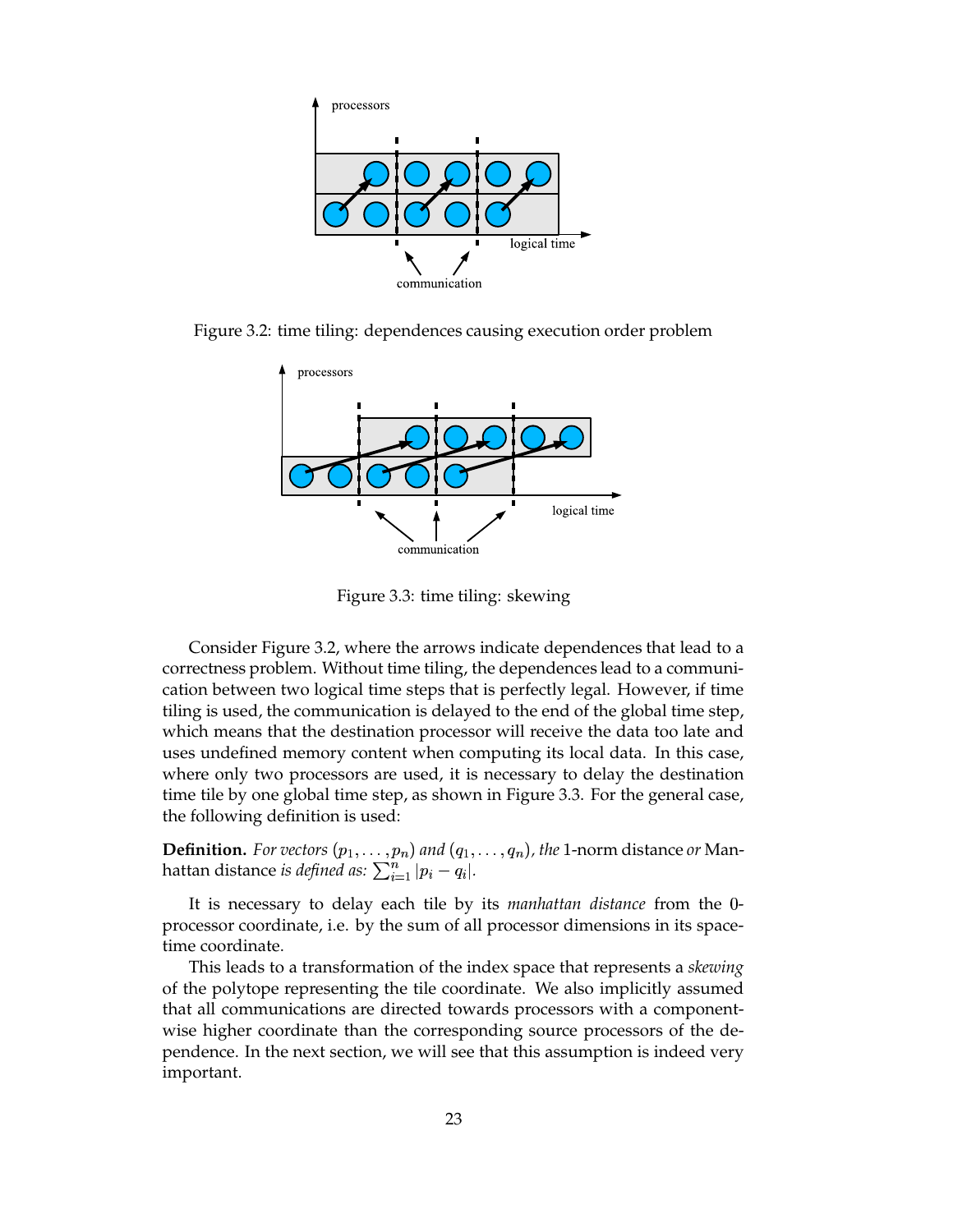

Figure 3.4: time tiling: non-fco dependence structure before skewing



Figure 3.5: time tiling: deadlock occurs after skewing

## **3.3 FCO placements**

In the last section, the tiling technique was presented. We have seen that its application causes no problems when tiling space dimensions, because only time dimensions carry dependences that could be violated by tiling. However, in the case of tiling time dimensions, the tiled index space has to be skewed, delaying tiles on receiving processors.

Also we implicitly assumed a certain dependence structure: all dependences are directed towards processors with higher processor coordinates. To understand the reason behind this assumption, consider the dependence structure in Figure 3.4. Here, without time tiling, the dependence structure is perfectly legal, as all dependences are directed forward in time. We can see the block structure introduced by time tiling, but skewing has not been performed yet. Figure 3.5 shows the same index space *after* skewing is applied. It is now obvious that some of the dependences are directed backwards in time, thus being illegal.

It can be easily seen that this scenario can always be avoided by using a placement that satisfies the property of *forward communications only* (*FCO property*), as described by Griebl, Feautrier and Größlinger [GFG02].

**Definition.** *A placement satisfies the* forward communications only *property*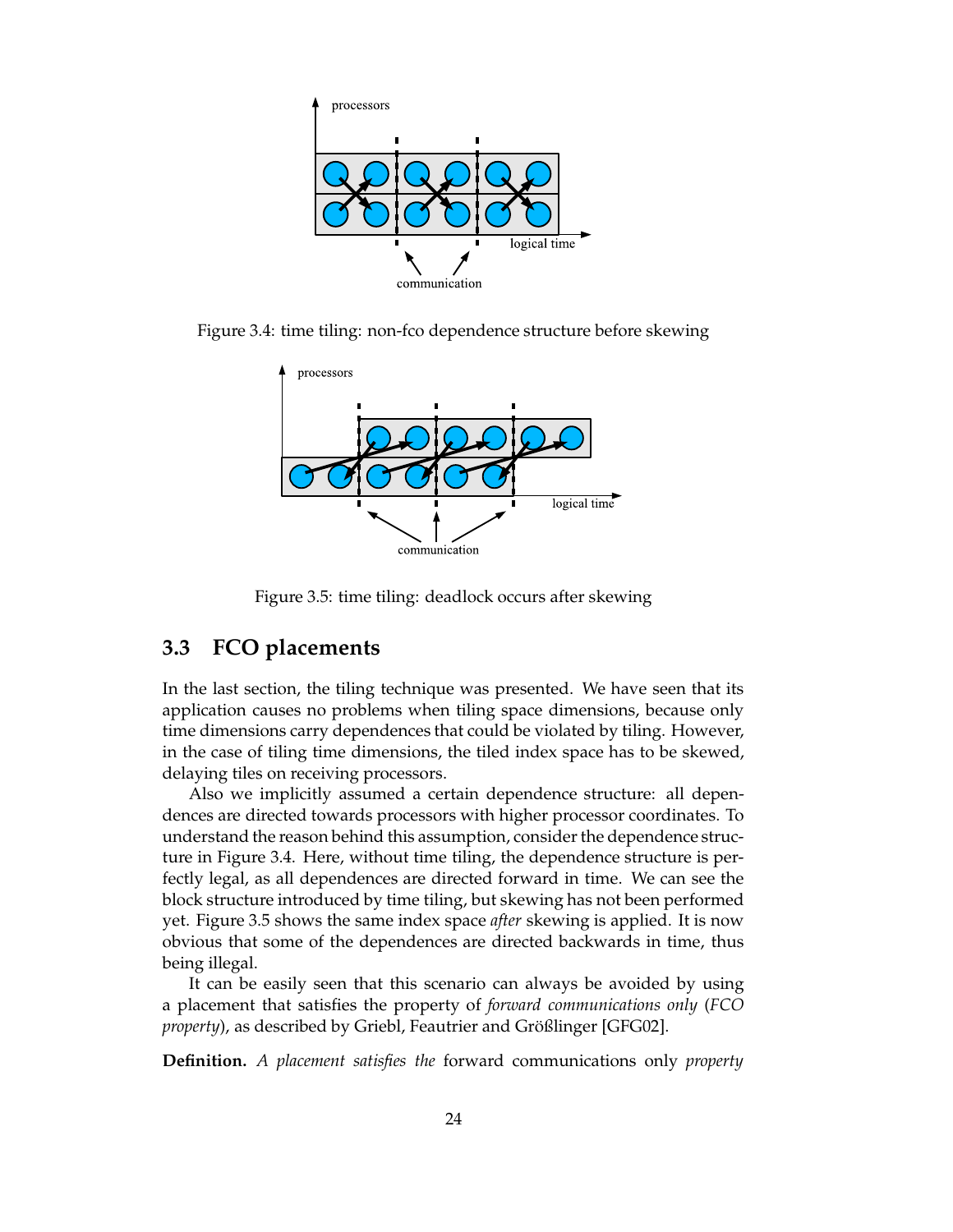*(*FCO *property), if and only if all communication vectors are component-wise positive in their spatial components, i.e.:*

 $\forall d \in D : destination(d) - source(d) \geq \vec{0}$ , with D being the set of all true dependences*, projected on their spatial dimensions.*

An existing implementation of an FCO allocator [GFG02] within the **LooPo** framework can be used to generate a valid placement for the use within the code generation tool, when time tiling is used.

In Section 3.4.3, the FCO property will be extended from true dependences to anti and output dependences.

### **3.4 Block structure for communication**

With the time tiling technique described in the last section, it is possible to reduce the overhead from communication startup by aggregating blocks of several logical time steps into larger global time steps.

In this section, the buffer management used during this communication scheme is further explained. Some restrictions to the space-time mapping are introduced that arise from the use of this communication scheme. Finally, some alternatives to the approach used in this work are also discussed.

### **3.4.1 Buffer layout**

For the block communication scheme introduced above, send and receive operations have been substituted by buffer management operations that gather data in buffers at the sender side and unpack transmitted data from buffers at the receiver side. The layout of buffers varies from on side to the other. It is strongly related to the use of collective operations for communication (i.e. the MPI\_Alltoall operation). For this description of buffer layout, assume that space tiling has been applied and each processor tile is mapped directly onto one real processor.

**Buffer layout for sending processor** Figure 3.6 shows the buffer layout for one processor at the sender side. Here, each processor (i.e. each processor tile) uses separate buffers for all receiving processors to store data in the corresponding buffer for later communication. This makes it easily possible to manage each buffer separately. Increasing the size of each buffer may be necessary because in this scheme, the size of each buffer is not computed at compile time. An alternative approach, which uses a single buffer, is described in Section 3.4.5.

All data is inserted at the end of each buffer, thus keeping the stored elements ordered for later unpacking.

Finally, at the end of a global time step, all buffers are combined into one single buffer that is used for transmission by the collective operation. This communication operation is executed on each processor and transmits each part of the buffer to the corresponding destination processor.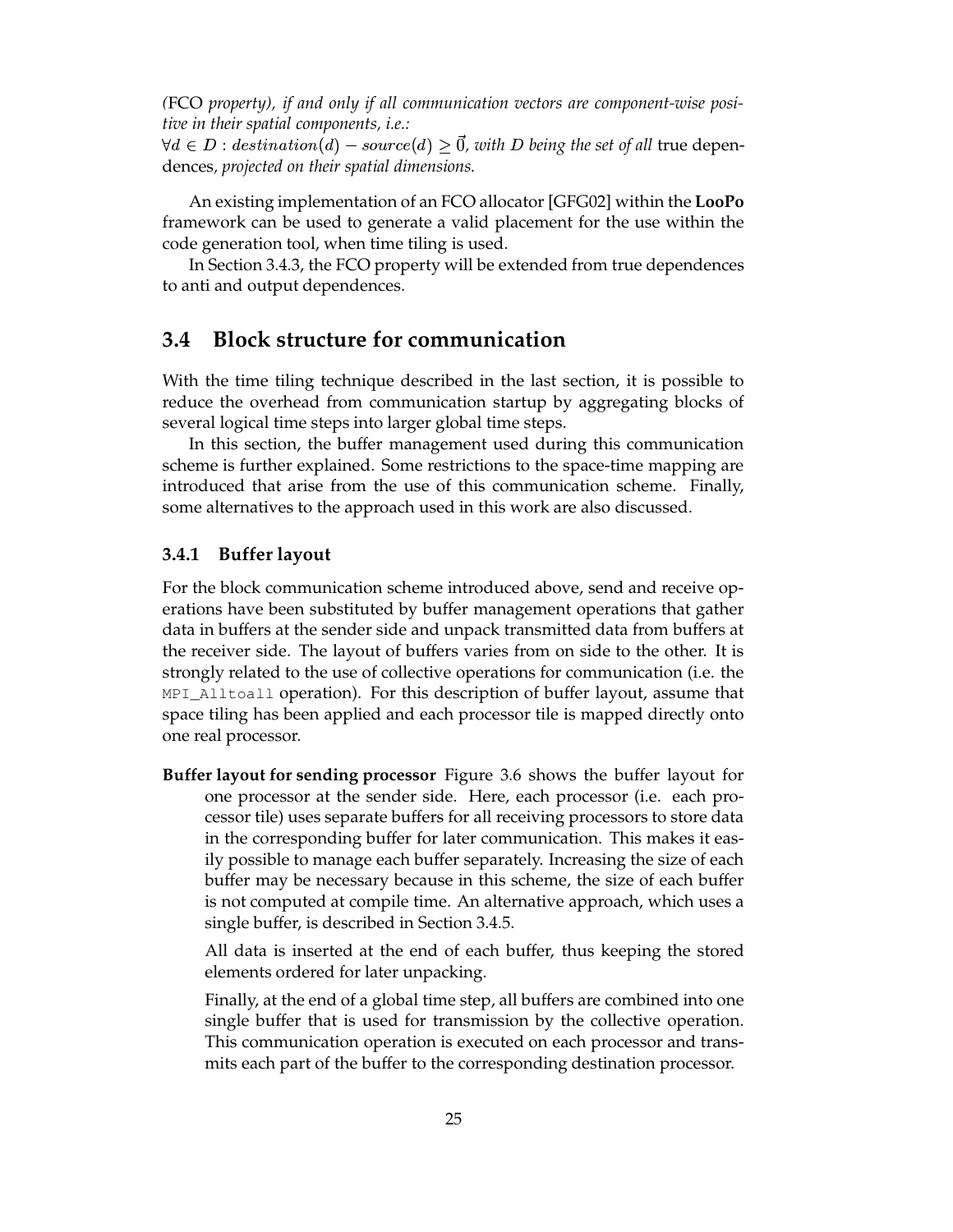

Figure 3.6: buffer layout for one sending processor



Figure 3.7: buffer layout for one receiving processor

**Buffer layout for receiving processor** Figure 3.7 shows the buffer layout for one processor at the receiver side. After the collective communication operation takes place, the single buffer used for receiving the data consists of logically separated parts for each processor (i.e. each processor tile) at the sender side.

When unpacking the received data, separate indices are used to keep track of the position of the next element within each of these logical parts. Thus, each of these parts can be as easily accessed as if separate buffers were used for each source processor.

Note that although each processor at the receiver side can access the buffers for each source processor separately, the unpacking of data from these buffers still has to be performed in the exact same order as the insertion of the data at the corresponding source processor.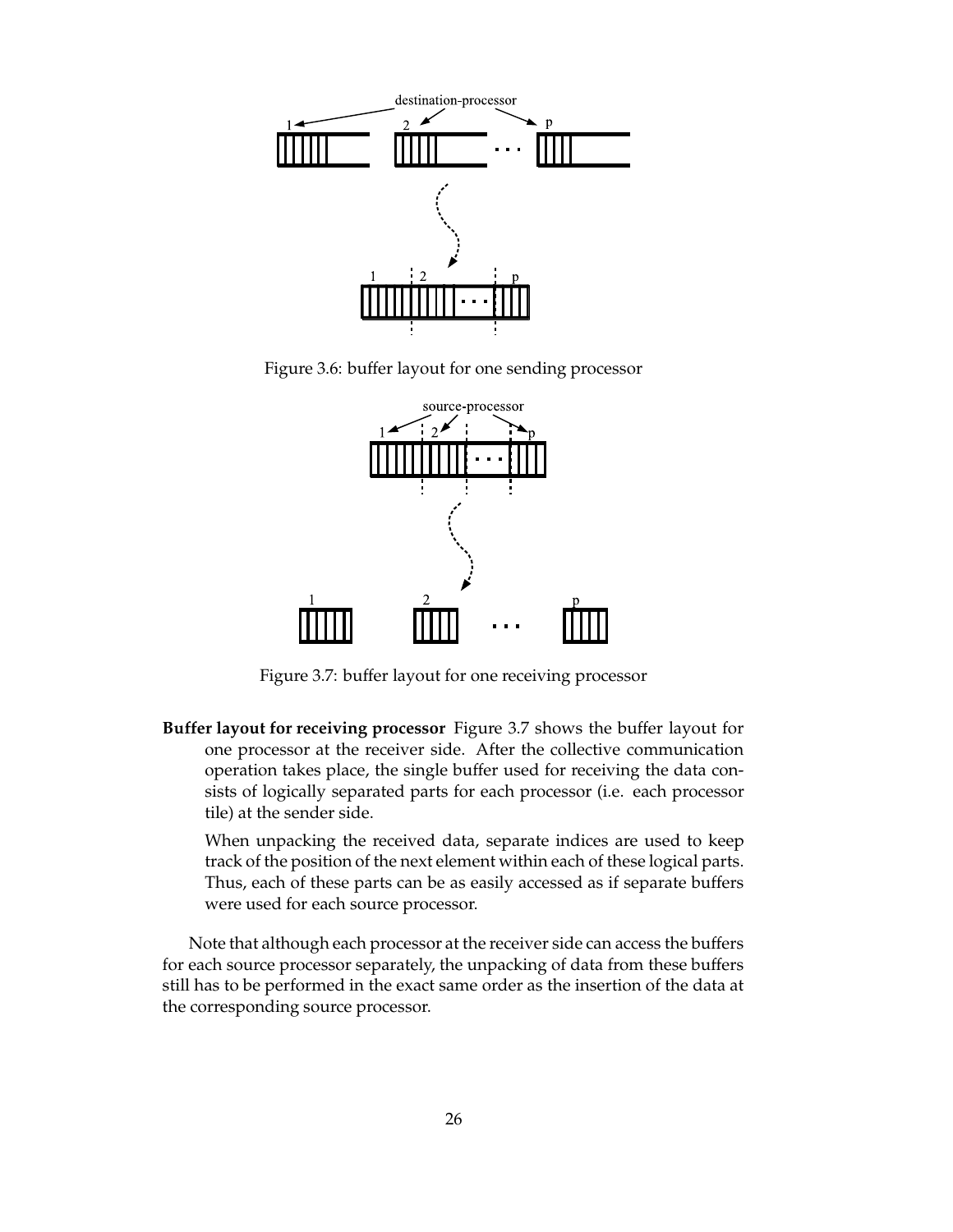### **3.4.2 Buffer management and communication statements**

If the communication scheme described above is used for code generation, three types of statements in addition to the transformed computation statements can be distinguished from the input program.

- **Write-buffer statements** At the source processor of a dependence, that leads to communication, locally computed data is stored by the write-buffer statements in the communication buffer of the corresponding target processor.
- **Unpack-buffer statements** At the destination processor, these unpack-buffer statements are responsible for unpacking the received data from the communication buffer and update the corresponding memory cell in the local arrays with it.
- **Communication statement** One communication statement is executed at the end of each global time step to transmit the data aggregated in the communication buffer from all source processors to all target processors (using a collective operation like MPI\_Alltoall).

These statements are described separately by polytopes, which are used by **CLooG** in order to generate the corresponding loop nests in the target program. The loop nests of all statement types are merged together, in order to realize the required order in which the write-buffer, unpack-buffer and communication statements are executed at each logical time coordinate, relative to the compute statements in the target program. For this purpose, an additional inner schedule dimension is used to order those statements within one logical time step.

To get a better understanding of the buffer management statements, consider Figure 3.8. Here, an index space for an example program is shown, containing only two dependences,  $d1$  and  $d2$ , which lead to communication of the memory cells  $M$  and  $N$  respectively. Assume that there are enough processor resources, so that each processor tile can be viewed as a real processor. As mentioned above, each of these real processor tiles uses separate buffers for each communication partner, including itself. This is required by the collective operation used for communication, although no actual communication from a processor to itself can occur.

In this example, memory cells  $M$  and  $N$  are computed in the first tile, with a dependence indicating the later use of  $N$  and  $M$  in the last global time step. Note that the order of the read accesses in the third global time step is inverted, compared to the order in which the corresponding write accesses occurred. In the first time step, directly following the computation statements, the new values of  $M$  and  $N$  are written to the communication buffer by the write-buffer statements. After the communication at the end of the first global time step, the unpacking of the received data takes place in the second time step at the corresponding destination processor  $rp2$ , with all logical coordinates being enumerated exactly as in the corresponding source tile (at the first time step), so that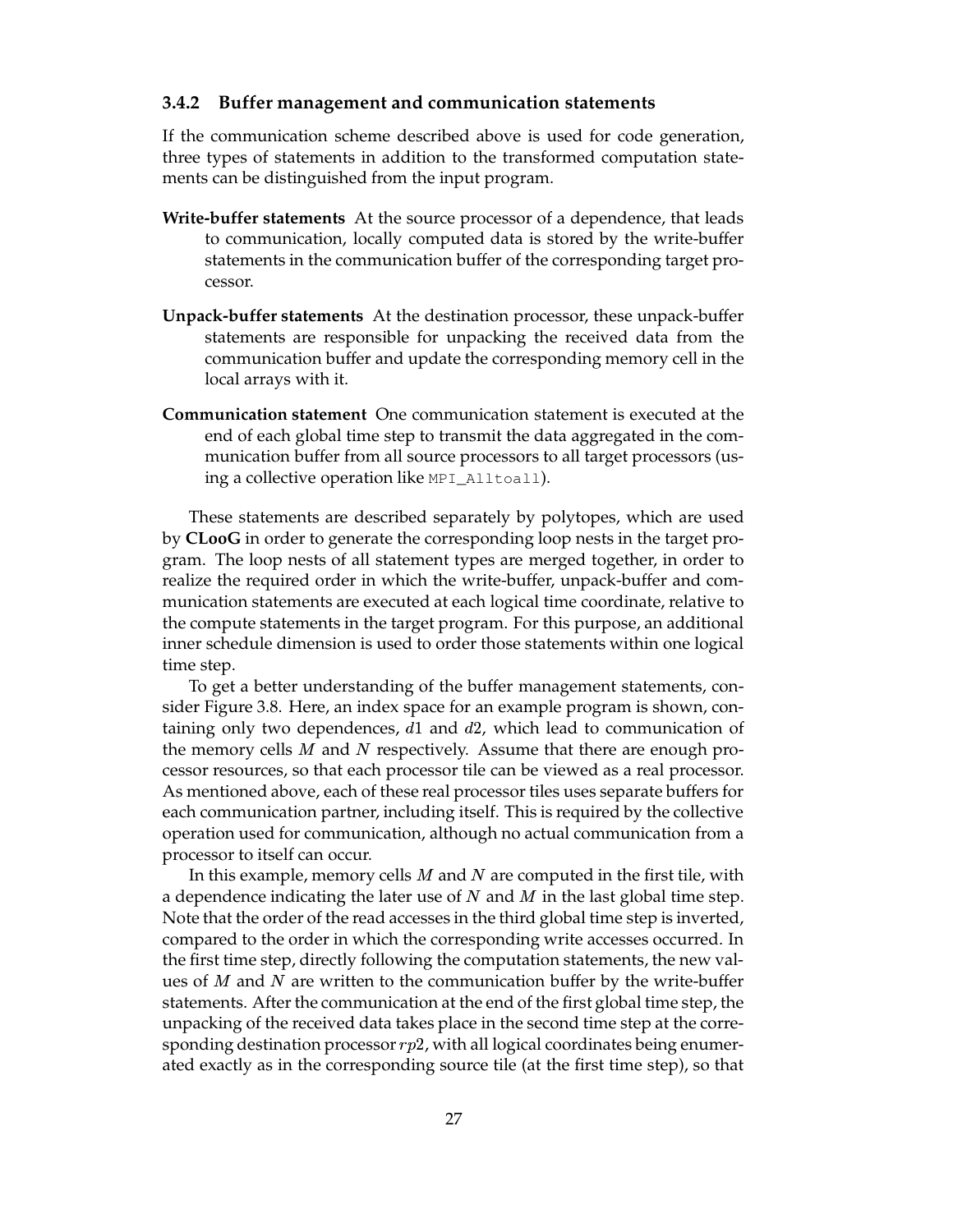

Figure 3.8: buffer-management

memory cells  $M$  and  $N$  are updated with new values from the receive-buffer in the correct order. Finally, in the last time step, these updated values of  $M$ and  $N$  are used during local computation statements.

The corresponding loop nests for both types of buffer management statements can be generated from the communication polytope described in Section 3.1.1 as follows.

#### **Write-buffer statements**

For each space-time mapped dependence  $d$ , the inequalities describing the relation between source and target tile coordinates of  $d$  are used to specify which global tiles are communicating with each other. For the write-buffer statements, this results in enumerating loop nests for the source tile coordinates of each dependence (to specify the sender) and enumerating the destination processor number (to specify all receivers of the computed data).

Note that, by leaving out the global time step of the corresponding receiver tiles, we automatically get message vectorization over all following time steps, if the sender side has to send different data to the same destination processor over multiple time steps. For the enumeration of all data that has to be aggregated in the buffer for communication within a certain tile, additional dimensions for logical time and logical processor loops are inserted.

In the example of Figure 3.8, the resulting loop nest for enumeration of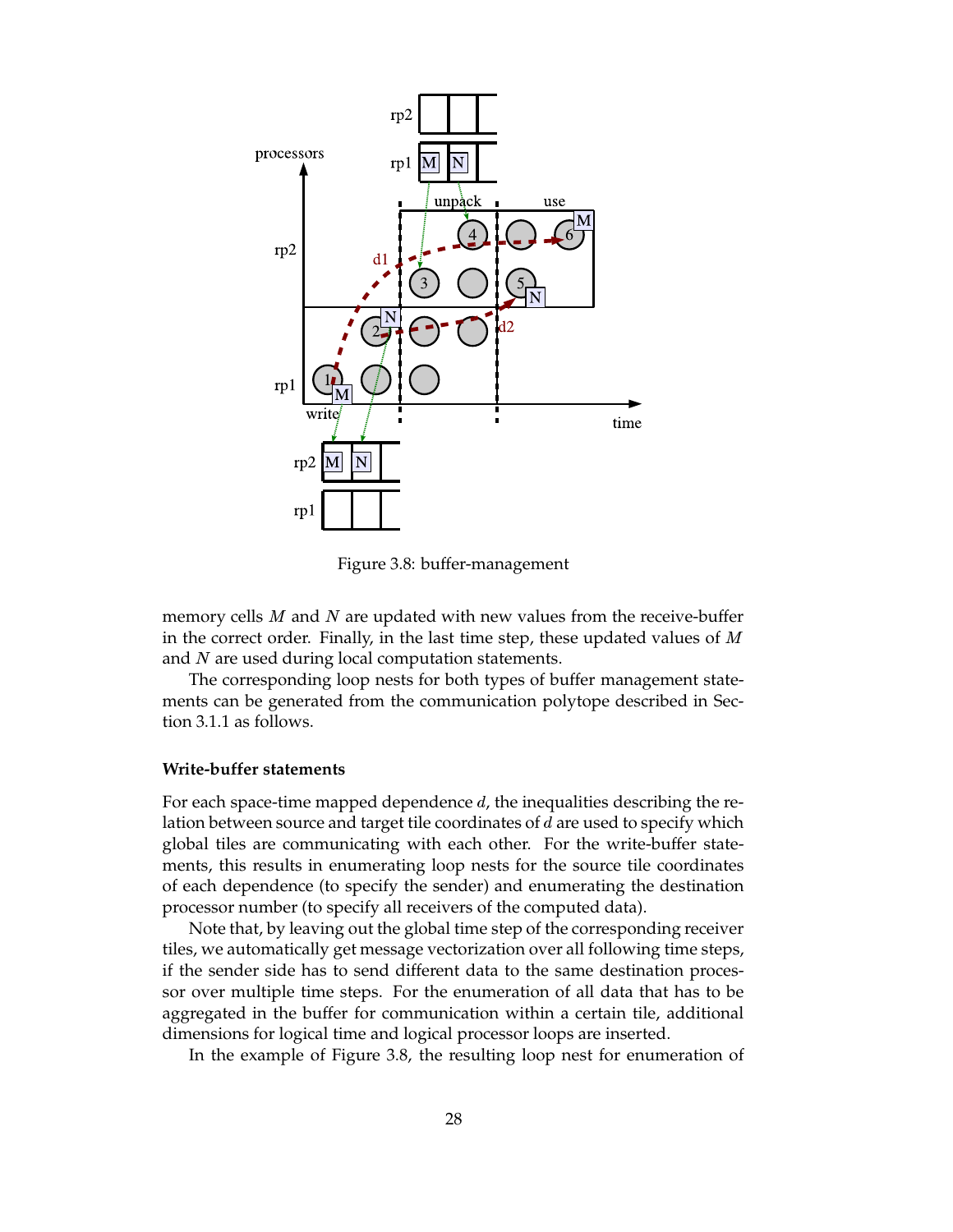all write-buffer statements looks as follows (here, only one processor is enumerated at the source and destination side respectively and all coordinates are counted starting from ):

```
for globalTime=1..1
 parfor srcProc=1..1
   for logicalTime=1..2
      for logicalProc=logicalTime..logicalTime
        for destProc=2..2
          /*
            for processor srcProc:
            write data at access(logicalTime,logicalProc)
            to buffer for destProc
           */
        end
      end
    end
  end
end
```
Here, at the global time coordinate 1, for processor 1, only two logical time coordinates  $(1, 1)$  and  $(2, 2)$  are enumerated, representing the logical time coordinates at which the data elements  $M$  and  $N$  are written into the buffer, respectively.

For the actual access of memory cells  $M$  and  $N$ , access functions can be used to compute the exact array index from logical space-time coordinates for the resulting memory access.

The actual generation of the corresponding inequality systems will be treated in more detail in Chapter 4.

#### **Unpack-buffer statements**

It is essential for both types of buffer management statements (the write-buffer and read-buffer statements) to use exactly the same order in which the elements are stored in the communication buffer that is used during the collective send operation. This is achieved by using separate buffers for each corresponding processor (as described in the section about buffer layout) and the same order for accessing the elements within each of that buffers for both types of buffer management statements.

For this purpose, the same polytope description for each unpack-buffer statement is based on the inequality system that was used for the corresponding write-buffer statement of the same dependence. Also, the same projection order for this polytope is used, except for the real processor dimensions for source and destination of the dependence, which are interchanged.

This way, for each processor at the *destination* of a dependence, there are loops enumerated for all source-processors from which data is received.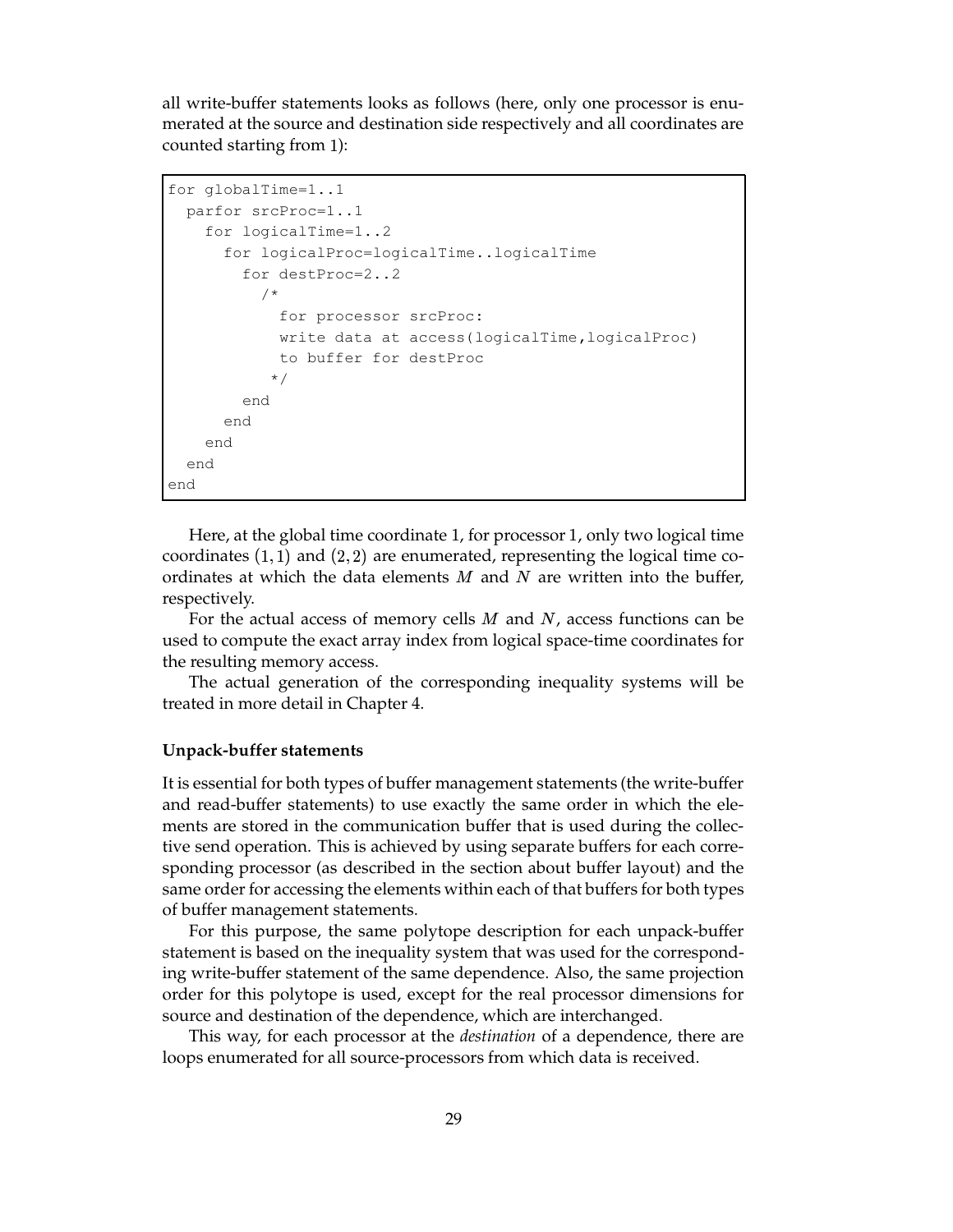For the global time dimension, an affine function is applied to delay the unpack-buffer statements at the receiver side by one global time step, until the data from the last global time step has been communicated.

As illustrated by Griebl [Gri04], no dependences are violated by this immediate unpacking of the buffered data at the next global time step.

Although a different projection order for processor dimensions of source and destination of a dependence is used, the loop body of each unpack-buffer statement still maintains the correct order in which elements are unpacked. The reason is that the innermost dimensions for source-processors restrict the enumerated logical space-time coordinates to the relevant space-time coordinates for exactly one pair of source and destination of a dependence.

In our example (illustrated in Figure 3.8), the values of memory cells  $M$  and  *are written to the buffer at the logical space-time coordinates indicated by* number 1 and 2 respectively. As described above, the unpacking is performed at the next global time step (although both elements are only used at the third global time steps) by processor  $rp2$ . Also, both elements are unpacked in the exact same order (first  $M$ , then  $N$ ) at logical space-time coordinates indicated by number 3 and 4.

The resulting loop nest looks as follows:

```
// next global time step:
for globalTime=2..2
  // destination processor tile:
 parfor destProc=2..2
    // same as at sender side:
    for logicalTime=1..2
      for logicalProc=logicalTime..logicalTime
        // now enumerate source processor of communication:
        for srcProc=1..1
          /*
            for processor destProc:
            - unpack data from buffer
            - copy to memory at:
              access(logicalTime,logicalProc)
           */
        end
      end
    end
  end
end
```
Here, at the global time coordinate 2, for receiving processor 2, the same logical time coordinates  $(1, 1)$  and  $(2, 2)$  are enumerated in the same order as at the sender side of the corresponding dependence, representing the logical time coordinates, at which the data elements  $M$  and  $N$  are unpacked from the buffer and written to local memory cells.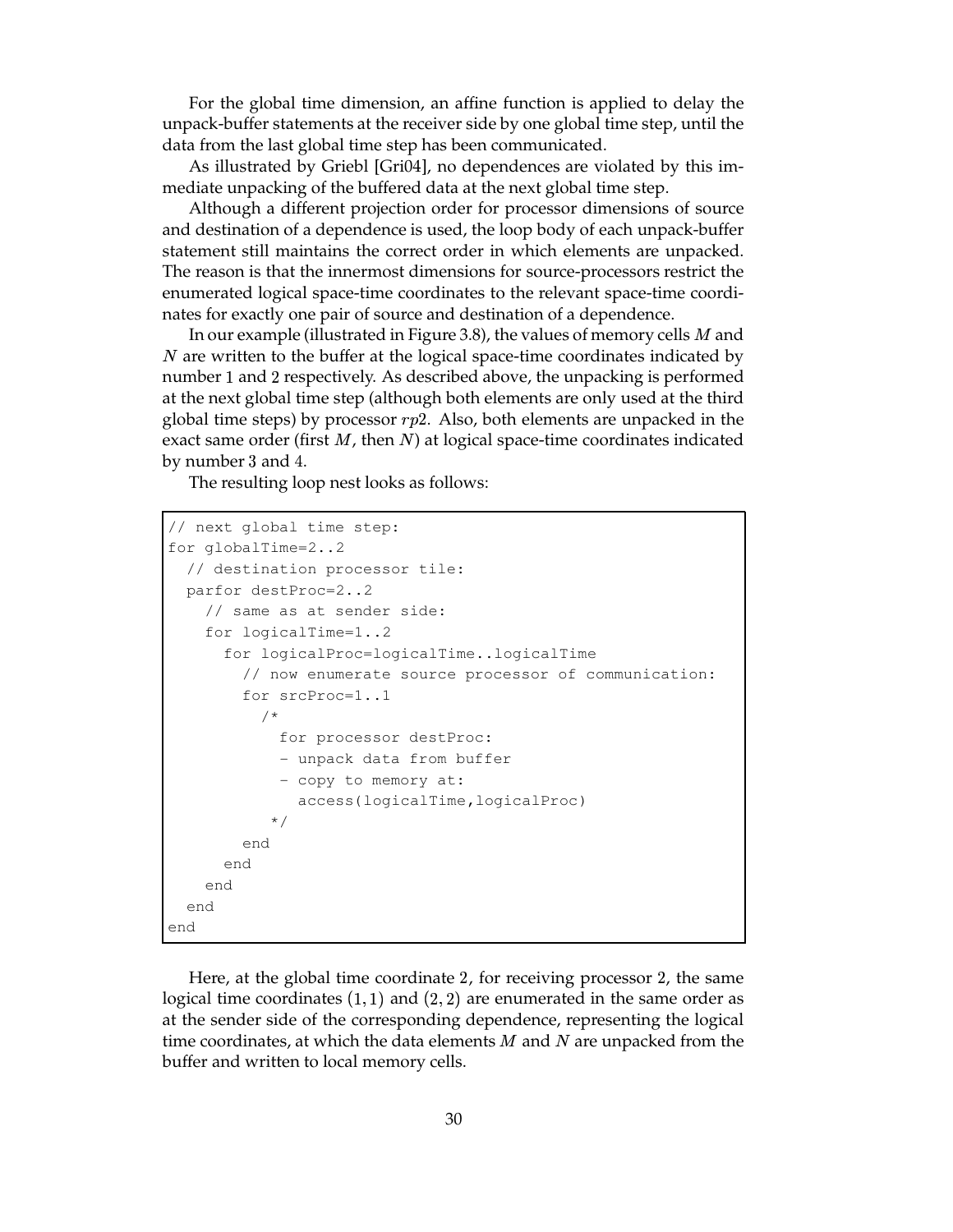### **Communication statement**

To get a polytope representation for all operations of the communication statement, the computation statements can be used. Therefore, we use the transformed representation of all computation statements as polytopes in the target space. After the application of time tiling, all polytopes are skewed to avoid communication cycles (cf. Section 3.2.4). These polytopes now can be projected (using Fourier-Motzkin elimination) to the global time dimension, in order to provide a representation of all global time steps that include operations for computation statements. The code generation tool **CLooG**, used in this project for generating loops from polytope descriptions, can be instructed to use these polytope representations of the projected polytopes of all computation statements as the domain description of the single communication statement. The corresponding implementation details are described in Section 3.4.2.

Although only one communication takes place in our example of Figure 3.8, the current implementation generates one communication statement at the end of each global time step, that aggregates at least one computation operation, even if no actual data is to be transmitted. In this case, all separate buffers for corresponding source or target processors are empty, so the combination into one communication buffer is not costly.

The implementation of the code generation could be extended to avoid communication statements at global time steps where no communication is needed, but at the cost of far more complex domain descriptions for each communication statement. Because the current implementation already shows problems because of long run time of the involved **CLooG** code generator for creating loop nests, this extension is not implemented.

#### **3.4.3 Placements with strict FCO restriction**

In the communication scheme described above, the communicated data is written to local array cells immediately at the next global time step, instead of delaying the reception of the data until the actual destination time step of the corresponding dependence.

As described by Griebl [Gri04, GFG02], no dependences are violated, as long as tiling is only used for space dimensions, as all dependences must be carried by time dimensions. However, the skewing of the index space required for time tiling can potentially lead to correctness issues, if no further restrictions are made to our placement function.

Consider Figure 3.9. Here, we see an index space with time tiling applied to aggregate three logical time steps into one global time step, but before skewing is applied. Processor tiling can be ignored here (assume a processor tile size of ). Three tiles are indicated by numbers for explanatory reasons. We also see two true dependences and one anti dependence (indicated by a dotted line). For this example, all dependences can be assumed to be resulting from accesses to the same memory cell  $M$ . Thus,  $M$  is first overwritten in tile 0, then again in tile 2 with a value computed in tile 1.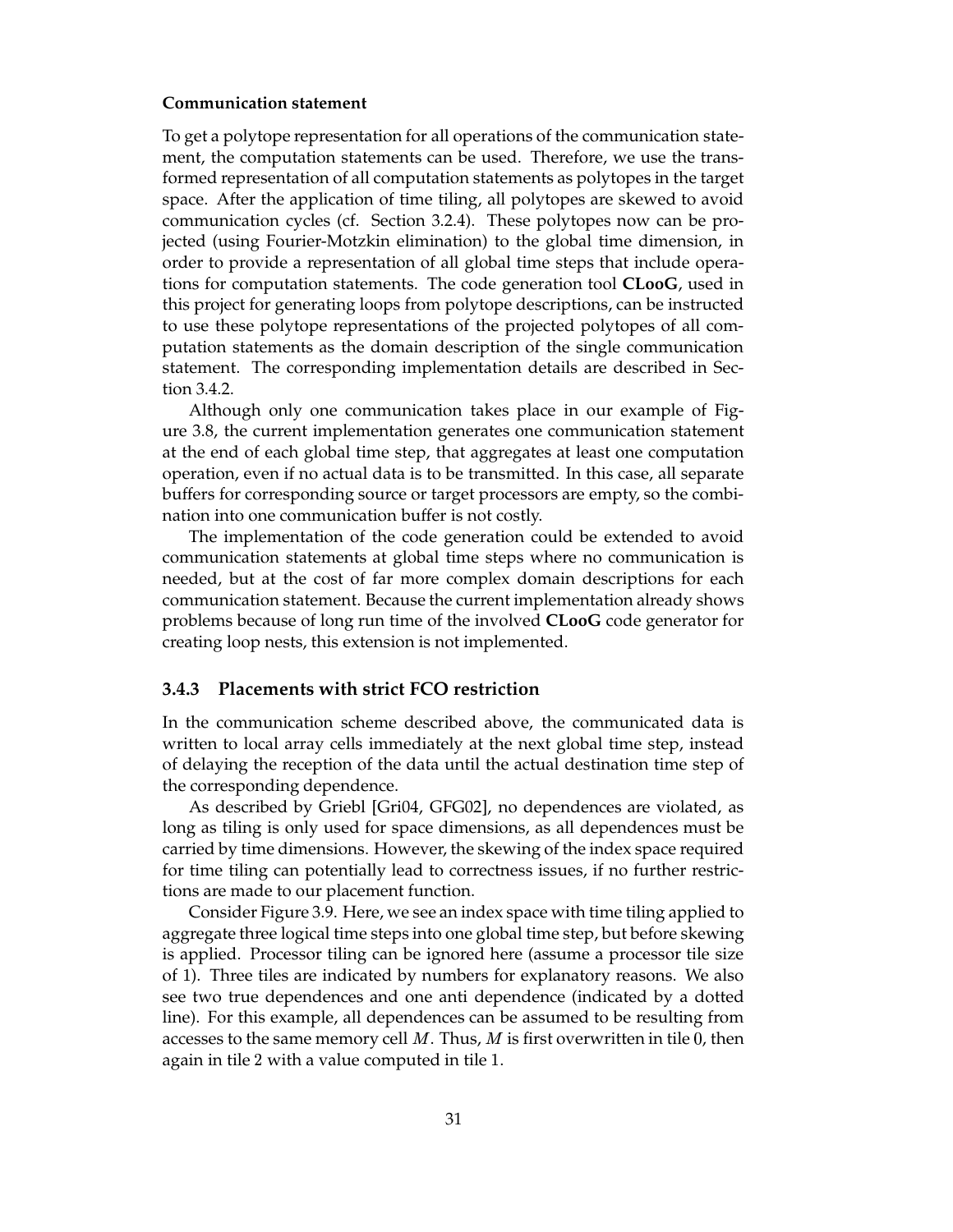

Figure 3.9: before skewing



Figure 3.10: after skewing

Note that no skewing has yet been performed. So far, all dependences are directed forward in time, with the true dependences even satisfying the FCO property by also being directed forward in the processor dimension.

Figure 3.10 shows the same example, this time after skewing has been applied. All true dependences are still directed forward in time (and in processor dimensions), but we see the anti dependence now pointing backward in time. This indicates a violation of the correct execution order, in the case that the immediate unpacking of the communication data is used here.

In tile 1, the computed value is written to the communication buffer and communicated at the end of its global time step, immediately followed by unpacking the received data in tile  $0$ . The problem now becomes obvious, because in tile  $0$  the received data is overwritten by a locally computed value, which is then placed in the communication buffer. Thus, tile 2 receives the value from tile  $0$  instead of the correct value from tile 1.

This example shows that our restriction to placements that satisfy the FCO property (for true dependences only!) is not sufficient for guaranteeing correctness in our communication scheme, when time tiling is used. In this case, the FCO property must be extended to include also anti and output dependences, thus ensuring that *all* dependences are directed forward in time after a skewing transformation (needed for time tiling).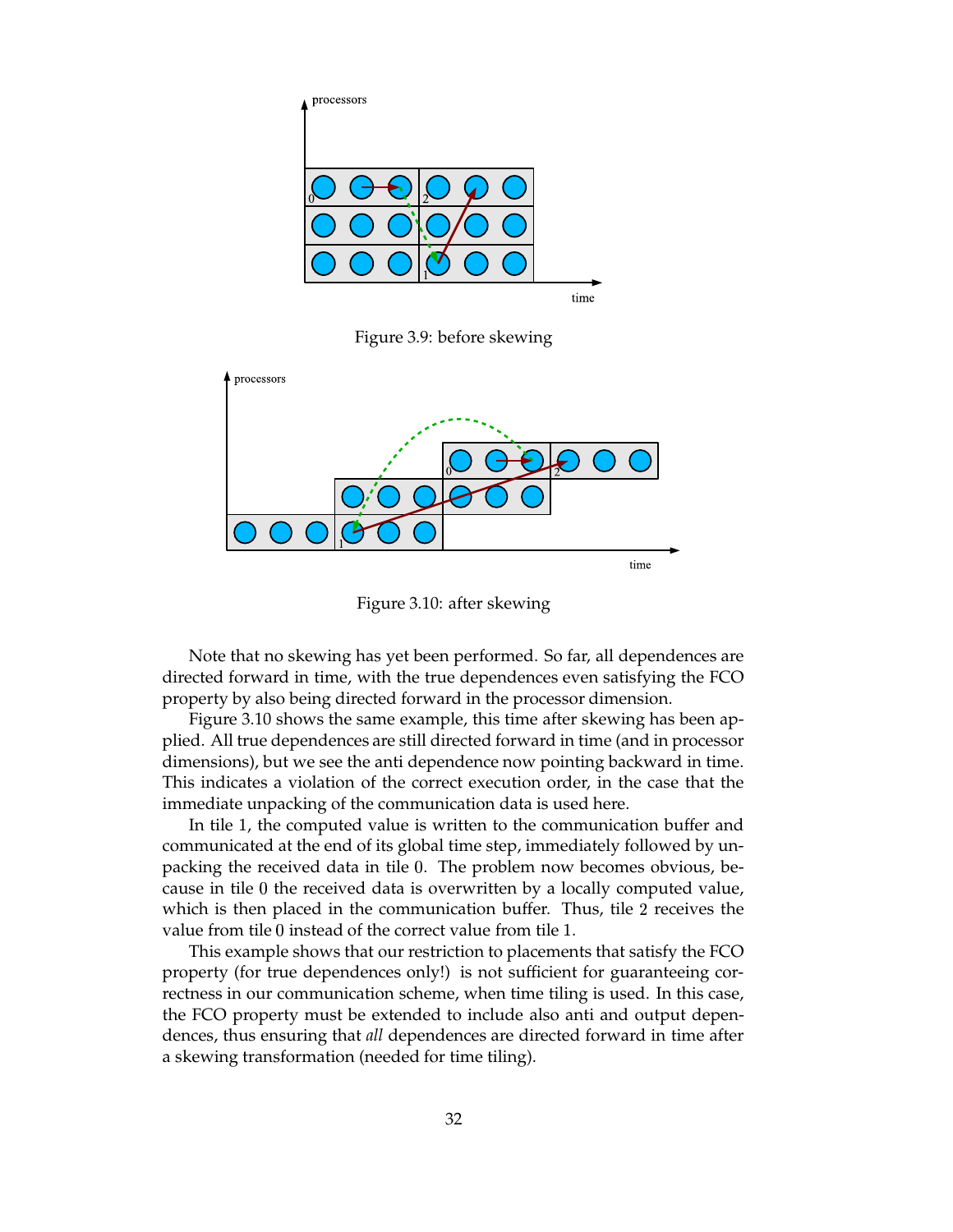

Figure 3.11: alternative buffer management for non-strict FCO placements

**Definition.** *A placement satisfies the* strict *FCO property, if and only if all dependence direction vectors are component-wise positive in their spatial components, i.e.:*  $\forall d \in D: destination(d)-source(d) \geq \vec{0}$ , with  $D$  being the set of all dependences *in the transformed program, projected on their spatial dimensions.*

In the case of the communication structure described in Section 3.4, this strict FCO property guarantees that no read access is allowed to a memory cell  $M$  between the source and destination time of a dependence that has  $M$ as destination, because the direction vector of the resulting anti dependence would not be component-wise positive.

This allows the communication scheme to communicate all aggregated data in the next global time step and immediately write the received data to local memory cell, because each local memory cell may only be accessed for reading *after* the destination of the dependence. Thus, the amount of startup overhead is reduced, because for each global source time coordinate, data is aggregated for all global destination time coordinates.

### **3.4.4 Coping with non-strict-FCO placements**

As mentioned earlier in this section, the buffer management described in Section 3.4.2 is only guaranteed to be correct for placements that satisfy the *strict* FCO property. However, in some cases, space-time transformations that comply with this demand lead to load balance problems.

For an alternative buffer management scheme, consider Figure 3.11. Here, we can see the same example as displayed in Figure 3.10 in Section 3.4.3. All dependences result from accesses to the same memory cell  $M$ .

It is possible to use an alternative buffer management scheme for such nonstrict FCO placements, where the receiving processor delays the unpacking of data by the *manhattan distance* ( *-norm distance*) of both communication partner processors.

In order to implement the delayed unpacking in this modified communication structure, a circular buffer can be used during the communication.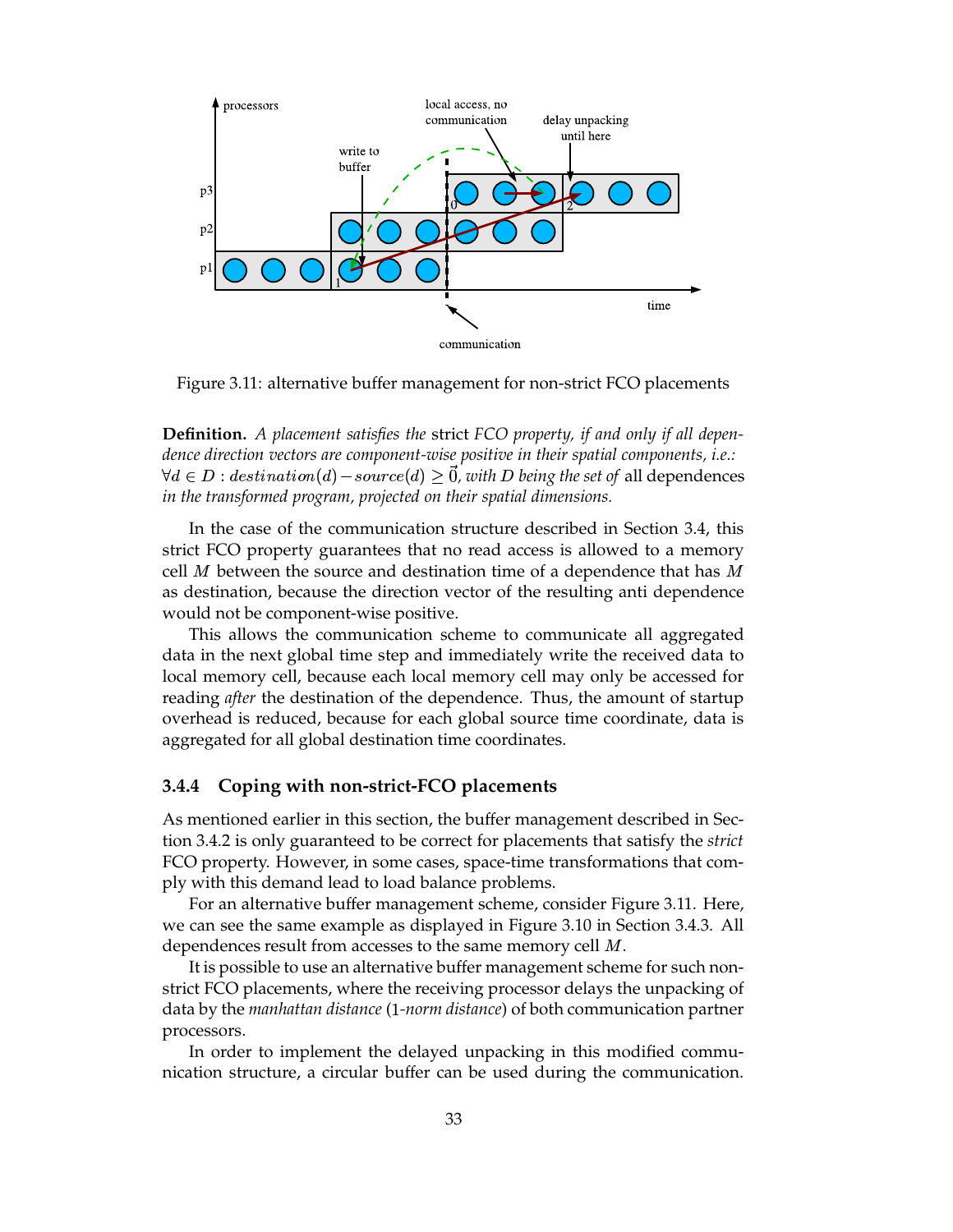

Figure 3.12: buffer layout using circular buffers

After communicated by the collective operation, the data is not immediately unpacked and written into local memory cells. Instead, it is copied from the communication buffer to a circular buffer, in order to delay the actual unpacking of data by the required time interval.

Each entry of this circular buffer represents a corresponding global time interval by which the reception of the corresponding data is delayed. Each processor keeps a counter that indicates the current position in the circular buffer that represents the minimum delay (delay by global time step). The resulting location in the circular buffer for a receiving processor  $R$  for data received from sending processor  $S$  could be accessed as follows:

```
circularBuffer[ (i + distance(S, P) - 1) d]
```
Here,  $i$  is the local index kept by  $S$  indicating the current position within the circular buffer and  $d$  is the maximum possible delay, i.e. the size of the circular buffer. Because dependences with Manhattan distance 0 do not lead to communication and, thus, are ignored for code generation, the minimum delay interval is 1 global time step. Because the copying from the communication buffer to the circular buffer at the receiving processor takes place at the following global time step after the source time step of each dependence, the location has to be adjusted by subtracting one global time step. At each global time step,  $i$  is incremented.

Note that the maximum communication distance  $d$  between any pair of processors has to be known to specify the size of the circular buffer.

For each of these entries, the same buffer layout, as described in Section 3.4.1 can be used. The resulting buffer layout for the new communication buffer at each processor is illustrated in Figure 3.12. Here, the situation is illustrated for  $i=3$ , which means that the entry 3 holds a pointer to the communication buffer for the shortest delay interval.

For the unpacking of data, each receiving processor has to follow the pointer in the circular buffer at the current position (indicated by  $i=3$  in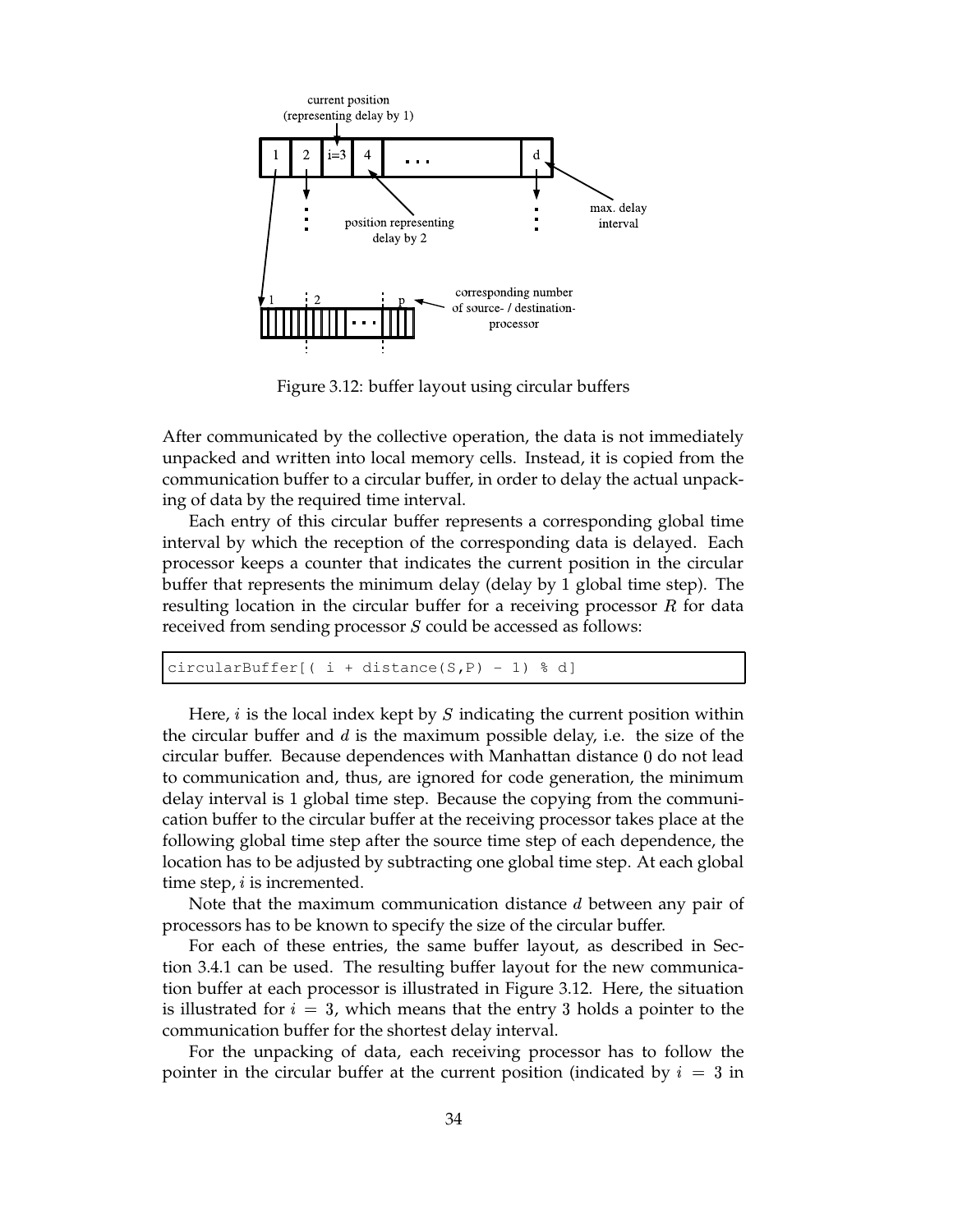the above example) to the corresponding buffer, where the data is stored for each processor at the sender side of the corresponding dependence. Thus, the data stored in the buffer that is pointed to by the current entry in the circular buffer is guaranteed to be delayed sufficiently and can be unpacked.

### **3.4.5 Using a single communication buffer**

As mentioned in Section 3.4.1, the use of multiple buffers for gathering the data for each destination processor involves a certain overhead for copying the buffers into one buffer required for the  $MPI\_Alltotal1$  send operation.

In order to avoid this overhead, it is possible to restrict buffer management to the use of only one buffer for gathering the data for all communication partners of a processor. The same buffer can then also be used for communication. However, to keep the gathered data ordered for later unpacking, it is still necessary to divide this single buffer into multiple logical blocks for each destination processor. As the number of communicated data for every destination processor can vary for each source processor and also for each time step, it is required to precompute the size of these blocks at compile time, in order to be able to manage the insertion of the gathered data at the correct position in the corresponding buffer.

For this precomputation of the amount of communicated data for each pair of source and destination processor at each global time step, it is possible to count the points within the corresponding communication polytopes. However, these polytopes may contain parameters that are only known at run time, so a mathematical method has to be used that makes it possible to count points within *parameterized polytopes*. For this purpose, so called *Ehrhart Polynomials* [Cla96] can be used to find a function of the parameters that represents the number of integer solutions to a system of parameterized linear constraints from the corresponding polytope.

For the implementation covered by this thesis, this single-buffer approach has been discarded, because of the overhead caused by the resulting complex functions used in indexing the buffer. Instead, the above mentioned buffer management is applied, using separate buffers for each communication partner of a given processor tile.

### **3.5 Mapping on real processors**

In the communication schemes described in Section 3.4, each logical processor (or processor tile in case that space tiling is used) was assumed to represent exactly one real processor, on which the corresponding operations are executed. However, in order for this scheme to work, the number of available processors would either be sufficiently high for any number of processor tiles or space tiling would have to be applied to produce the exact number of processor tiles for available real processors. As the number of real processors is obviously restricted, only the second solution is practicable. However, for this approach to work, space tiling has to be extended to the case that parameters can be used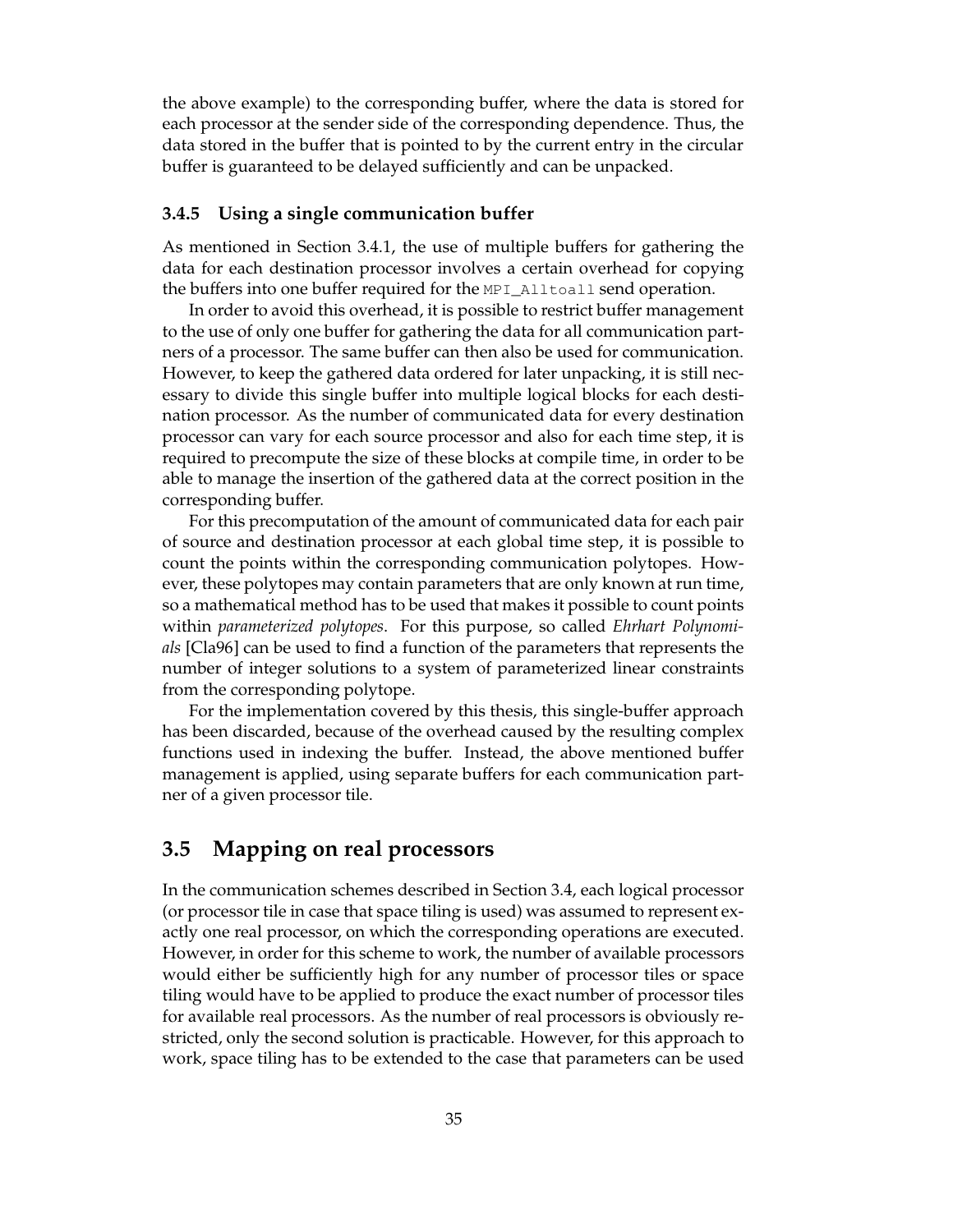

Figure 3.13: mapping to real processors: distribution strategies

for specifying the tile size of processor tiles (cf. Section 5.1), thus specifying the resulting number of processor tiles. This approach was not used in our implementation, because of the already high complexity of the loop generation algorithm.

#### **3.5.1 Distribution strategies**

Alternatively, space tiling can still be used to coalesce operations in order to increase the granularity of parallelism, but for the actual mapping to real processors an additional mapping mechanism is introduced that decides for each real processor, which processor tiles are to be executed on it.

Thus, the result is a mapping scheme split into two stages:

- 1. logical processor coordinate  $\rightarrow$  processor tile coordinate
- 2. processor tile coordinate  $\rightarrow$  real processor number

As mentioned above, the first stage is realized by the space tiling technique. For the second stage, different mapping strategies can be chosen:

**Block distribution** As illustrated in the left part of Figure 3.13, in a block distribution strategy adjacent processor tiles are mapped to the same physical processor. This may reduce communication between processors, if communication takes place within those blocks of processor tiles, however, space tiling already has been applied for this purpose, so the additional amount of reduced communication is expected to be negligible. Moreover, block distribution can lead to problems with load balancing, i.e. in the example of Figure 3.13, real processor number 4 has only 3 operations to execute, whereas the first real processor executes 15 operations.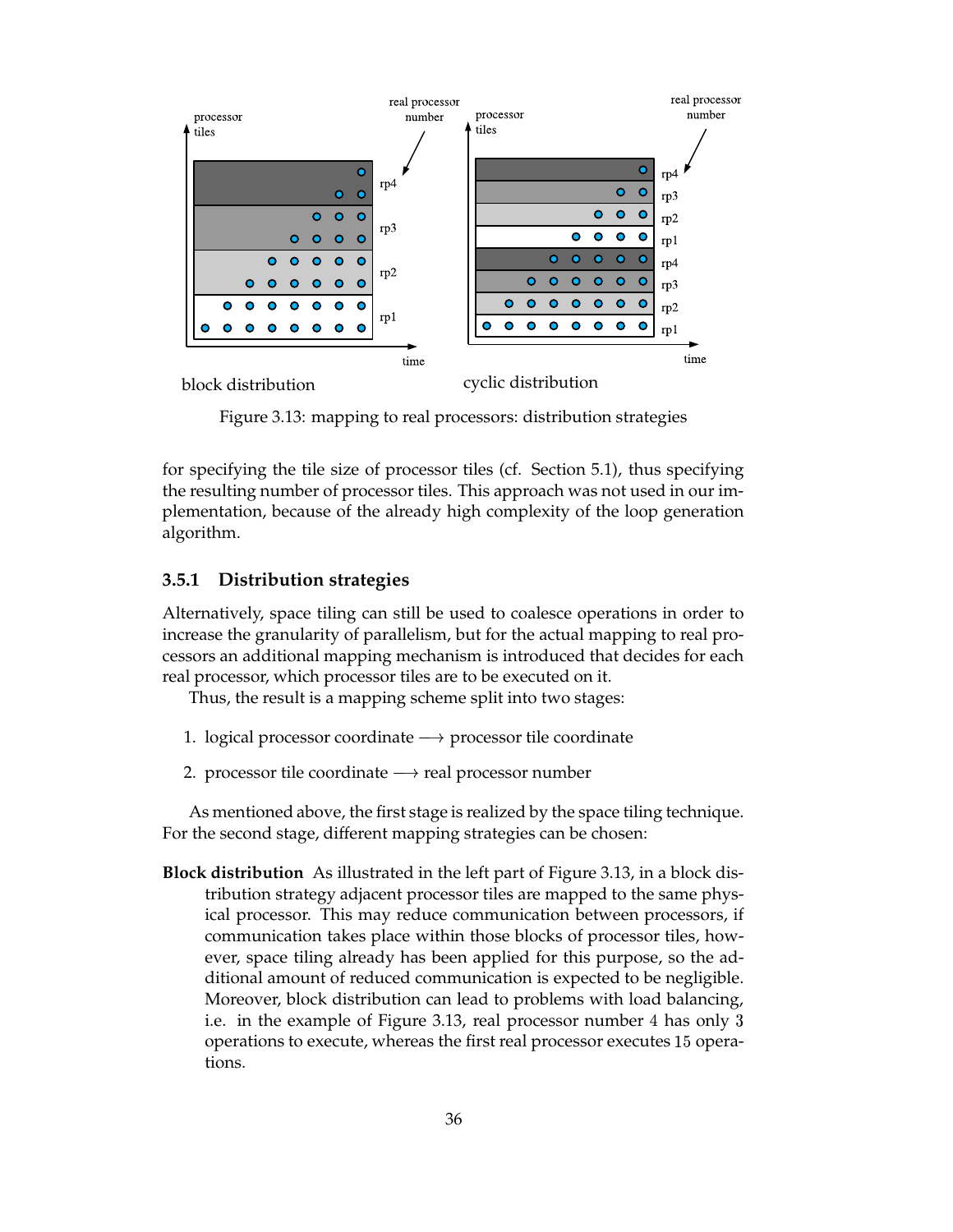**Cyclic distribution** Alternatively, processor tiles can be mapped to real processors using a cyclic distribution, as illustrated in the right part of Figure 3.13. Here, each processor tile is assigned to a real processor number that is increased in turn, using modulo arithmetic to limit the range of the counter to the available number of real processors. Cyclic distribution may lead to more communication of data compared to a block distribution strategy, because for adjacent processor tiles communication is necessary. However, cyclic distribution results often times in a better load balance than block distribution, as can be observed in Figure 3.13.

Both mechanisms allow a mapping to an arbitrary number of available real processors that has to be known only as late as run time, without the need to specify the exact number of processors already at compile time, as is necessary when space tiling is used exclusively for distribution of logical processors on real processors.

Because space tiling already provides a good instrument for reducing communication between processors for local communications, and because of the load balancing advantage, it is often sensible to implement cyclic distribution of processor tiles.

In some cases, however, especially when space tiling is not applied or cyclic distribution is not desired because of a dependence structure that leads to local communication, block distribution is better suited as a mapping strategy.

In this implementation, both strategies are implemented, allowing the user to choose one distribution strategy at compile time.

**Remark.** *The combination of space tiling with cyclic distribution is known as a* block-cyclic *tiling. By experimenting with different values for the size of processor tiles, it is possible to fine-tune the distribution structure for different target architectures and input programs.*

#### **3.5.2 Generating a processor mapping**

For the actual code generation, there are different ways to implement the mapping of logical processors (or processor tiles) onto real processors.

#### **Using the rectangular hull**

One approach is to use symbolic expressions to compute the corresponding real processor number directly from a given multi-dimensional processor tile coordinate, using a rectangular hull algorithm for determining the size in each processor dimension.

Therefore, in a first step, the possibly multidimensional logical processor (processor tile) coordinates have to be transformed into a one-dimensional coordinate.

Let  $s_i$  be the size of processor dimension  $P_i$  for  $i \in 1..n$ , where *n* is the total number of processor dimensions, then the one-dimensional coordinate  $P_{one}$ can be computed from the entries  $(P_1, \ldots, P_n)$  of the *n*-dimensional logical processor coordinate  $P$  using a lexicographic order as follows: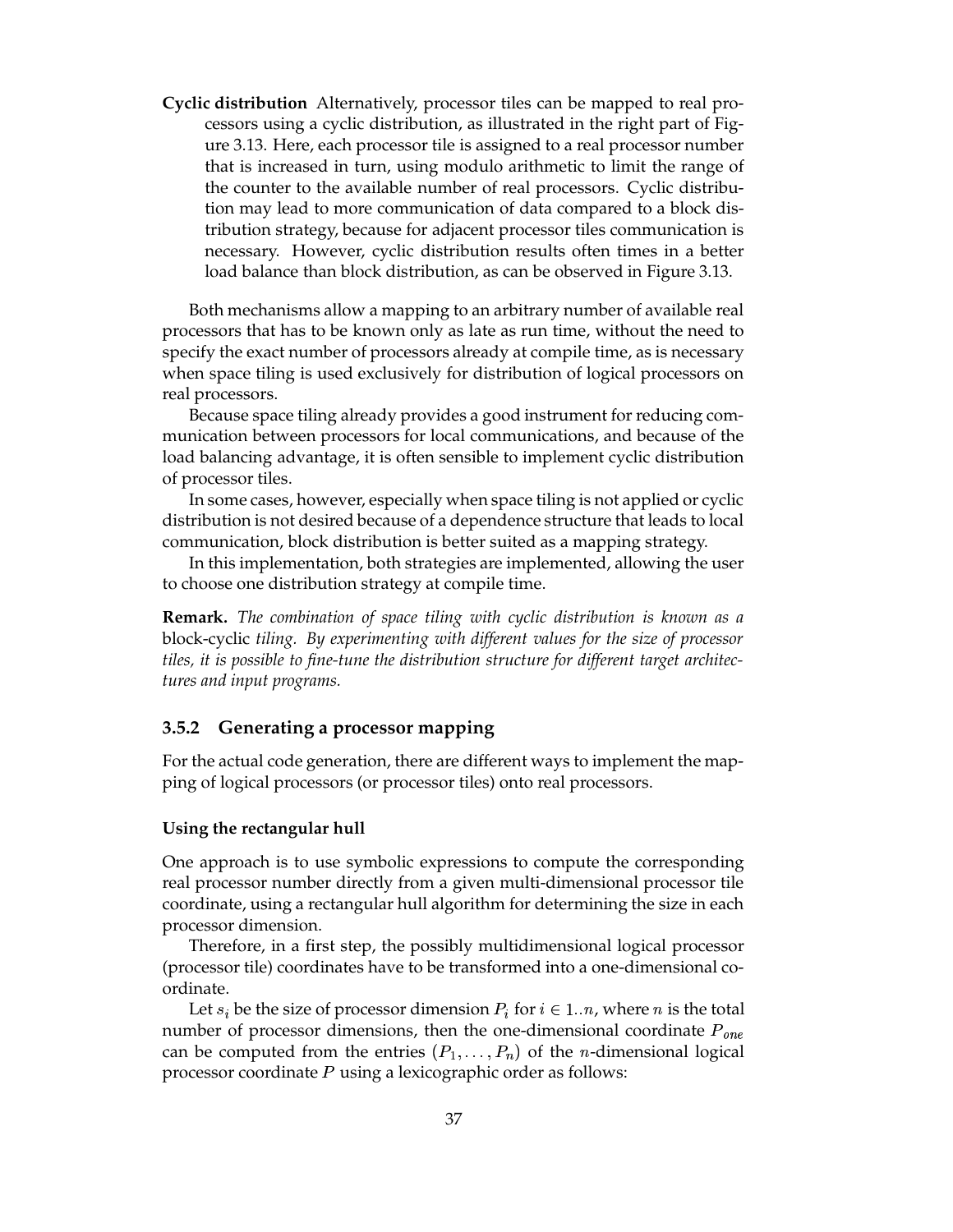

Figure 3.14: load balance problem with rectangular hull

$$
P_{one} = (((P_n \cdot s_{n-1}) + P_{n-1}) \cdot s_{n-2} + P_{n-2}) \cdot \cdot \cdot s_1 + P_1
$$

This one-dimensional number is then mapped to a real processor coordinate, using a modulo-expression in the case that a cyclic distribution strategy is applied ( $P_{size}$  being the number of available real processors):

$$
P_{real}=P_{one}\bmod P_{size}
$$

In order to obtain the size of each processor dimension, a *rectangular hull* of all polytopes of all computation statements can be used, after projecting these polytope representations onto the processor dimensions. From the resulting rectangular polytope, the lower and upper bounds in each dimension can be derived easily and, thus, the size of each dimension can be computed symbolically.

However, this processor mapping algorithm can lead to poor load balance, because holes between polytopes are implicitly enumerated when using a rectangular hull algorithm. Consider the example illustrated in Figure 3.14, assuming two available real processors ( $rp1$  and  $rp2$ ). Here, the index space of all computation statements is not contiguous, because every other logical processor coordinate is not executing any computations. However, the rectangular hull ignores these holes in the index space, which leads to a mapping, where all operations are mapped to  $rp1$ . Similar problems with load balance can also occur, when a block distribution strategy is used. In order to avoid these problems, the enumeration of occurring processor tile coordinates is performed dynamically at run time.

#### **Using a dynamically computed processor map**

If it is necessary to avoid holes in the index space when enumerating all processor tile coordinates, an alternative to the above described symbolical approach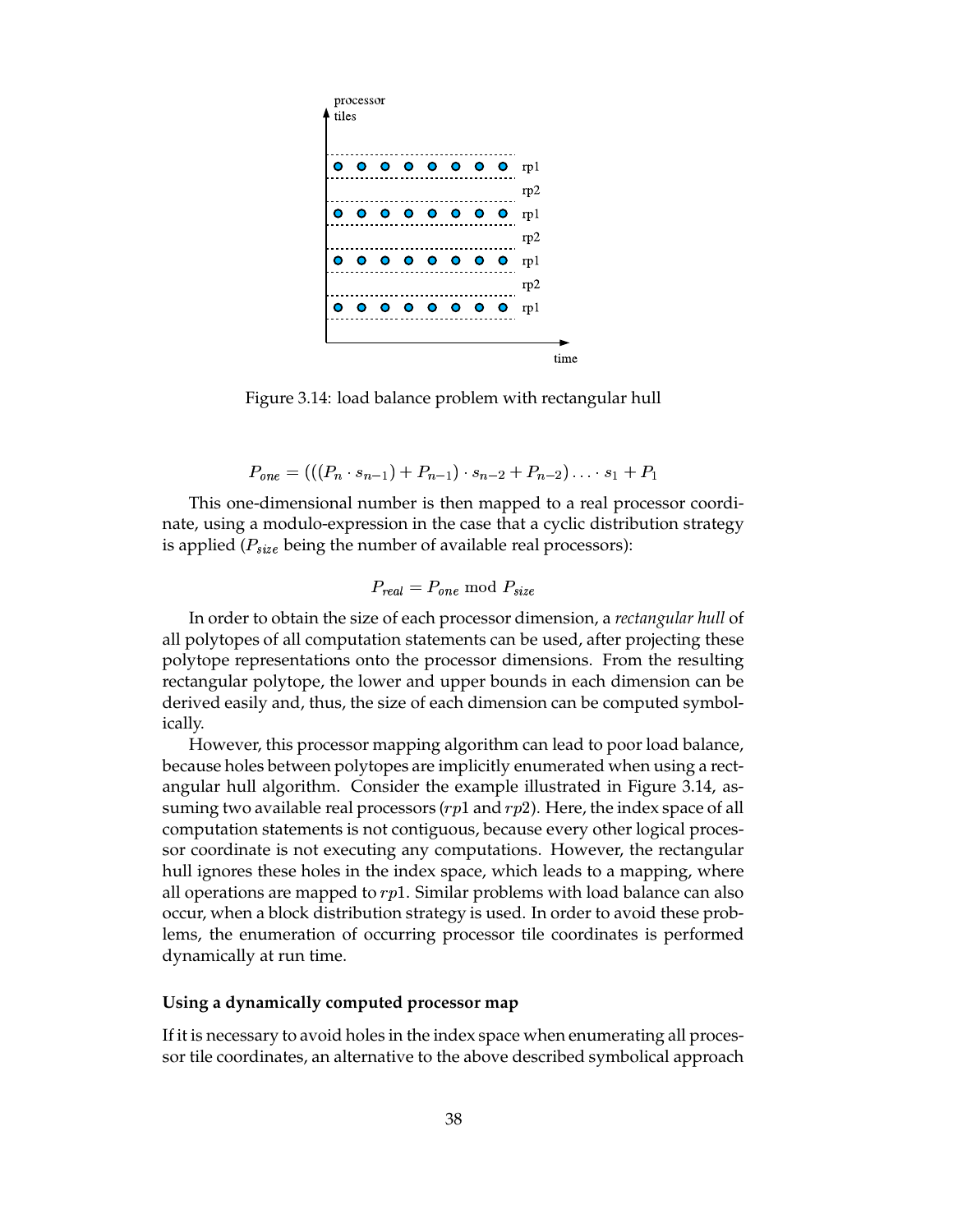

Figure 3.15: exact processor mapping using a precomputed processor map

has to be found. The implementation treated by this thesis uses **CLooG** again, to enumerate all processor tile coordinates at run time. The spoken constructs a map at run time, when the exact number of real processors is available. This map contains entries for each multidimensional processor tile coordinate that specify a corresponding real processor coordinate. During execution of the target program, this map can be used to lookup corresponding real processor coordinates.

For constructing the input description used by **CLooG**, the polytope representations of all computation statements are used. Therefore, each polytope is projected onto its processor tile dimensions. The union of these polytopes then is used as domain description in the input file, from which **CLooG** generates the resulting loop nests. Finally, code is inserted into the generated loop nest, that creates an entry in the processor map for each iteration of the processor tile loop. Here, the user can choose between cyclic and block distribution for the mapping of processor tile coordinates to real processor numbers.

As mentioned in Section 2.2.2, **CLooG** is able to generate code for unions of polytopes, while also handling non-unimodular transformations on these polytopes. Thus, **CLooG** is perfectly suitable for enumerating the required processor tiles and avoiding enumeration of holes in the index space. In the example illustrated in Figure 3.15, the resulting mapping is displayed.

Compared to the mechanism of using a rectangular hull described above, this mapping distributes a real processors onto a certain processor tiles, if and only if there is at least one computation statement operation executed on that processor tile in the target program. However, as this mechanism requires the construction of the map at run time, along with the lookup operations that are required additionally (also at run time), a certain amount of run time overhead is introduced.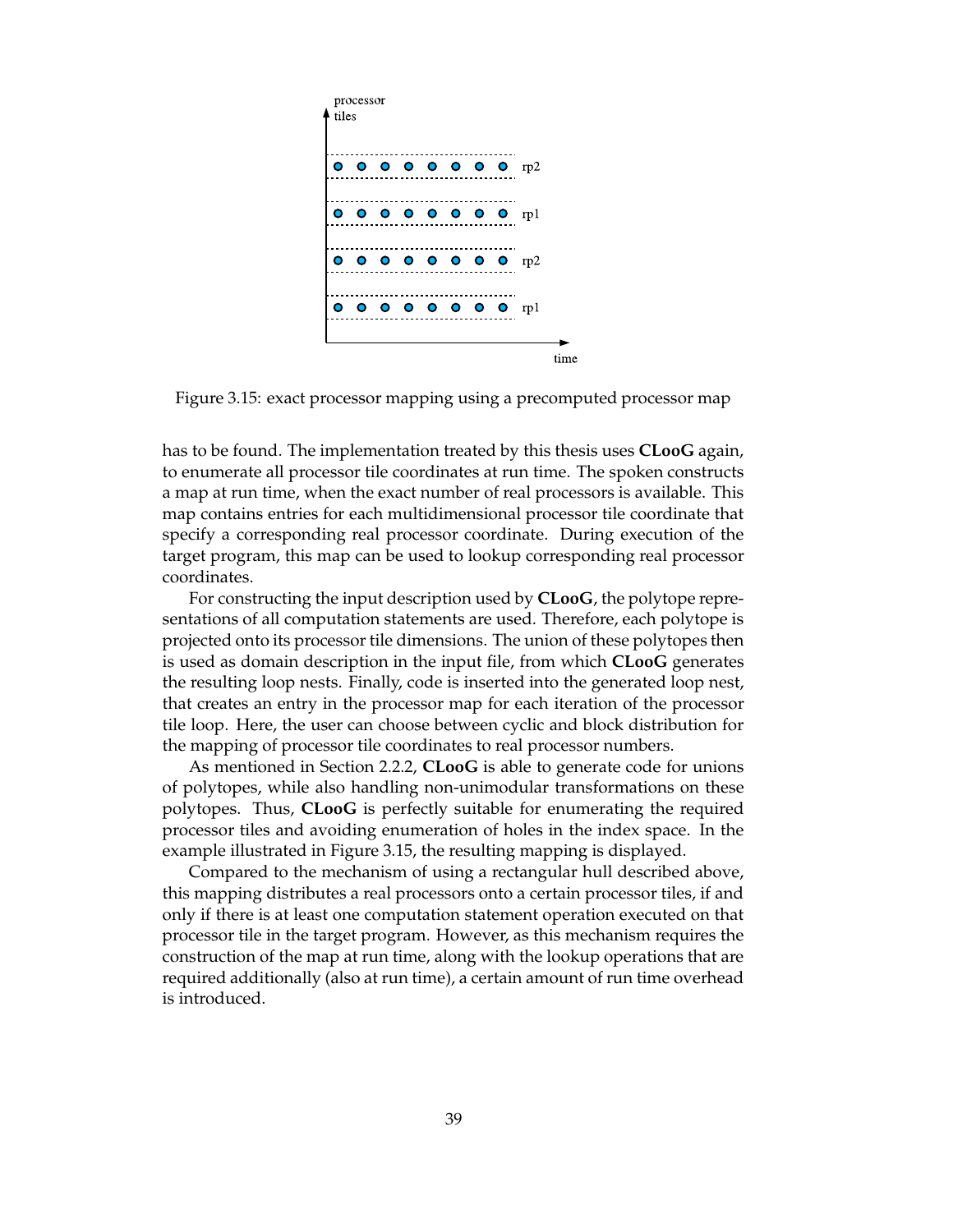

Figure 3.16: modified buffer-management

#### **3.5.3 Modifications for buffer management statements**

With the availability of a processor map for dealing with the distribution of processor tiles (or logical processors) onto the available real processors, it is now necessary to revisit the above described buffer management.

As described in Section 3.4.2, two types of statements are generated for managing the aggregation of data in the communication buffer at the sender side and unpacking the corresponding data at the receiver side respectively:

- write-buffer statements
- unpack-buffer statements

Using the processor-mapping mechanism described above, it is now possible for each buffer management statement to determine the exact real processor for both the corresponding processor tile used as communication partner and the processor tile used for the statement itself, thus allowing to distinguish between local and non-local communication at run time. This is done by performing a lookup in the processor-map, using the  $n$ -dimensional processor tile coordinate for both involved buffer management statements.

The information about the executing real processors allows the statements to restrict operations on the buffer to the cases of non-local communication, where an actual transmission of data is necessary. This way, no locally available data is transmitted.

For a better understanding, consider Figure 3.16, where the left dependence is between two processor tile coordinates, that are mapped to the same real processor. This dependence does not lead to communication, because the involved memory cell can be accessed locally. However, the destination of the second dependence has a different real processor number assigned to it than the source, thus leading to communication of the value from the corresponding memory cell.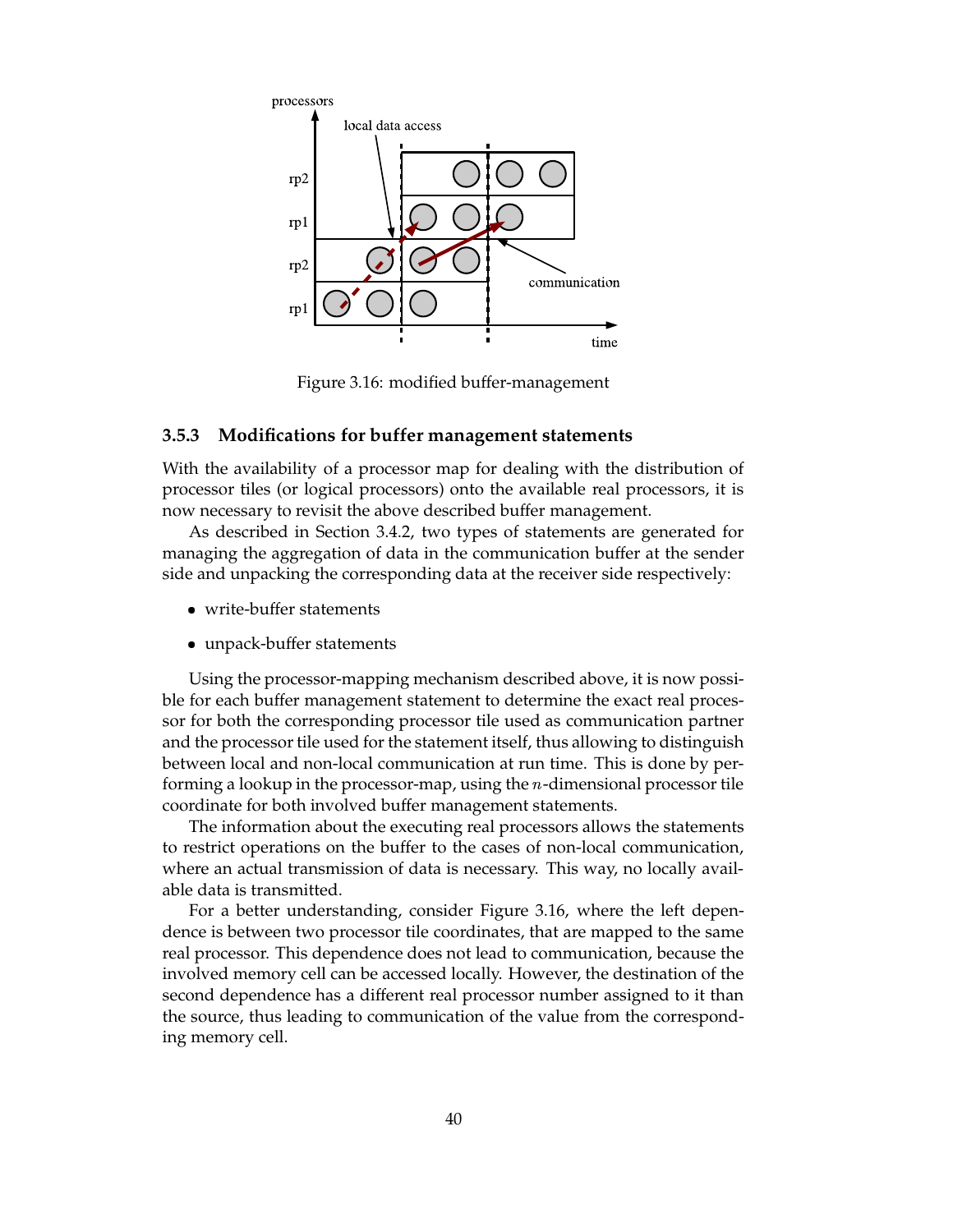#### **3.5.4 Using processor mapping in SPMD programs**

Without processor mapping, the target program generated until this point implicitly assumes that the loops corresponding to processor tile dimensions will be executed, with each iteration of these loops running on a separate real processor. In this thesis, these parallel dimensions have been indicated by using a parfor construct instead of the sequential for construct.

Now that the processor mapping mentioned above allows the logical mapping from processor tiles to real processors, it is possible to specify the executing real processor (by inserting an if statement), instead of the parfor construct, in order to create target code that could be executed in parallel on a distributed memory system.

As the next section will deal in more detail with the actual combination of target language and communication library that is used in this project, the next example uses pseudo code to describe the principle:

```
const myRank = initRank()
[...]
for globalTime=..
  for srcProc1=1..n
    for srcProc2=1..m
      if (lookup(srcProc1,srcProc2) == myRank)
        for logicalTime=..
          for logicalProc=..
            for destProc1=..
               for destProc2=...
                 if(lookup(destProc1,destProc2) != myRank)
                   writeBuffer()
                 [..]
                 end if
               end
             end
          end
        end
        \lceil..]
      end if
    end
  end
  communicateData()
end
```
This simplified extract from a parallel target program only shows a small part of a write-buffer statement and indicates a communication statement, that is executed at the end of each global time step. Here, the parfor construct is substituted by a sequential  $for loop$ . Moreover, there is an additional if statement inserted that performs a lookup of the two-dimensional processor tile coordinate.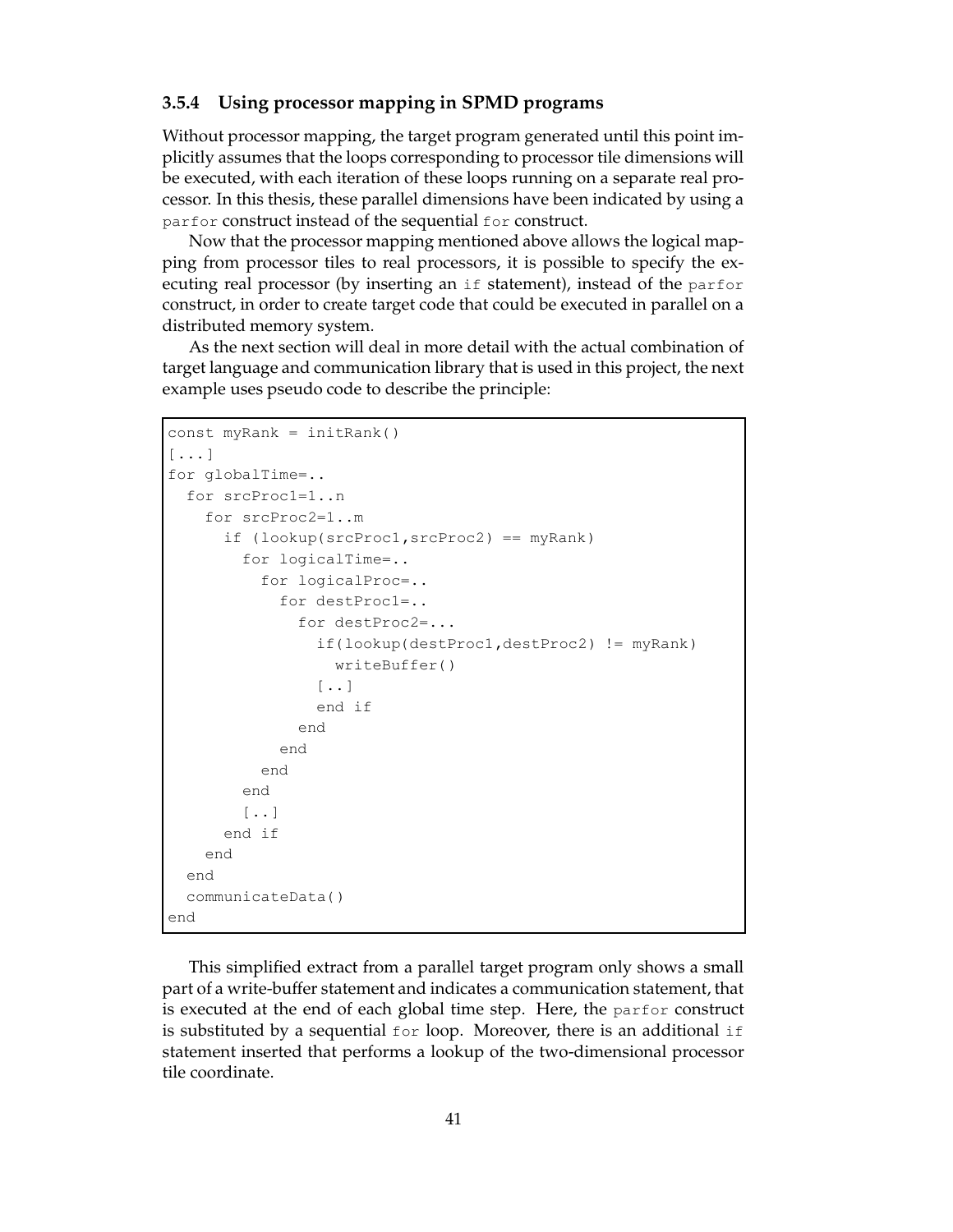The resulting real processor number is then compared with a constant that is initialized at the begin of program execution with the real processor number of the current executing process. Together with the SPMD principle, that implies the execution of the same program code for all processes, each processor initializes this constant with its specific number. The write-buffer statement is only executed on the current processor, if the corresponding processor tile coordinate is found.

Note also that another lookup of the destination processor tile coordinate is performed for assuring the case of non-local communication.

At the end of the global time step, the communication is performed, here indicated in the pseudo code by the function call communicateData(). Because a collective operation is used for the communication of data, this statement is not guarded by the  $\pm \epsilon$  condition as in the case of the write-buffer statement. This allows the code to be executed without restriction to any real processor number and, thus, the collective operation is executed in parallel on all available processors, as required.

Because **CLooG** was not designed primarily for use with SPMD programs, the insertion of the guarding if statement mentioned above requires an additional post-processing of the generated loop nest. For this purpose, a simple scanner/parser is used that recognizes the parallel processor loops and inserts the if statement at the corresponding location in the target code.

## **3.6 Target language**

In the previous sections, the principles of code generation for distributed memory architectures have been described, but so far only pseudo code has been used in the target program examples. This section introduces combinations of target languages and communication libraries that could possibly be used for code generation. The design choice to use the *MPI* communication library for the target language *C* will also be explained.

#### **3.6.1 Languages using message passing semantics**

The approach the is used for the required communication of data between processors in distributed memory architectures is called *message passing*. In this field, several programming languages, libraries or language extensions exist, each providing different abstraction levels and different concepts. For this project, the main options as target languages were:

**HPF** Based on *Fortran 90*, *High Performance Fortran* (*HPF*) extends the language with parallel constructs in order to allow parallel computing of arrays. The user can specify the distribution of data on processors (using several specialized compiler directives), using SIMD semantics for computing separate parts of this data in parallel on different processors. The compiler uses the annotations to compute the required communication between processors.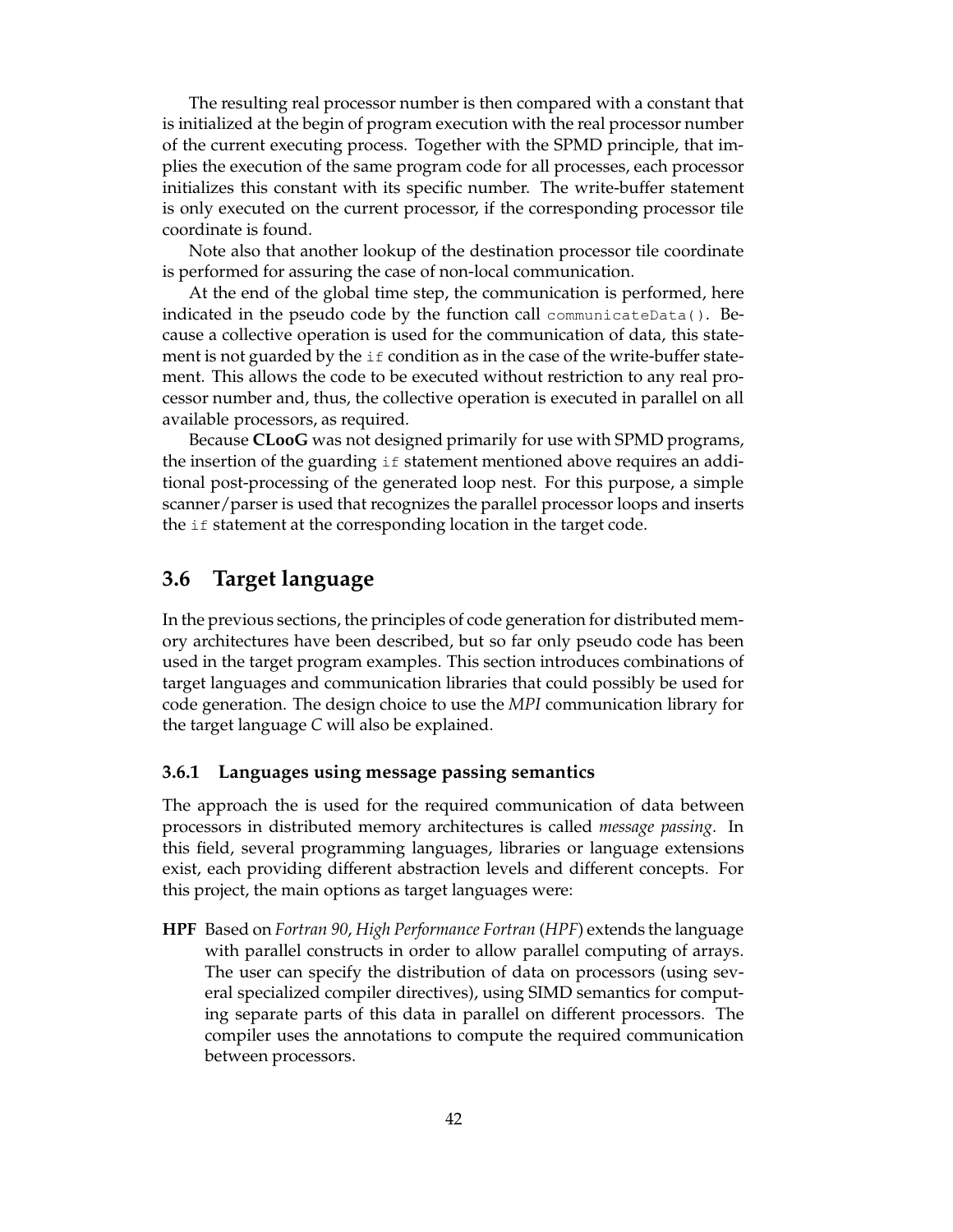The main advantage of *HPF* from a user's point of view is the high abstraction level, because the basic sequential program code can be reused. However, the programmer has to specify, how the computed data is distributed onto the available processors. This is done by inserting additional compiler directives, whereas the difficult task of generating code for message passing is left to the compiler. However, in the context of automatic code generation, this abstraction level is problematic, because for more complex data distributions, available *HPF* compilers often fail to generate efficient communication code. These problems are dealt with by Faber [Fab97, FGL01], who adapts *HPF* to be used as a target language for code generation in the polytope model.

- **C+MPI** The *message passing interface* (*MPI*) [Mes94, Qui04] is available as a library for several programming languages, but is mostly used in combination with *C* or *Fortran* programs. This is an advantage over *HPF*, because using *C* as base language, *C+MPI* allows to generate target code for most available platforms. Compared to *HPF*, the abstraction level of *C+MPI* is considerably lower, because the user has to deal explicitly with all communication between processors, although the concept of *collective operations* provides abstractions for certain specialized communication structures. On the other side, this lower abstraction level provides a more powerful method to deal with complex communications resulting from irregular dependency structures.
- **Java** Although it is possible to use *Java* for parallel computing, its *remote method invocation* (*RMI*) approach is designed primarily for use in large distributed software systems (e.g. distributed data base systems), providing a high abstraction level compared to both *HPF* and *C+MPI*. As a target language in the context of high performance computing, however, it lacks the necessary amount of control over how the processors communicate with each other. There are attempts to extend the language for the use in high performance computing, resulting in several *Java* dialects [PL01]. Nevertheless, these languages (e.g. *JavaParty* [PZ97] or *High Performance Java* [YSP<sup>+98]</sup>) still require complex adjustments to the generated code in order to achieve a comparable efficiency as, e.g. *C+MPI*.

The experience with both Faber's results [Fab97, FGL01] and experiments with *Java Party*, together with some positive experiments with *C+MPI*, lead us to the decision to use *C+MPI* as target language for this implementation of automatic code generation in the polytope model.

#### **3.6.2 C+MPI as target language**

As target language for this implementation of automatic code generation, *C+MPI* provides a very powerful means for expressing different kinds of communication between processors. From the enormous number of available operations (129 in the MPI 1.1 standard!) there are two groups of communication operations that are of interest for the code generation in our project: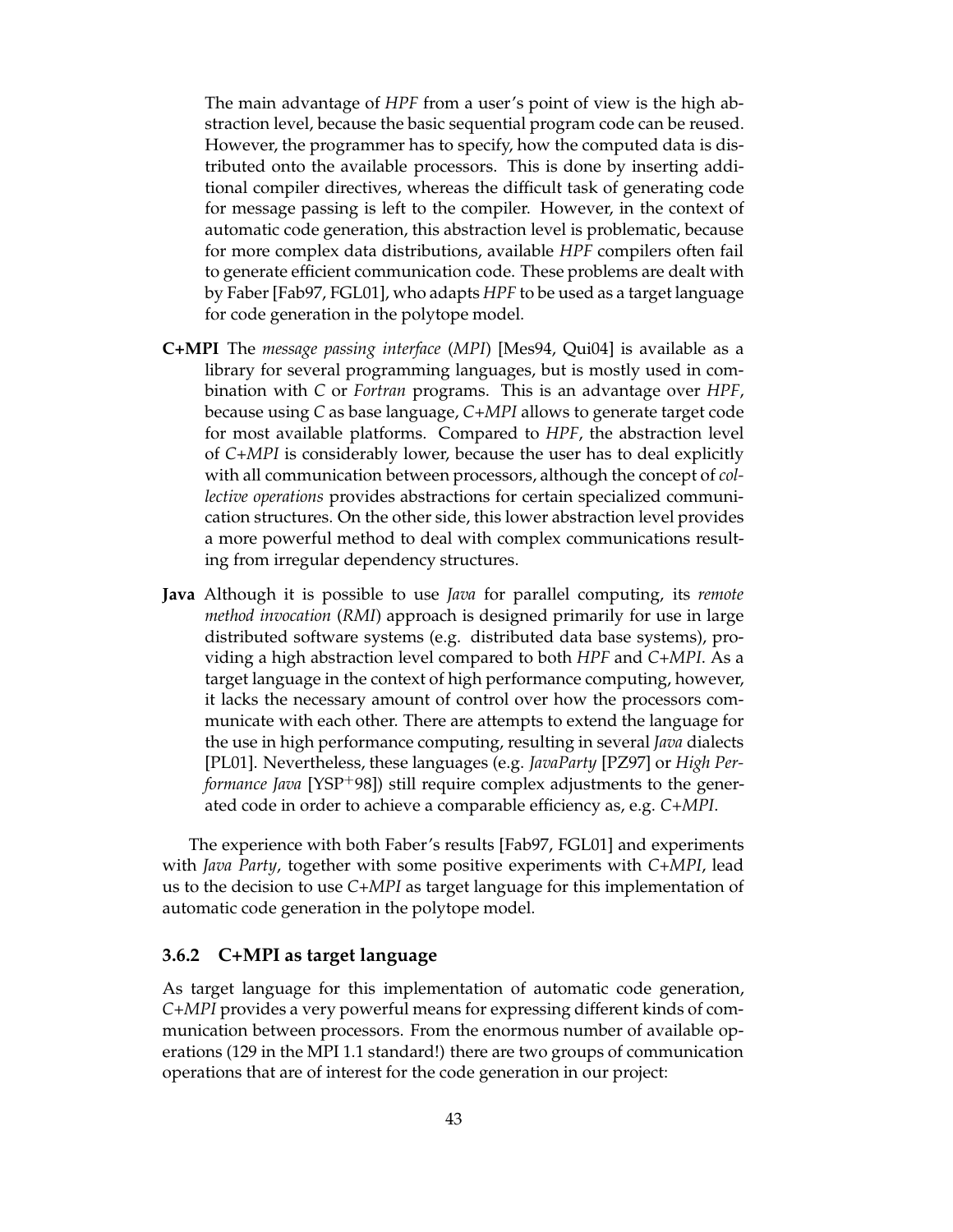

Figure 3.17: collective operations: processor  $rp2$  performs broadcast

**Point-to-point operations** The basic functions for sending and receiving messages between single processors in *MPI* are the *MPI\_Send* and *MPI\_Recv* operations.

These point-to-point operations can be used in different forms, e.g. blocking or non-blocking, buffered or not buffered. Other functions allow the probing of messages for their availability or type. There are also extensions in the *MPI 2.0* standard [MPI96] to access remote memory directly using one-sided communication operations.

**Collective operations** In order to provide a higher abstraction level, collective operations are available for certain communication structures. These operations range from the often used broadcast of single data elements onto all other processors (*MPI\_Broadcast*, described in Figure 3.17) to the most general collective operation *MPI\_Alltoall*, illustrated in Figure 3.18. Here, each processor keeps a separate buffer for each communication partner at the receiver side and likewise uses separate buffers for each communication partner to receive data, when the actual exchange of data by all processors takes place. As the methods used for parallelizing in the polytope model often create quite complex communication structures, requiring many processors to communicate with each other, *MPI\_Alltoall* provides a very convenient tool for implementation. Moreover, the *MPI* library can in theory use more specialized constructs for implementing the *MPI\_Alltoall* operation, as it would be the case if a sequence of pointto-point communication operations were used instead. For the hardware used for testing this implementation, benchmarks have indeed shown a performance advantage of collective operations compared to point-topoint operations, when used for equal purposes in synchronous parallel target programs, as illustrated by Ellmenreich [Ell04]. There exist further generalizations of the basic all-to-all operation, differing in the kind of data that is transmitted. For sending single data elements only (e.g. single integer values), the basic *MPI\_Alltoall* can be used, whereas the more general *MPI\_Alltoallv* extends the transmission to arrays (*v*ectors) of (same-typed) data elements. The size of each of these arrays can be specified by an argument to the function call in the form of an array of integers.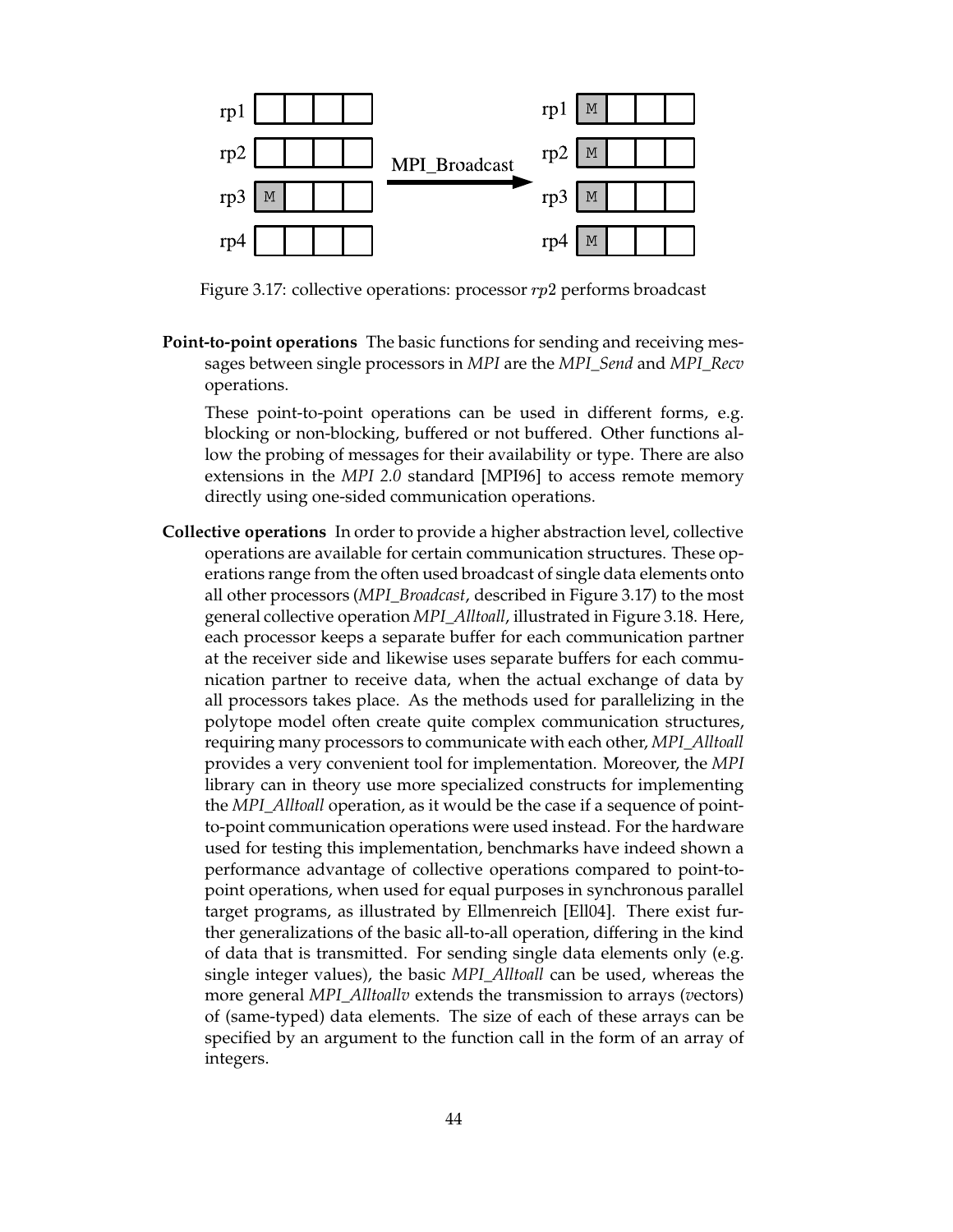

Figure 3.18: collective operations: all-to-all

In the implementation covered by this thesis, the array variant *MPI\_Alltoallv* has been used for transmitting the separate communication buffers described in section 3.4.1. Because the receiving processors have to know the exact buffer-size of each buffer (for each communication partner) in which the transmitted values are stored, an additional basic *MPI\_Alltoall* operation is used prior to the actual communication of the buffers, in order to propagate the information about buffer-sizes to each involved processor.

## **3.7 Soaking and draining**

Using the methods described in the earlier sections of this chapter, the resulting target program consists of different types of statements that perform the actual computation of values and also the communication of updated data to destination processors, where the data is used during further computations.

However, in order to start computation, each processor implicitly requires the input data to be available in its local memory. Similarly, all data computed has to be gathered at the end of computation. Here, all processors that are owners of a most recent updated memory cell have to send the value to a single processor that holds all computed values.

This section briefly discusses the problem of generating the required code for performing this initial distribution of input data across processors (the socalled *soaking* of the processor array), as well as the *draining* of the final values after completed computation from the processor array.

#### **3.7.1 Soaking**

Different approaches can be used to implement the initial distribution of input data across all processors, that require this data for computation.

#### **Additional soaking statement**

In order to generate the necessary communication of data for *soaking*, additional statements can be inserted in the original input program. These soaking statements consist of assignments of all data cells to themselves. Assume the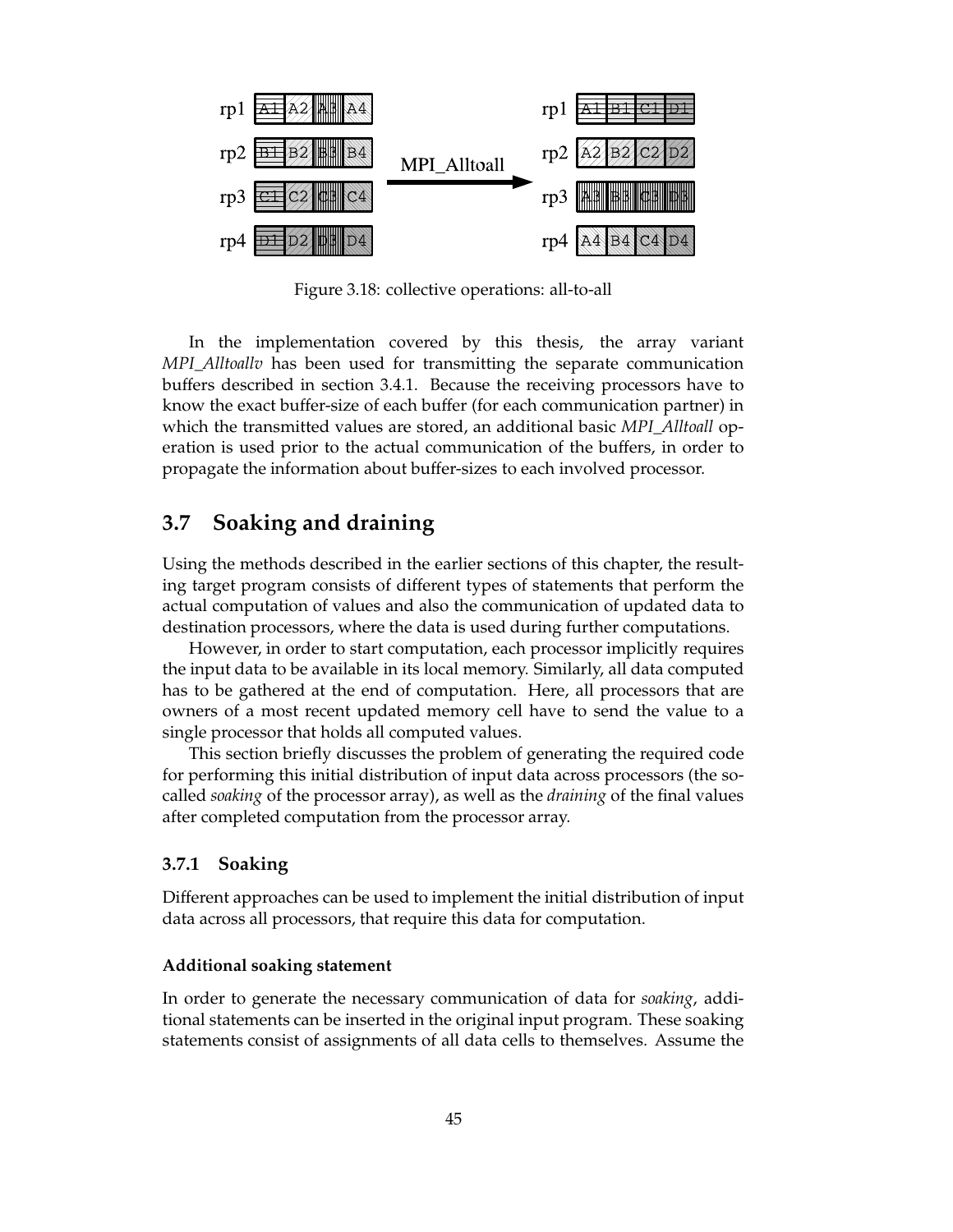

Figure 3.19: communication for additional soaking statement

following loop nest, belonging to an input program that uses only a single two-dimensional array  $A$ :

```
for i=1..n
 for j=1...m\ldots = A(i-1,j-1) // computation operations
    A(i, j) = \ldotsend
end
```
This program is augmented by an additional soaking statement  $S$  that consists of an assignment of all array cells in  $A$  onto themselves:

```
for i=1..n
 for j=1...mA(i,j) = A(i,j) // additional soaking statement S!
  end
end
for i=1..n
 for j=1..m
    \ldots = A(i-1,j-1) // computation operations
   A(i,j) = ...end
end
```
This additional statement  $S$  is now placed explicitly onto the first processor  $P_1$  (or onto any other processor that holds the initial data for A), thereby overriding the placement generated by the allocator and leading to dependences from  $P_1$  to any other processor that uses data from A. Likewise, S is scheduled explicitly to be executed at the global time step right before the first time step for which any other computation is scheduled. Figure 3.19 illustrates the resulting communication scheme in a simplified index space. Note that no computation overhead results from this inserted statement, because it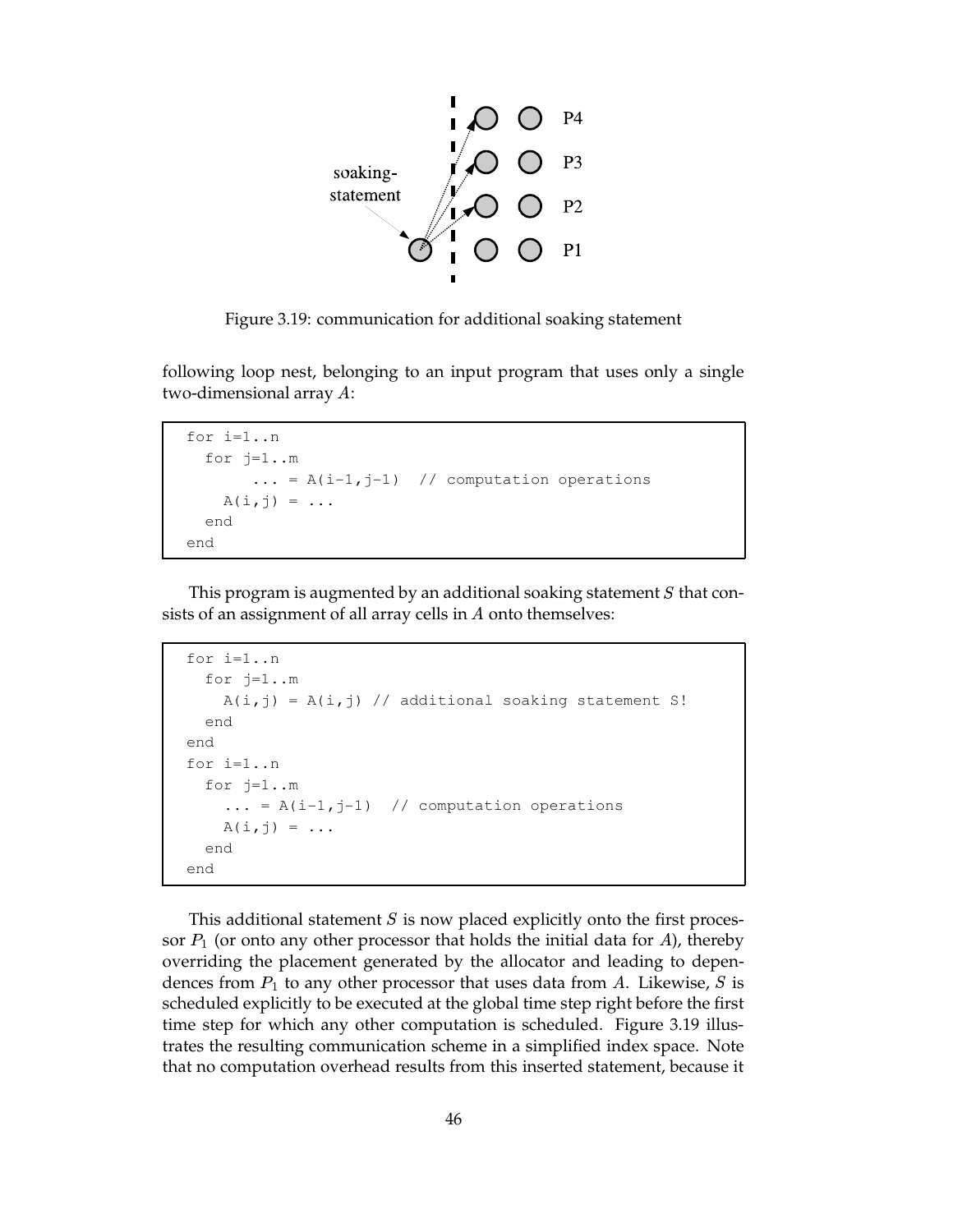is only used for generating the necessary communications and no actual assignment operations have to be executed during the computation in the generated target program. Also, using this dependence-driven approach, data is only computed when it is actually used in the later computations on the corresponding processor. Currently, this soaking statement is inserted manually before the start of the usual parallelization process, which is then completed automatically. Extending the implementation to insert the soaking statement fully automatically is possible, but for our project, we used the following alternative.

#### **Distributed reading of input data**

As an alternative to the insertion of an additional soaking statement, it is also possible to replicate all arrays on all real processors. This can be achieved by copying explicitly the required files on each target processor or, more elegantly, using distributed file systems (e.g. the *network file system*, *NFS*). Every processor then proceeds to read the required input data from its local file, before the start of any computation.

Using this approach, no modifications to the original input file have to be made, but the overall amount of communicated data can be considerably higher.

#### **3.7.2 Draining**

At the end of computation, all final values are typically scattered throughout the processor array, which complicates the task of collecting these values from their last location (the so called *draining*) and gather it at one destination processor. However, it is possible to use an approach that is very similar to the one used for soaking.

Here, an additional statement is again inserted, containing assignments from each array cell to itself. Whereas the soaking statement is inserted before the computation statements, the draining statement  $D$  is appended at the *end* of the original input program:

```
for i=1..n
 for j=1..m
    \ldots = A(i-1,j-1) // computation operations
    A(i,j) = ...end
end
for i=1..n
  for j=1..mA(i,j) = A(i,j) // additional draining statement D!
  end
end
```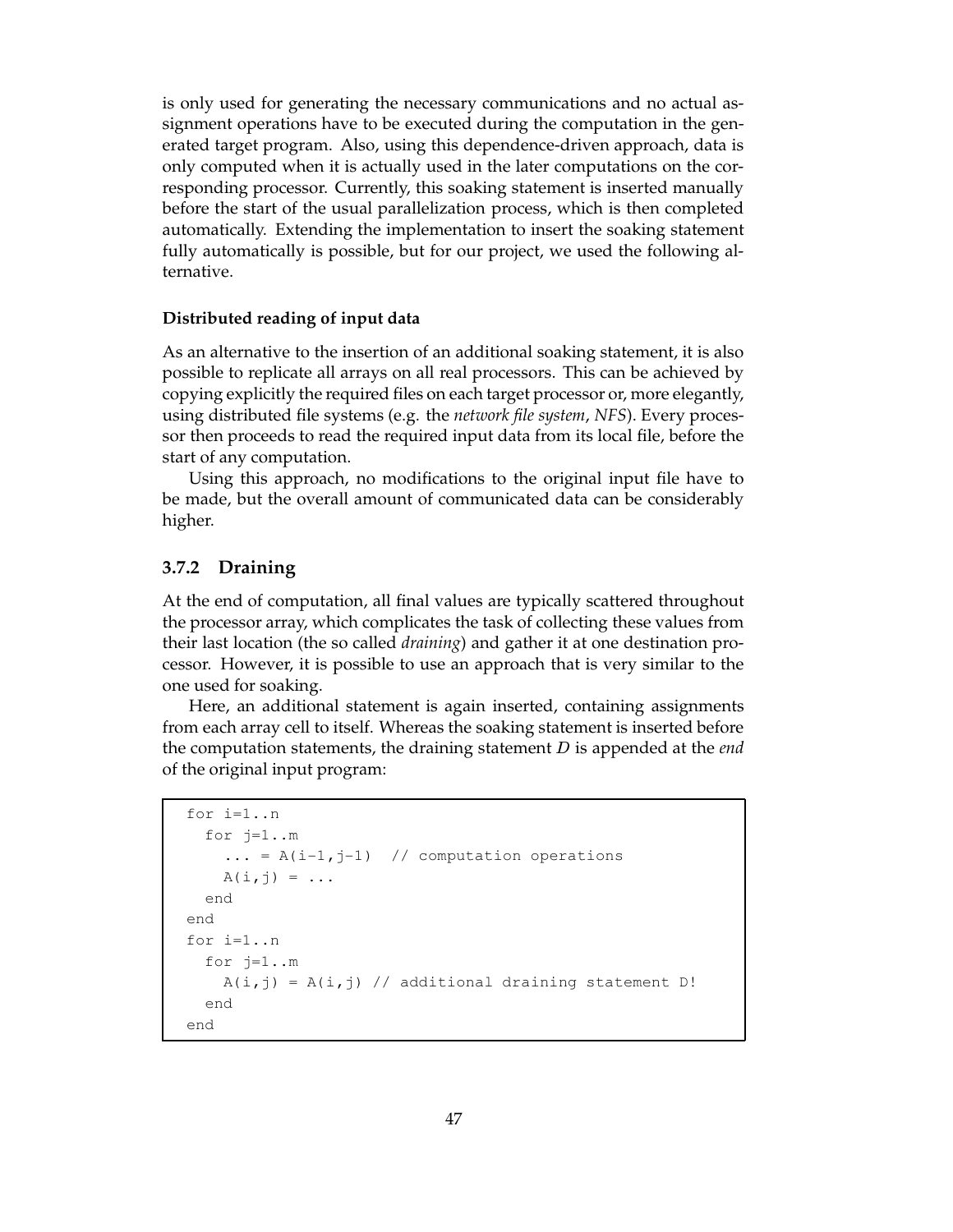

Figure 3.20: communication for additional draining statement

Again, a modified placement is used to place  $D$  at the designated destination processor (normally the first processor  $P1$  again). Also, a modified schedule is used, in order for  $D$  to be executed at the end of the target program. The resulting communication scheme is displayed in simplified form in Figure 3.20. As it is the case for the soaking statement, this draining statement produces no computation overhead, because the assignment code can be omitted for code generation for the target program.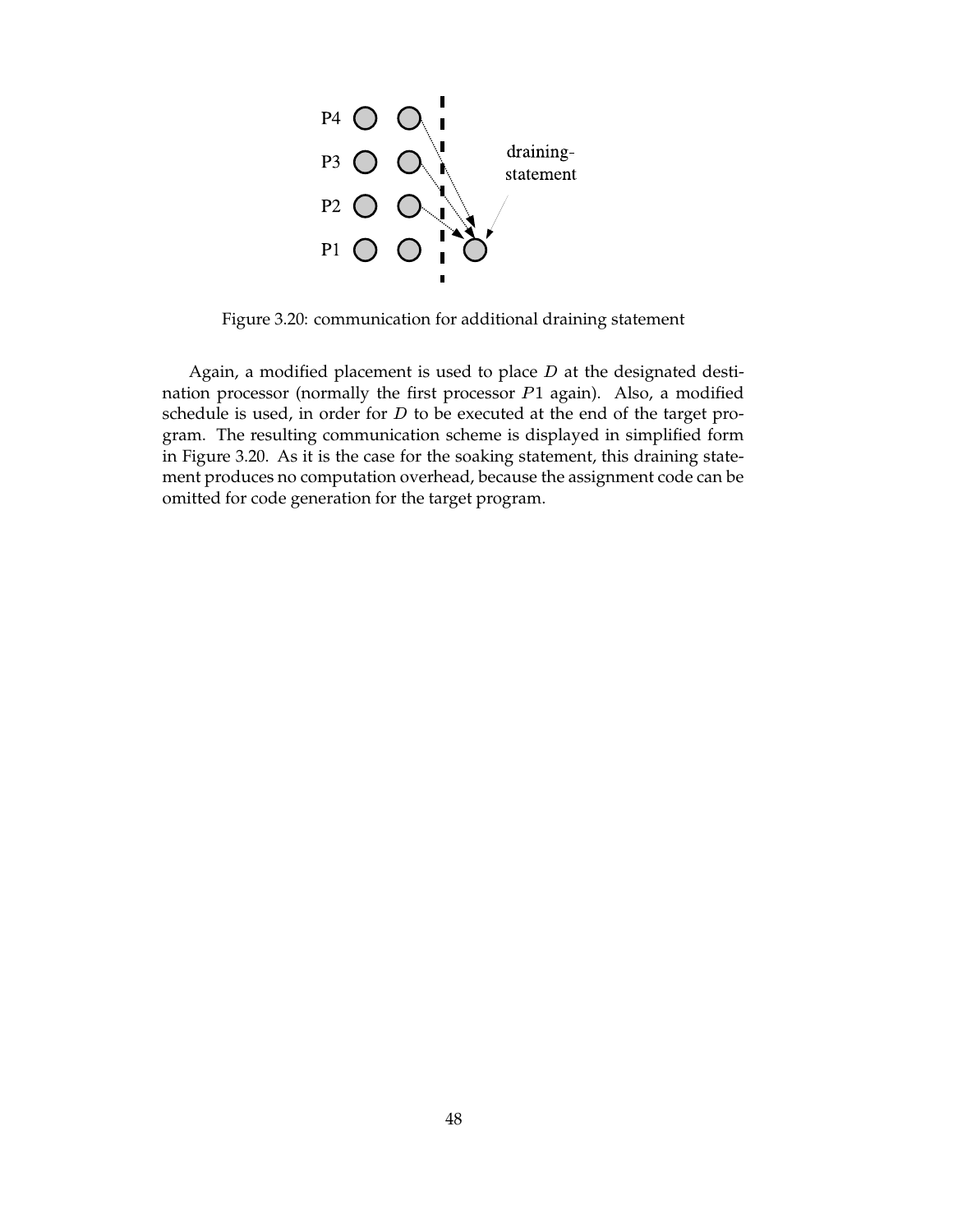## **Chapter 4**

# **Implementation**

This chapter will describe in detail how the **CLooG** loop generator tool is used for generating the target code. It illustrates the layout of **CLooG**'s input file format and how the code for the different statements in the loop bodies of the target code is constructed.

## **4.1 Generating the CLooG input data**

As mentioned in Section 3.4.2, different types of statements are used in the target code, beside the statements resulting from the input program, which perform the actual computation task. Instead of using single send and receive statements for point-to-point communication, this implementation uses buffers to aggregate the data in global time steps and communicates the content of these buffers at the end of each global time step using a single collective operation (in this case, a combination of MPI\_Alltoall and MPI\_Alltoallv is used). For this purpose, two different kinds of statements are used, which perform the aggregation of data at the sender side (write-buffer statements) and the unpacking of received data at the corresponding destination processor (unpack-buffer statements). Including the communication statement and the original computation statements, there are four different types of statements to be generated for the target program. This section describes how **CLooG** is used for generating the corresponding loop nests.

Therefore, a simple input program (illustrated in Figure 4.1) is used as an example for the generation of target code.

for  $i=1$ ,  $m-1$ for j=1,i  $A(i,j)=A(i-1,j)+A(i,j-1)$ end end

Figure 4.1: Example input program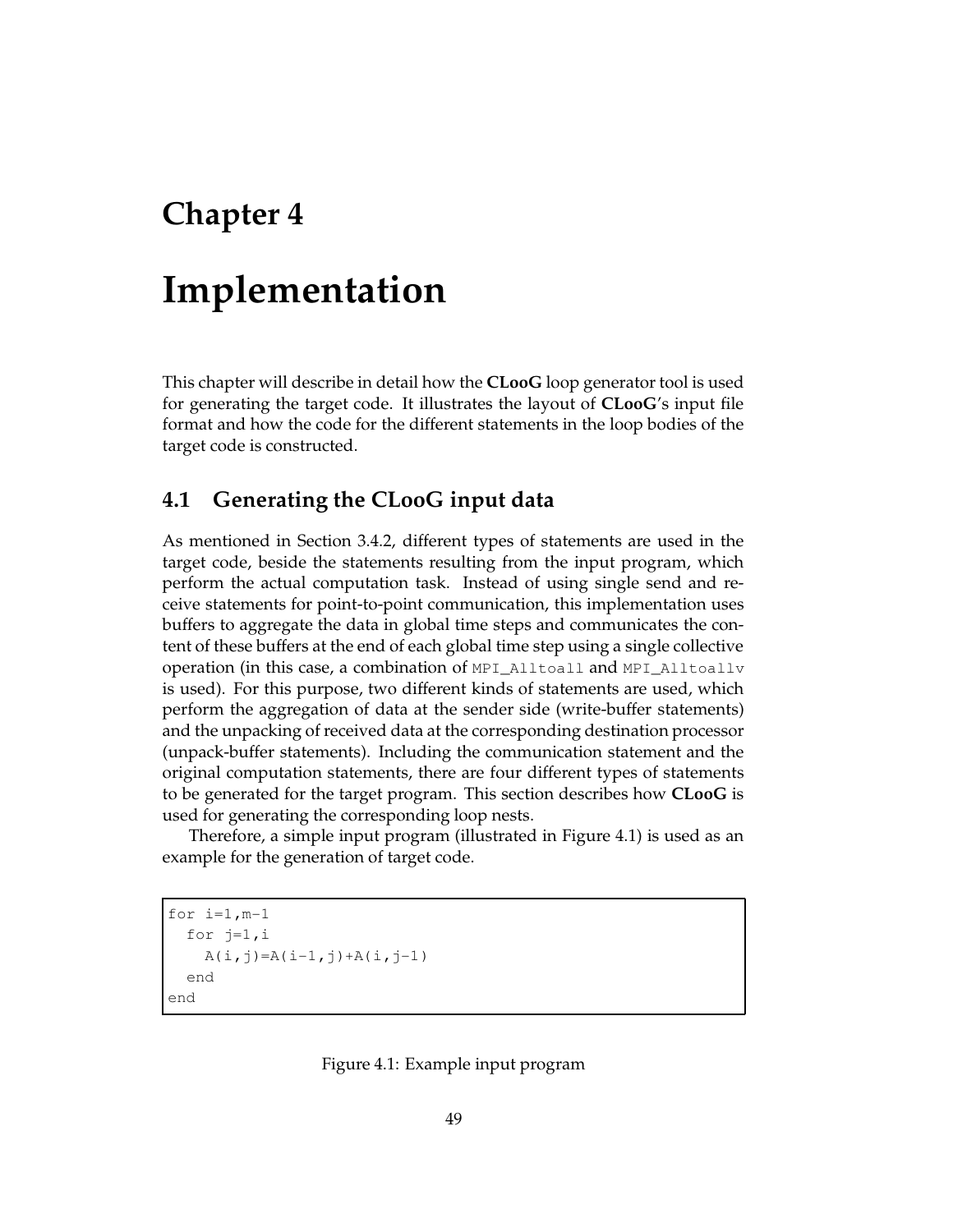

Figure 4.2: Original index space for the example input program

This code example contains a perfectly nested, two-dimensional loop nest, with a corresponding index space as displayed in Figure 4.2 (assuming the value 10 for parameter  $m$ ). The corresponding dependences are also included in Figure 4.2, as obtained by the dependence analysis method.

#### **4.1.1 CLooG input file format**

The required input information for **CLooG** can be passed via ASCII data files (or directly by reading from standard input stream), using a defined structure for the input file to describe the loop nests for the statements in the target program.

This input file is structured into three parts:

- **Context information** In the first part of the input file, the context for the target code can be specified, using linear inequality systems to restrict all occurring parameters to their corresponding domains (in our case, all parameters are always restricted to be positive). Also, the parameter names can be given optionally user-defined names and the target language can be set to either *C* or *Fortran* (although at the moment, only *C* is used for the implementation covered by this thesis).
- **Statement domain description** The next part of the input file contains a description of the polytopes for all statements in the target programs in the form of linear inequality systems, that may also include equations. In order to describe non-convex index spaces, it is possible to use multiple polytopes for each statement. **CLooG** uses this description to enumerate all integral points in the union of all polytopes for each statement in lexicographical order but, so far, no ordering between the different statements is assumed. Also, the names of iterator variables for the corresponding loop nests can be specified optionally here.
- **Scatter functions** The last section of the input file contains a description of so called *scatter functions*. These functions allow to specify additional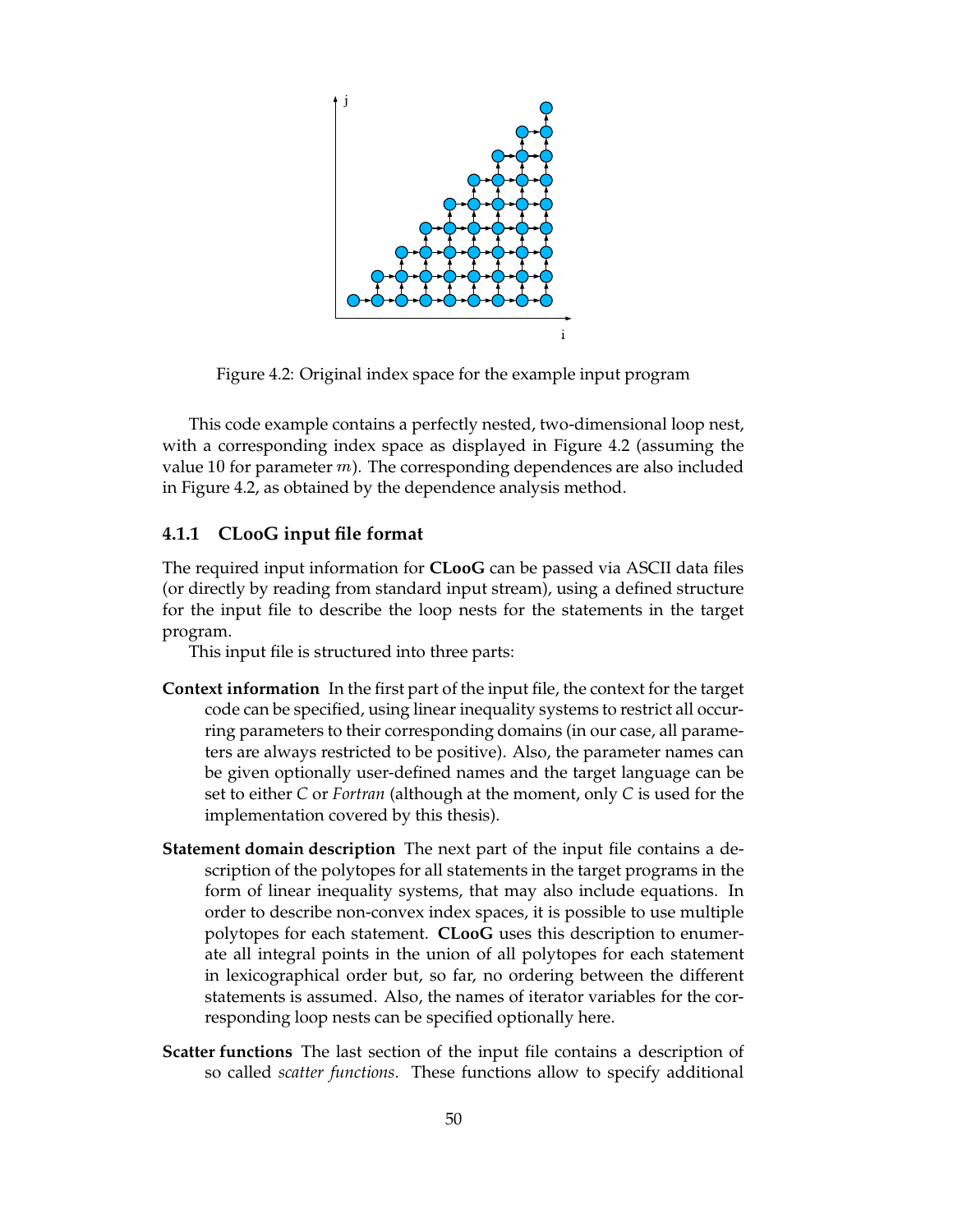dimensions for the target code in order to specify further the execution order on all statements. To this end, equations in the dimensions from the domain description of each statement and the additional *scatter dimensions* can be defined by a linear system of equations, whereas the number of scatter dimensions has to be equal for all target statements.

Using this description, **CLooG** generates a loop nest, which consists of  $S$  scatter dimensions in the outermost loop dimensions, using the lexicographic order on all statements for enumerating the corresponding integral points, whereas the following  $D$  innermost dimensions result from the separate domain description mentioned above for each statement. Thus, the resulting loop nest consists of a total number of  $S + D$ dimensions.

Furthermore, the additional scatter dimensions can optionally be named by the user.

In the course of this section, the domain descriptions and corresponding scatter functions will be described for all types of statements in the target program respectively.

#### **4.1.2 Domain descriptions**

The domain description in **CLooG**'s input file specifies the index space for each statement in the target program. Although a lexicographical order is implicitly assumed for enumerating each domain, scatter functions (see Section 4.1.3) can be used to rearrange the order in which each dimension is enumerated in the generated corresponding loop nest. Thus, the inequality systems describing the domain for each statement can in theory be represented in arbitrary order of their variables, if desired. The following domain descriptions are based on the communication scheme described in Section 3.4.

Each domain description can be expressed in **CLooG** in the form of a number of matrices, where each matrix  $M$  describes the inequality system

$$
M\cdot\left(\begin{array}{c}\vec{v}\\ \vec{p}\\ 1\end{array}\right)\geq \vec{0},
$$

in which  $M$  is multiplied by the index vector consisting of surrounding loop indices  $\vec{v}$ , structure parameters  $\vec{p}$  and the constant 1. All entries in  $M$  have to be integral numbers. Thus, each row in  $M$  represents an inequality. By extending  $M$  by the columns for parameters and a column for the constant 1, affine linear inequalities can be expressed.

For each statement type, the corresponding domain description is composed of different inequality systems in the course of this section. These inequality systems are first illustrated seperatetly and later combined in the final matrix that defines the corresponding domain.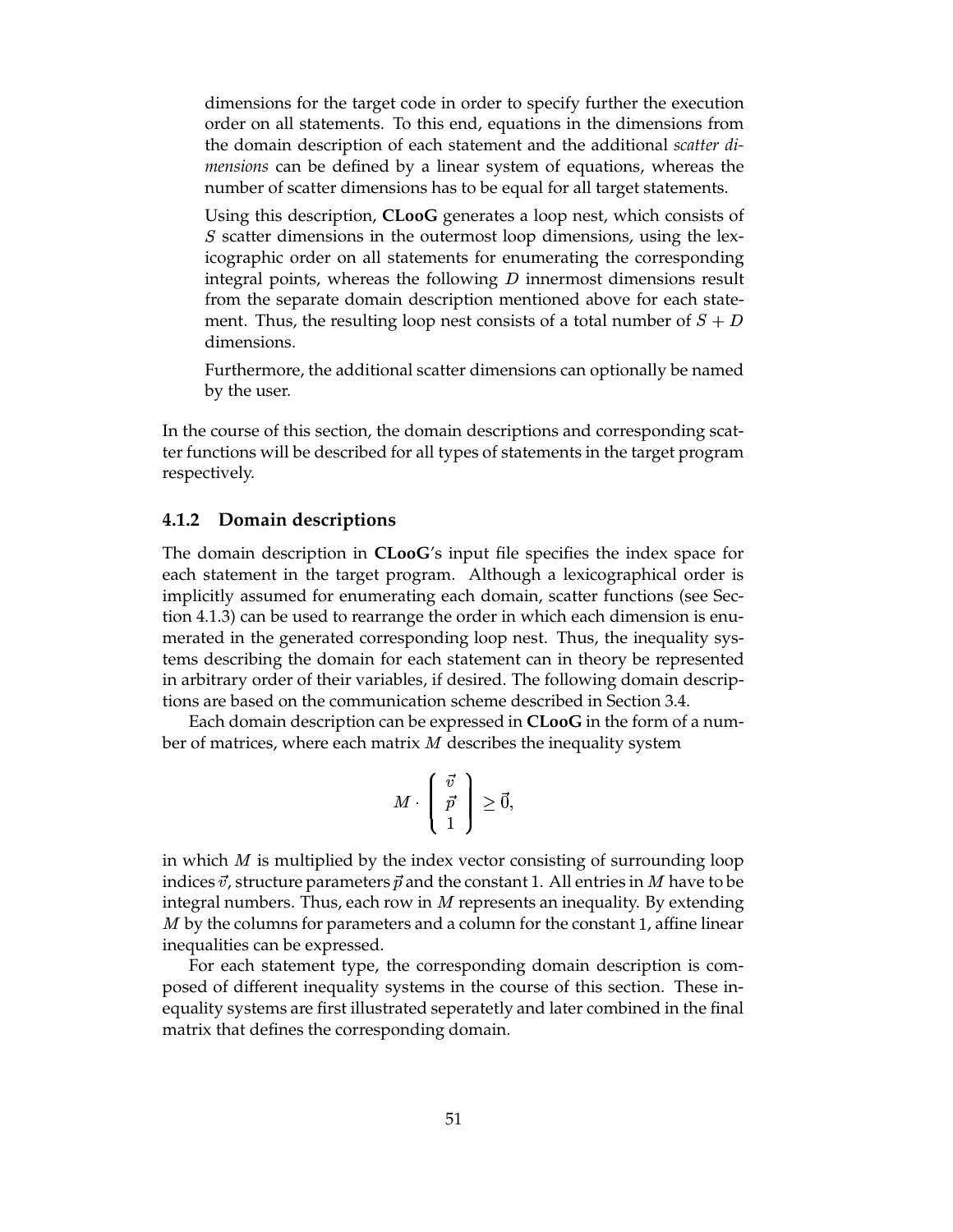#### **Computation statement description**

For the domain description of each computation statement in the transformed target program, the matrix representation of the inequality system belonging to the corresponding original index space (ISPC) of the statement  $(M_{ispc})$  is used as the basic inequality system:

$$
M_{ispc} \cdot \left( \begin{array}{c} \vec{v}_{ispc} \\ \vec{p} \\ 1 \end{array} \right) \ge \vec{0} \tag{4.1}
$$

In the case of our input program of Figure 4.1, which contains only one statement, the corresponding original index space is described by the following inequality system:

$$
\left(\begin{array}{rrr} 0 & 1 & 0 & -1 \\ 1 & -1 & 0 & 0 \\ 1 & 0 & 0 & -1 \\ -1 & 0 & 1 & -1 \end{array}\right) \cdot \left(\begin{array}{c} i \\ j \\ m \\ 1 \end{array}\right) \ge \left(\begin{array}{c} 0 \\ 0 \\ 0 \\ 0 \end{array}\right) \tag{4.2}
$$

In order to transform this inequality system into the corresponding description for the inequality system in the transformed index space (TISPC), the space-time transformation (trafo) function is included in the form of a matrix  $M_{trap}$ , that contains equations in coordinates in the original and the transformed index space (TISPC). The TISPC coordinates are given as a function of the ISPC coordinates:

$$
M_{trafo} \cdot \left( \begin{array}{c} \vec{v}_{ispc} \\ \vec{p} \\ 1 \end{array} \right) = \left( \begin{array}{c} \vec{v}_{tispc} \\ \vec{p} \\ 1 \end{array} \right). \tag{4.3}
$$

In the case of our input program of Figure 4.1, the corresponding spacetime mapping obtained by the applied parallelization methods leads to following equation system:

$$
\left(\begin{array}{rrr} 1 & 1 & 0 & -2 \\ 0 & 1 & 0 & 0 \\ 0 & 0 & 1 & 0 \\ 0 & 0 & 0 & 1 \end{array}\right) \cdot \left(\begin{array}{c} i \\ j \\ m \\ 1 \end{array}\right) = \left(\begin{array}{c} t \\ p \\ m \\ 1 \end{array}\right).
$$
 (4.4)

Here, the dimensions of the target index space are named  $t$  and  $p$  denoting time and processor dimensions respectively. This space-time mapping leads to a skewed target index space, as displayed in Figure 4.3.

Thus, the inequalities for enumerating coordinates in the transformed index space is implicitly defined by the combination of inequalities from the original index space (Inequality 4.1) and the equations from the space-time transformation function (Equation 4.3).

For some statements, the space-time mapping is only valid for a certain subset of the original index space. For this purpose, additional inequalities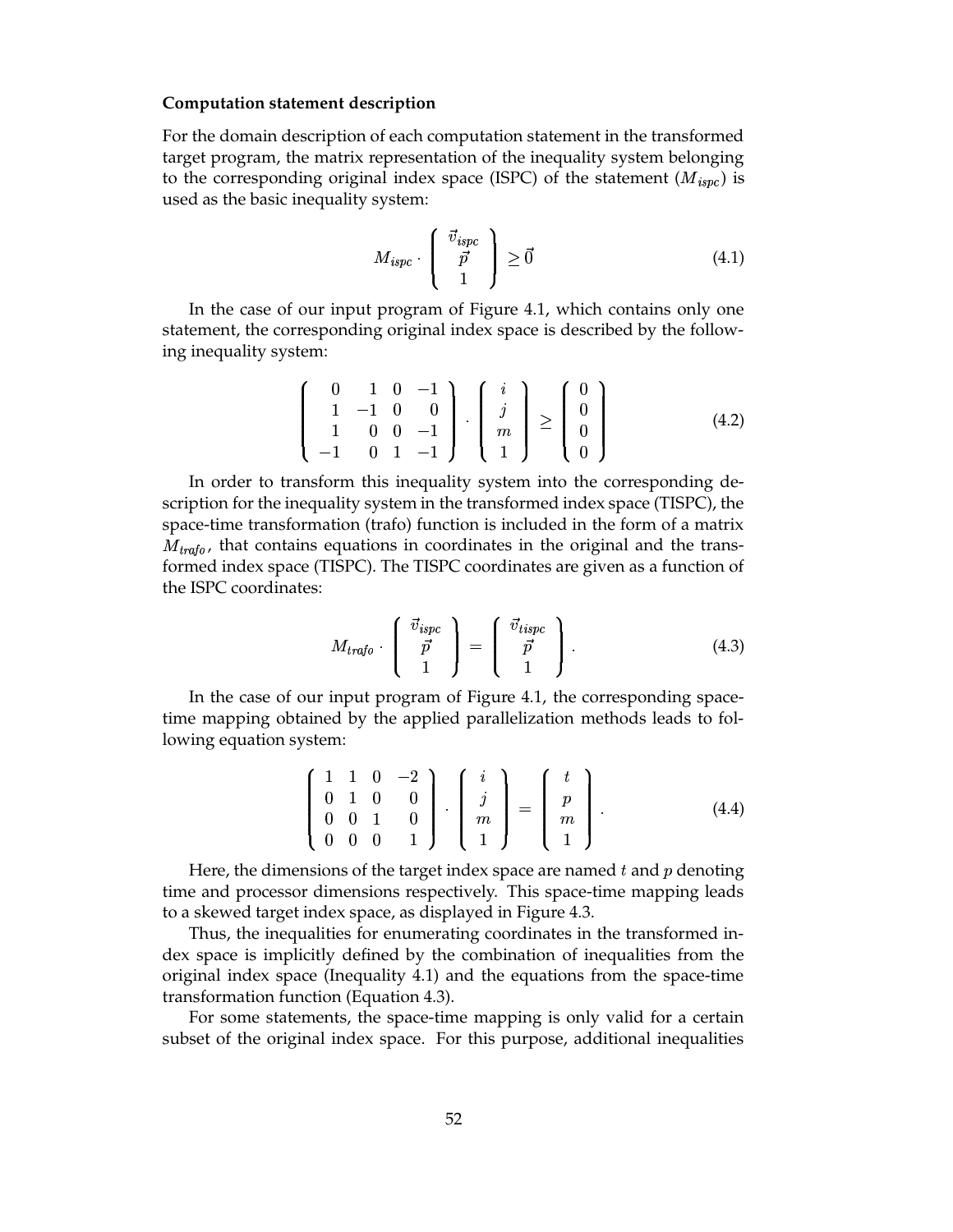

Figure 4.3: Target index space after space-time mapping

(trafo constraints, trc) are included in the form of the matrix  $M_{trc}$  to restrict the ISPC inequality system to the valid coordinates:

$$
M_{trc} \cdot \begin{pmatrix} \vec{v}_{ispc} \\ \vec{p} \\ 1 \end{pmatrix} \geq \vec{0}.\tag{4.5}
$$

In the case of our example input program, the only restriction that is defined by the inequality system corresponding to matrix  $M_{trc}$ , is for parameter  $m$ :

$$
m \ge 2. \tag{4.6}
$$

For the implementation of the tiling technique, the corresponding inequalities for describing the relation between space-time coordinates in the transformed target space and their corresponding tile coordinates are included as the tiling matrix  $M_{tile}$ :

$$
M_{tile} \cdot \begin{pmatrix} \vec{v}_{tile} \\ \vec{v}_{tispc} \\ \vec{p} \\ 1 \end{pmatrix} \ge \vec{0}.\tag{4.7}
$$

In our example, we use tiling for both dimensions of the transformed index space, thus, implementing time tiling as well as space tiling. We choose a rectangular tile shape and a tile size of 3 in both dimensions.

The resulting inequality system between tile coordinates and absolute co-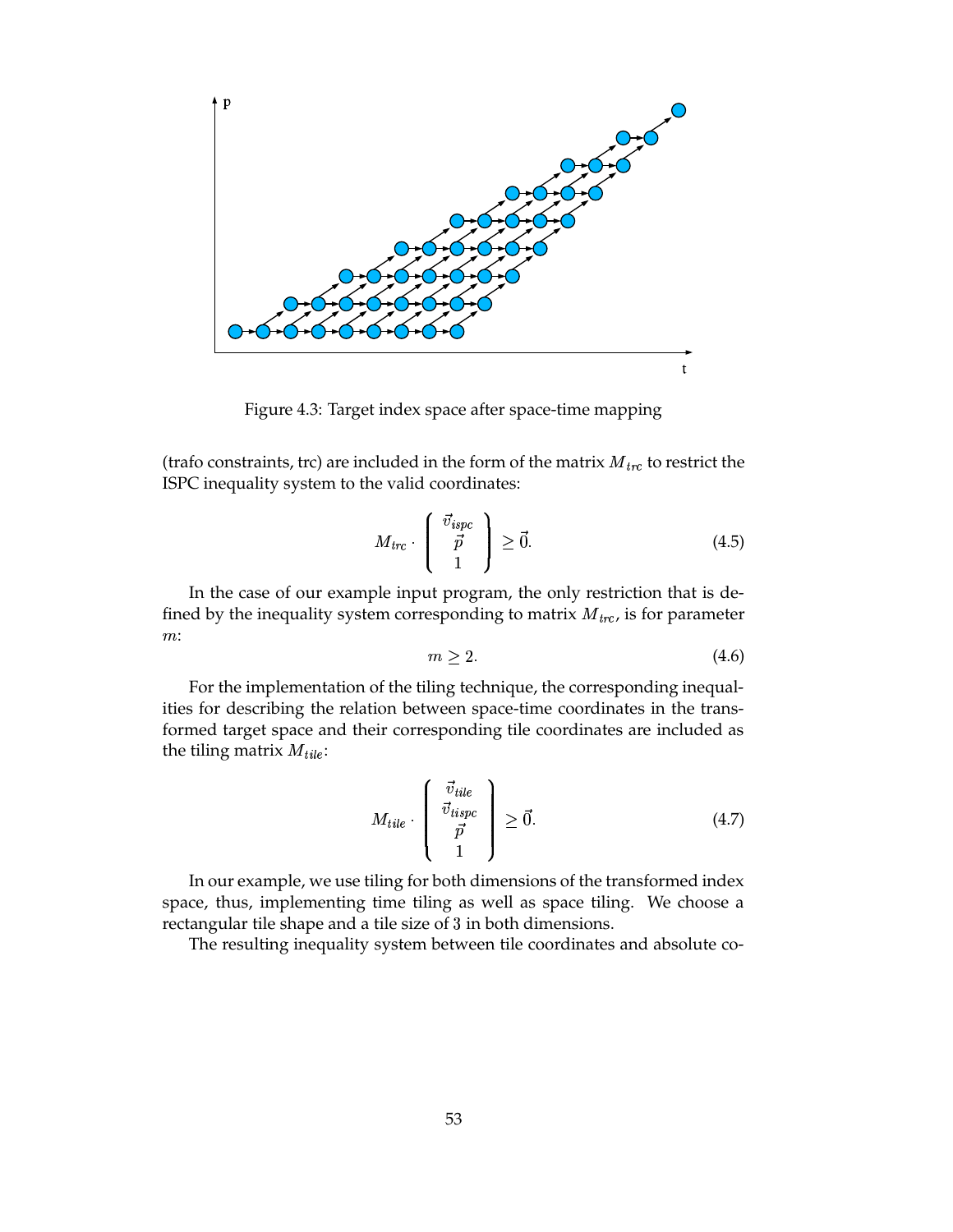ordinates in the transformed index space looks as follows:

 ; : Z ; ; ; ; <sup>Z</sup> ; : ; : Z ; ; ; ; Z ; : ; ; j ) (E 2\_E UbW;C (4.8)

These separate matrices are combined to one matrix that describes the domain of one computation statement in the target index space. Therefore, each matrix *M* is partitioned into three sub-matrices  $(V, P, C)$ , containing entries for the corresponding description of variables, parameters and constants, respectively. The resulting matrix  $M_{\text{Comp}}$  for one computation statement is constructed as follows:

|                       | $V_{ispc}$   |            | $P_{ispc}$   | $\cup_{ispc}$  |  |
|-----------------------|--------------|------------|--------------|----------------|--|
|                       | $V_{trafo}$  |            | $P_{trafo}$  | $C_{\it trap}$ |  |
| $M_{\mathit{Comp}}:=$ | $-V_{trafo}$ |            | $-P_{trafo}$ | $C_{trafo}$    |  |
|                       |              | $V_{tile}$ | $P_{tile}$   | $\cup$ tile    |  |
|                       | $V$ trc      |            | $P_{trc}$    | $\angle$ trc   |  |

Here, the first line can be obtained from matrix  $M_{ispc}$ , defined in Inequality 4.1. The second and third line are used to represent Equation 4.3. Here, in the second line, the entries  $0$  and  $-I$  in the second and third column represent a zero matrix and a negated unit matrix of the same dimension as the total number of tiled dimensions and the target index space, respectively. This inequality is negated for the third line, in order to define Equation 4.3.

In the fourth line, the tiling inequalities from Inequality 4.7 are used, where  $V_{tile}$  consists of dimensions for tile coordinates and transformed index space coordinates, between which the inequality is defined. The last line represents the inequalities from Inequality 4.5.

The resulting inequality system defined, by matrix  $M_{Comp}$ , looks as follows:

$$
M_{Comp} \cdot \begin{pmatrix} \vec{v}_{ispc} \\ \vec{v}_{tile} \\ \vec{v}_{tispc} \\ \vec{p} \\ 1 \end{pmatrix} \geq \vec{0}.
$$
 (4.9)

The dimensionality of the index space defined by Inequality 4.9 is  $dim_{\; ispc}+$  $dim_{\text{tispc}} + dim_{\text{tile}}$ , where  $dim_{\text{ispc}}$  and  $dim_{\text{tispc}}$  are the dimensions of the corresponding index spaces and  $dim_{tile}$  is the total number of tiled dimensions.

In the case that tiling is not applied, the corresponding rows and columns of matrix  $M_{Comp}$  that are defined by matrix  $M_{tile}$  are omitted, leading to an index space of dimensionality  $dim_{isoc} + dim_{tispc}$ .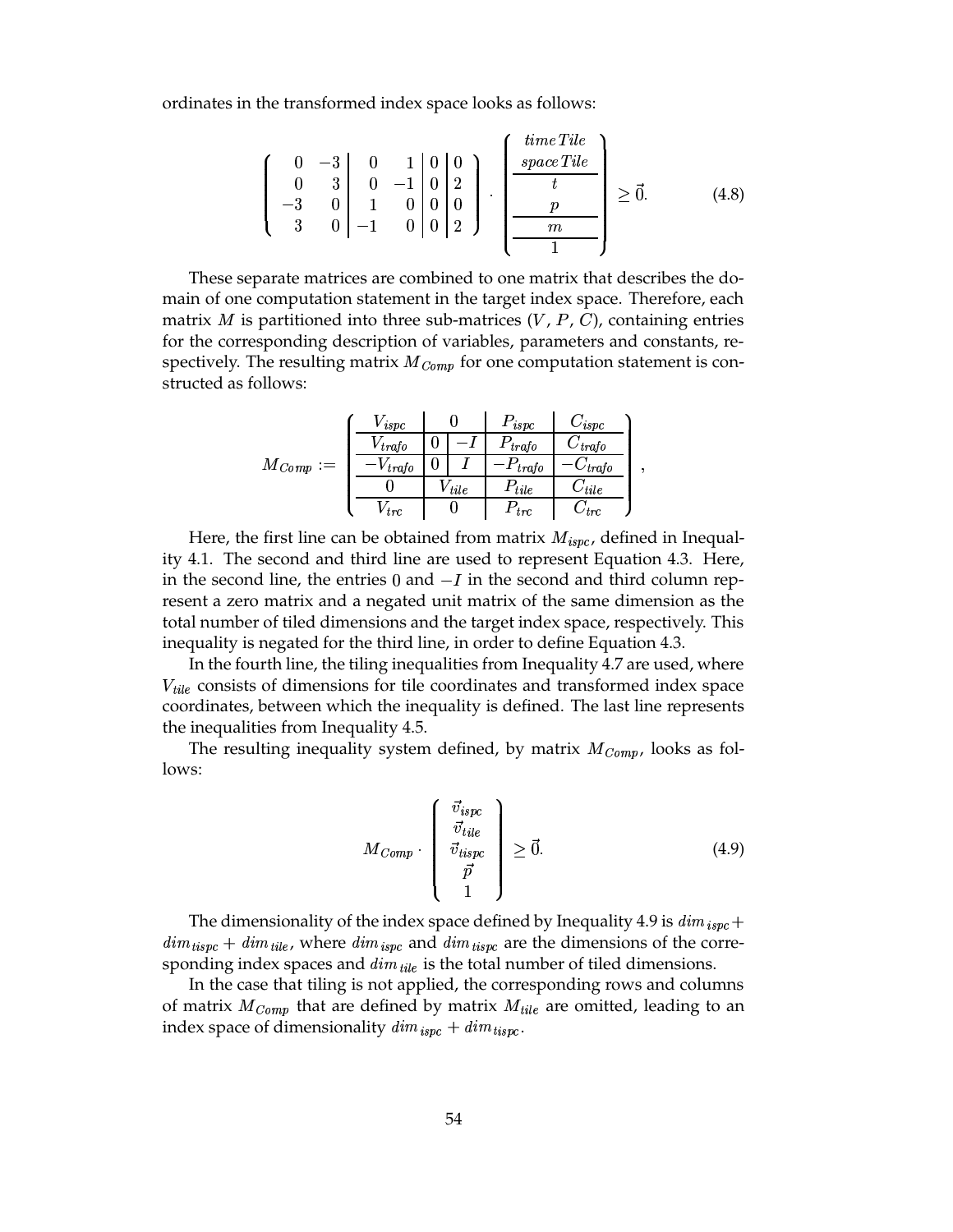

Figure 4.4: Communication-producing dependences

#### **Buffer management statement description**

As described in Section 3.4.2, two kinds of buffer management statements are generated for the target program. At the sender side, the *write-buffer* statement manages the aggregation of data in a buffer whereas, at the receiver side, the communicated data is read from another buffer and written to local memory by the *unpack-buffer* statement.

For the domain description of write-buffer and unpack-buffer statements, we can use the same inequality system for both statements. The reason is that the same relation between source and destination coordinates of a dependence is described. A distinction between buffer management at the sender and receiver side is only made in the scatter functions (see Section 4.1.3), were two different projection orders are applied that invert the enumeration of dimensions belonging to the source and destination of a dependence.

Each domain description is based on the information corresponding to one transformed dependence in the target program. However, as mentioned in Section 3.1, anti, input and output dependences are not used during this code generation step, because only true dependences can lead to communication between processors. Furthermore, it is possible that, for a true dependence, the corresponding source and destination are located on the same processor tile. In that case, no communication is required, because both processor tiles are always mapped to the same real processor and these dependences can be omitted for code generation as well. This leaves only one dependence in our input program from Figure 4.1 for code generation, as illustrated in Figure 4.4.

As briefly introduced in Section 3.4.2, the dependence polytope from Section 3.1.1 is used as a base for the domain description inequality system. For this purpose, polytope representations of the source  $(M_{SrcISPC})$  and corre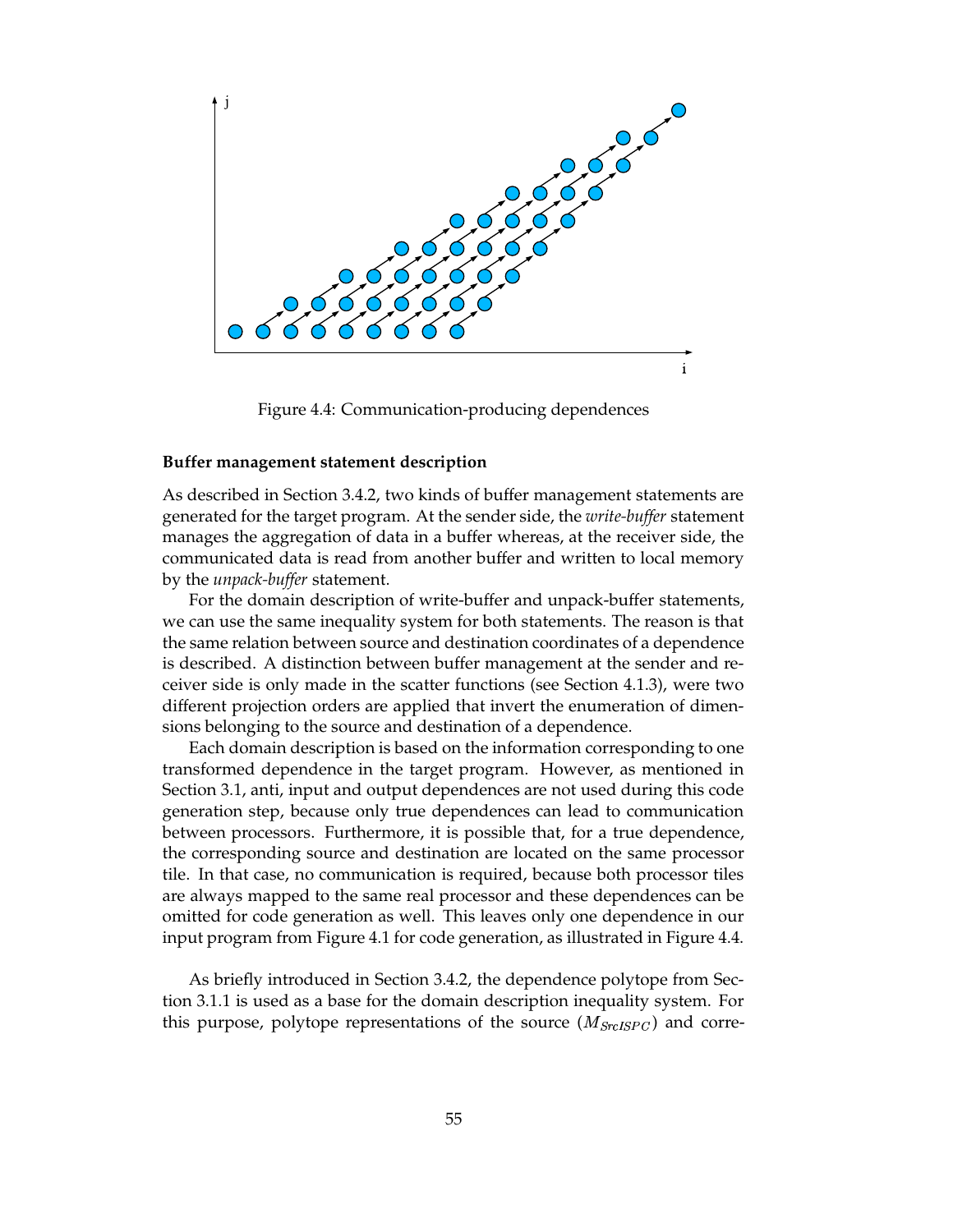sponding destination index spaces ( $M_{DestISPC}$ ) are used:

$$
M_{SrcISPC} \cdot \left( \begin{array}{c} \vec{v}_{ispc} \\ \vec{p} \\ 1 \end{array} \right) \ge \vec{0} \tag{4.10}
$$

and

$$
M_{DestISPC} \cdot \left( \begin{array}{c} \vec{v}_{ispc} \\ \vec{p} \\ 1 \end{array} \right) \ge \vec{0}.\tag{4.11}
$$

For our input program, the resulting inequality for the source index space of the relevant dependence is:

$$
\left[\begin{array}{rrr} -1 & 0 & 1 & -1 \\ 1 & 0 & 0 & -1 \\ 1 & -1 & 0 & -1 \\ 0 & 1 & 0 & -1 \end{array}\right] \cdot \left[\begin{array}{c} i \\ j \\ m \\ 1 \end{array}\right] \ge \vec{0}.\tag{4.12}
$$

The corresponding index space for all coordinates that are destinations of the relevant dependence is defined by the following inequalities:

$$
\left(\begin{array}{rrr} -1 & 0 & 1 & -1 \\ 1 & 0 & 0 & -1 \\ 1 & -1 & 0 & 0 \\ 0 & 1 & 0 & -2 \end{array}\right) \cdot \left(\begin{array}{c} i \\ j \\ m \\ 1 \end{array}\right) \geq \vec{0}.
$$
 (4.13)

The inequalities for source and destination ISPC of a dependence are combined into one inequality system, along with an equation that defines the corresponding source coordinate for a given destination coordinate (the so-called *h-transformation* (hT) form of the dependence):

$$
\left(\frac{\frac{M_{SrcISPC}}{0} \mid \frac{0}{M_{DestISPC}}}{I} \right) \cdot \left(\begin{array}{c} \vec{v}_{src} \\ \vec{p} \\ 1 \\ \vec{v}_{dest} \\ \vec{p} \\ 1 \end{array} \right) \ge \vec{0}. \tag{4.14}
$$

In the case of our input program,  $M_{hT}$  defines following equation (given in our inequality system as two inverse inequalities) between variables at the source of a dependence ( $\vec{v}_{dest}$ ) and corresponding destination variables ( $\vec{v}_{dest}$ ):

$$
\left(\begin{array}{rrr} 1 & 0 & 0 & 0 \\ 0 & 1 & 0 & -1 \\ 0 & 0 & 1 & 0 \\ 0 & 0 & 0 & 1 \end{array}\right) \cdot \left(\begin{array}{c} \vec{v}_{dest} \\ m \\ 1 \end{array}\right) = \left(\begin{array}{c} \vec{v}_{src} \\ m \\ 1 \end{array}\right). \tag{4.15}
$$

This polytope is combined with separate  $M_{trap}$  space-time transformation matrices from the corresponding source  $(M_{SrcTrafo})$  and destination  $(M_{DestTrafo})$  statements (cf. Equation 4.3), in order to obtain a representation of the dependence in the transformed index space, the *communication polytope*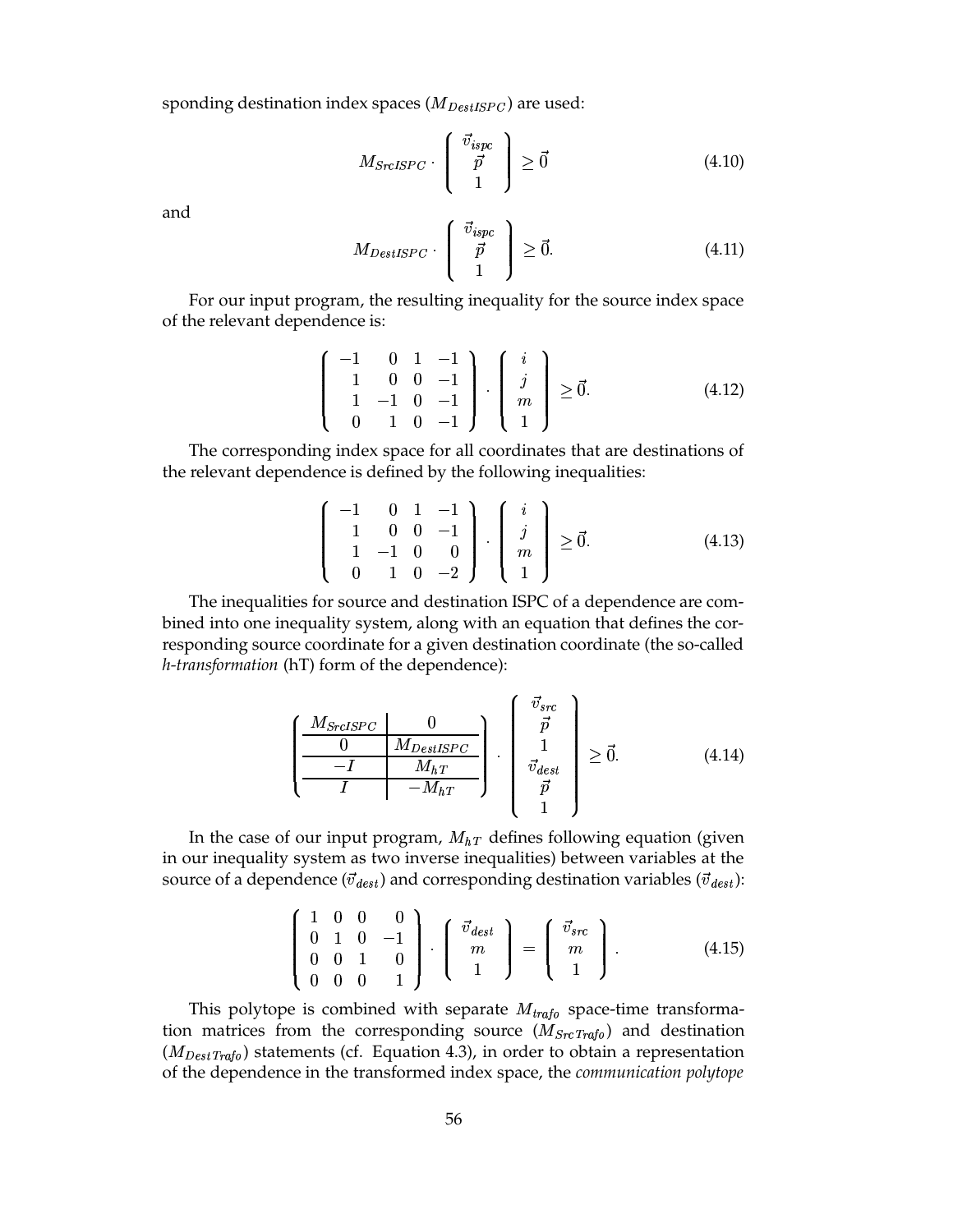described in Section 3.1.1. Also, additional restrictions to the space-time transformation are included (as described by Inequality 4.5).

If the user chooses to use tiling, the corresponding inequalities from Inequality system 4.7 are used for both transformed source and destination index spaces of the dependence. This results in following matrix  $M_{\text{BufferBase}}$ , with each matrix  $M$ ,  $V$ ,  $P$  and  $C$  representing the corresponding sub-matrices for variables, parameters and constants, respectively:

| $M_{\mathit{BufferBase}} :=$ | $V_{SrcISPC}$     |                        |                 |                  | $\boldsymbol{P}$ |         |   |
|------------------------------|-------------------|------------------------|-----------------|------------------|------------------|---------|---|
|                              |                   | $V_{DestISPC}$         |                 |                  | P                |         |   |
|                              |                   | $M_{hT}$               |                 |                  | P                |         |   |
|                              |                   | $-M_{hT}$              |                 |                  | P                | $\iota$ |   |
|                              | $V_{Src\, Trafo}$ |                        | 0               |                  | $\boldsymbol{P}$ | C       |   |
|                              |                   | $V_{Dest\, Trafo}$     |                 | 0                | $\boldsymbol{P}$ | C       | ٠ |
|                              |                   |                        | $V_{Src\,Tile}$ |                  | P                |         |   |
|                              |                   |                        | U               | $V_{Dest\,Tile}$ | $\boldsymbol{P}$ |         |   |
|                              | $V_{SrcTrc}$      |                        |                 |                  | Р                |         |   |
|                              |                   | $V_{\textit{DestTrc}}$ |                 |                  | Ρ                |         |   |

Again,  $-I$  and  $V_{SrcTile}$  ( $V_{DestTile}$ ) represent the same sub-matrices as in matrix  $M_{Comp}$  for computation statements.

The corresponding inequality system provides more information than needed for the domain description of the buffer management statements. The communication structure described in Section 3.4 requires no information about the destination time coordinate of the corresponding dependency, because the unpacking of buffers is always performed on the global time step that follows the communication. Thus, the global time dimensions for the destination of a dependence can be projected away. In the case that time tiling is used, the corresponding time tile dimensions of the  $V_{\text{DestTile}}$  matrix are projected away, whereas in the other case, where no time tiling is applied, the corresponding time dimensions of the destination TISPC are projected away.

The resulting inequality system for the destination side leaves only spacial coodinates that describe the destination processor. In the case that no space tiling is used, these spacial coordinates consist of transformed index space coordinates:

|                                                                                                                                                                      | $V_{SrcISPC}$     |                    |          |           |  |
|----------------------------------------------------------------------------------------------------------------------------------------------------------------------|-------------------|--------------------|----------|-----------|--|
|                                                                                                                                                                      |                   | $V_{DestISPC}$     |          |           |  |
|                                                                                                                                                                      |                   | $M_{hT}$           |          |           |  |
|                                                                                                                                                                      |                   | $-M_{hT}$          |          |           |  |
| $M_{BufferBase} := % \begin{cases} f(x) & \text{if } 0 \leq x \leq 1, \ \frac{f(x)}{2} & \text{if } 0 \leq x \leq 2. \end{cases} % \end{cases} % \label{eq:optimal}$ | $V_{Src\, Trafo}$ |                    |          |           |  |
|                                                                                                                                                                      |                   | $V_{Dest\, Trafo}$ | $\bf{0}$ | $-1$ proc |  |
|                                                                                                                                                                      | $V_{Src \, Trc}$  |                    |          |           |  |
|                                                                                                                                                                      |                   | $V_{DestTrc}$      |          |           |  |

where  $-I_{proc}$  is a negated unit matrix with the size of the number of processor dimensions in the target index space.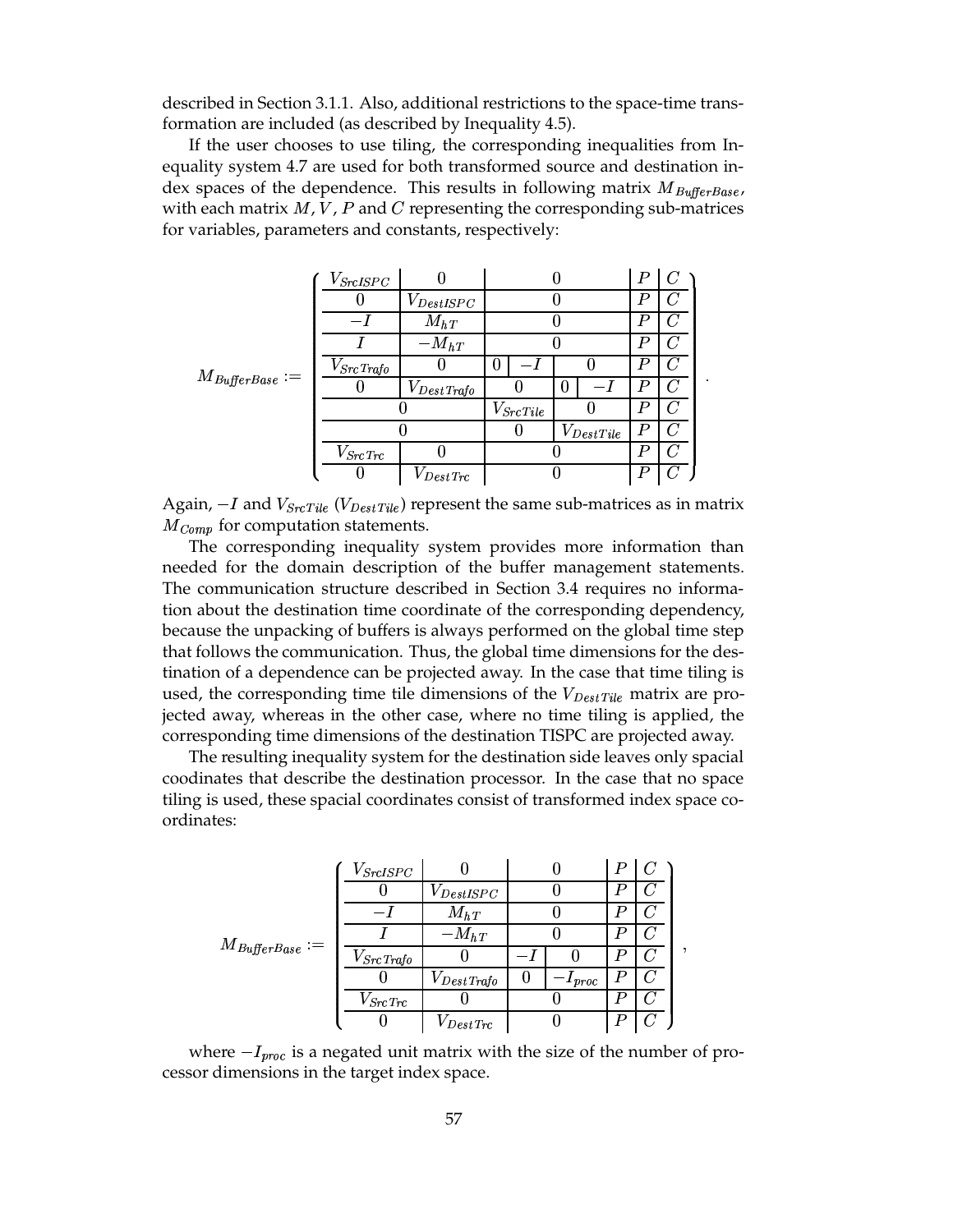For the case that space tiling is used, logical transformed index space coordinates are only needed for the source inequality system variables of the dependence, because they can be reused at both sides of the communication for enumeration of data elements that are accessed in the same order. However, we can project away all logical space-time coordinates of the TISPC for the destination of the dependence, thus leaving only a description of processor tile coordinates for the destination processors of the corresponding dependence.

Also, the destination ISPC dimensions  $M_{DestISPC}$ , the corresponding space-time transformation  $M_{DestTrafo}$  and restrictions from  $M_{DestTre}$  can be projected away, if no transformed destination coordinates are needed in the domain description.

The resulting matrix  $M_{\text{Buffer}}$  for the case that tiling is applied for time and space dimensions, looks as follows:

|                 | $V_{SrcISPC}$     |                  |                    |  |  |  |
|-----------------|-------------------|------------------|--------------------|--|--|--|
| $M_{Buffer} :=$ | $V_{Src}$ Trafo   | $\bf{0}$         |                    |  |  |  |
|                 |                   | $\sqrt{SrcTile}$ |                    |  |  |  |
|                 |                   |                  | $V$ Dest Proc Tile |  |  |  |
|                 | $^\prime$ Src Trc |                  |                    |  |  |  |

defining the corresponding inequality system

$$
M_{Buffer} \cdot \begin{pmatrix} \vec{v}_{srcIspc} \\ \vec{v}_{srcTile} \\ \vec{v}_{srcTispc} \\ \vec{v}_{destProc} \\ \vec{p} \\ 1 \end{pmatrix} \ge \vec{0}. \tag{4.16}
$$

Here, the corresponding inequalities for the h-transformation equation are not shown explicitly, because they are implicitly given in the remaining relation between source ISPC coordinates and destination tile coordinates.

Note that the inequalities for ISPC coordinates are only needed for the case that non-unimodular space-time transformations are used. In this case, inequalities for the original index space are used in combination with the equations from the space-time transformation to obtain an exact definition of the transformed index space, that can be used by **CLooG**.

The dimensionality of the index space defined by Inequality system 4.16 is  $dim_{\text{ispc}} + dim_{\text{tile}} + dim_{\text{tispc}} + dim_{\text{destProc}}$ , where  $dim_{\text{ispc}}$  and  $dim_{\text{tispc}}$  are the number of dimensions of the corresponding index spaces,  $dim_{tile}$  is the total number of tiled dimensions (if tiling is used) and  $\dim_{destProc}$  is the number of processor tile dimensions (or logical processor dimensions, if tiling is not used).

#### **Communication statement description**

For the domain description of the communication statement, it is possible to reuse the corresponding domain descriptions for all computation statements.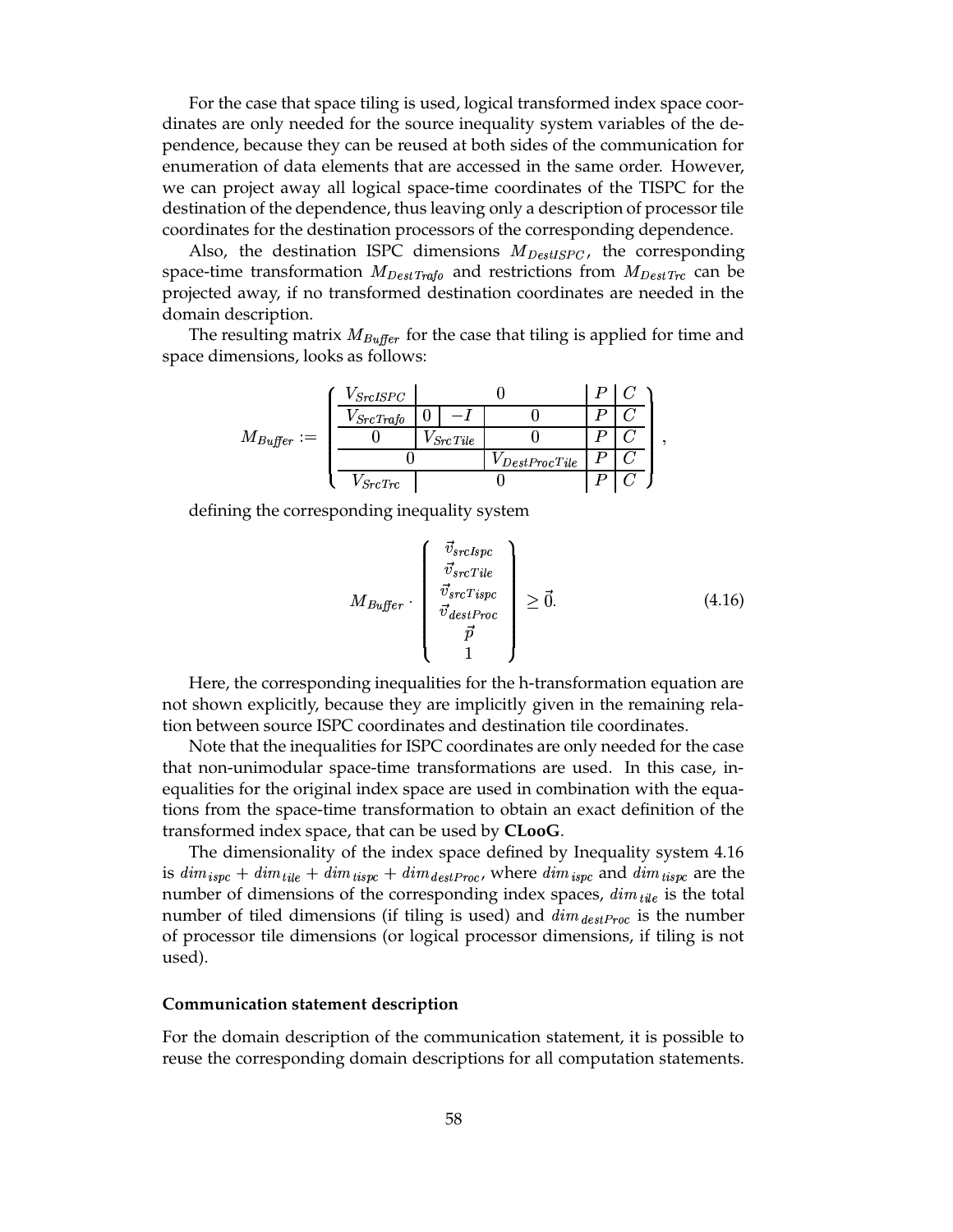The resulting domain description leads to the execution of a communication statement at each global time step that contains computation statements, as described in Section 3.4.2.

For that purpose, the inequality system from Inequality 4.9 is used for each corresponding computation statement. In order to obtain a description of all global time coordinates that contain computation operations, this inequality system is projected to the global time coordinate.

However, if time tiling is applied, the required *skewing* of the index space leads to complications in this simple approach. So far, skewing has been ignored for the domain description of computation and buffer management statements, because it can easily be implemented by the scatter dimensions described in Section 4.1.3. However, if we project away all processor dimensions for the domain description of the communication statement, the skewing function cannot be realized, because it requires the time tile dimension to be skewed by the sum of all entries in the corresponding processor tile dimensions, as described in Section 3.2.4.

In order to avoid this problem, skewing is implemented directly in the domain description by applying an affine function for the skewing transformation on the inequality system for each computation statement, *before* projecting onto the global time coordinates.

The affine skewing function uses only global time and processor tile coordinates (logical TISPC processor coordinates in the case that space tiling is not used). In the case that tiling of time and space dimensions is used, it is defined by the following matrix  $M_{Skew}$ :

$$
M_{Skew} := \left(\begin{array}{c|cc|c} I_{time} & M_{rp} & 0 & 0 \\ \hline 0 & I_{rp} & 0 & 0 \\ \hline 0 & 0 & 1 & 0 \\ \hline 0 & 0 & 0 & 1 \end{array}\right),
$$

where  $I_{time}$  is an *n*-dimensional unit matrix and  $M_{rp}$  is an  $n \times m$ -matrix, with  $n$  and  $m$  being the number of time and processor dimensions respectively. Likewise,  $I_{rp}$  is a m-dimensional unit matrix. Therefore,  $M_{rp}$  is constructed as follows:

$$
M_{rp}:=\left(\begin{array}{cccc} 0 & \ldots & 0 \\ \vdots & \ddots & \vdots \\ 0 & \ldots & 0 \\ -1 & \ldots & -1 \\ 0 & \ldots & 0 \\ \vdots & \ddots & \vdots \\ 0 & \ldots & 0 \end{array}\right).
$$

The non-zero entries in row t of  $M_{rp}$  indicate that the corresponding time dimension  $t$  is skewed by the sum of all processor dimension entries.

In the case of the input program of Figure 4.1, tiling of both space and time dimensions results in an one-dimensional global time coordinate and an onedimensional processor tile coordinate. This leads to following skewing matrix: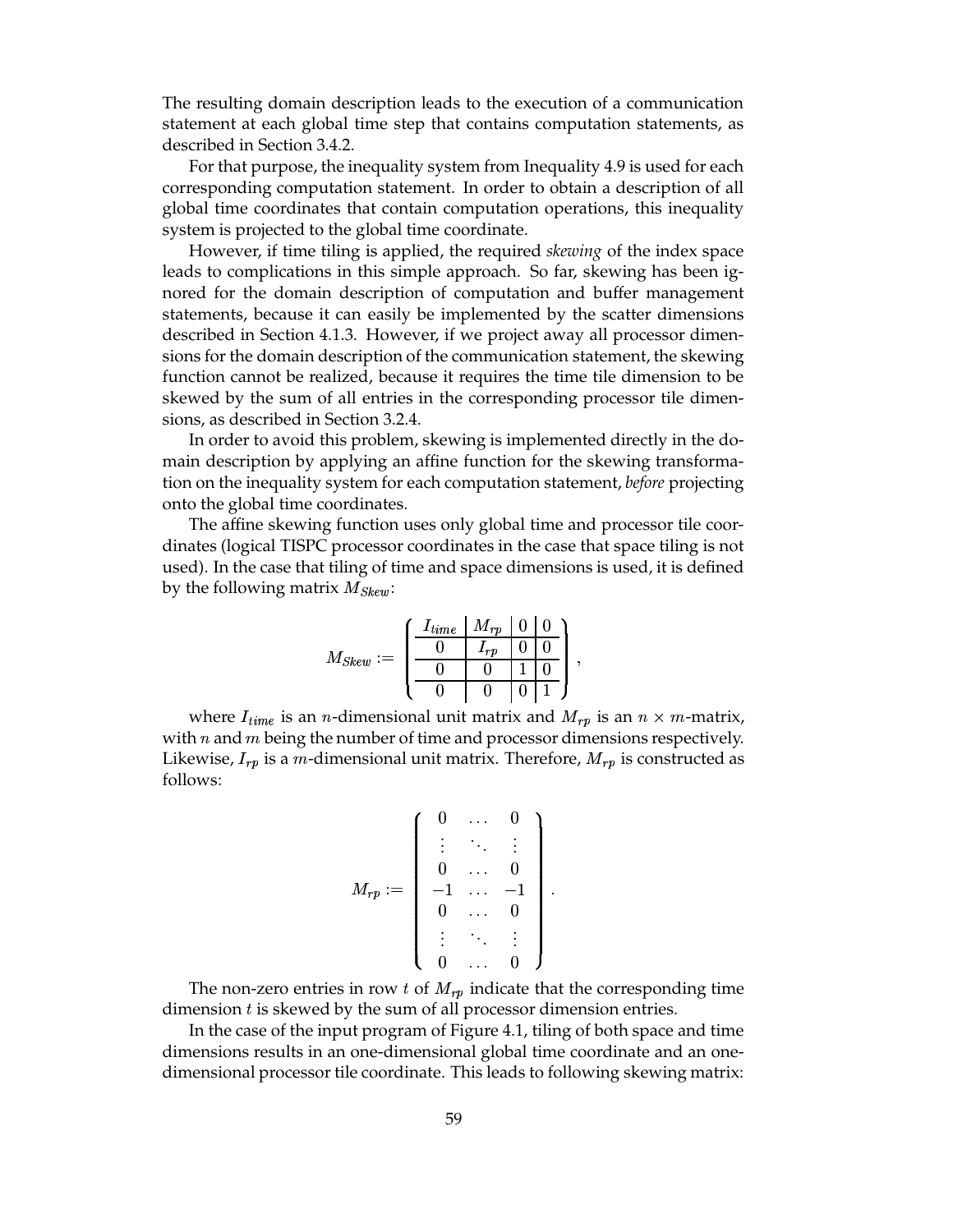$$
M_{Skew} = \left(\begin{array}{cccc} 1 & -1 & 0 & 0 \\ 0 & 1 & 0 & 0 \\ 0 & 0 & 1 & 0 \\ 0 & 0 & 0 & 1 \end{array}\right).
$$

The inequality system for which this skewing function is later used, is generated for each computation statement from Inequality 4.9 and projected to the global time ( $time$ *Tile*) and processor coordinate ( $proc$ *Tile*):

$$
\left(\begin{array}{c|c} V_{time\,Tile} & 0 & P_{time\,Tile} & C_{time\,Tile} \\ \hline 0 & V_{proc\,Tile} & P_{proc\,Tile} & C_{proc\,Tile} \end{array}\right) \geq \vec{0}.\tag{4.17}
$$

The final index space  $IS_{Comm}$  corresponding to the inequality system for the communication statement domain description is then derived by applying the skewing function  $f_{Skew}$  (defined by matrix  $M_{Skew}$ ) on each index vector  $\vec{i}$  that satisfies Inequality 4.17, thus obtaining the image of the index space defined by the same inequality under  $f_{Skew}$ .

Because the communication statement is implemented using collective *MPI* operations (MPI\_Alltoall, MPI\_Alltoallv), this statement is implicitly executed on all available real processors in parallel, thus the processor dimension is redundant for the domain description and can be safely projected away.

In the case of our input program of Figure 4.1, the domain description for  $IS_{Comm}$  is defined by following inequality system for the global time dimension time Tile:

$$
\left(\begin{array}{cc} 1 & 0 & 1 \\ -3 & 3 & -5 \end{array}\right) \cdot \left(\begin{array}{c} time\,Tile \\ m \\ 1 \end{array}\right) \geq \vec{0}.\tag{4.18}
$$

#### **4.1.3 Scatter functions**

Using domain descriptions, the index spaces for each type of statement in the target program are specified separately. In order to guarantee that all statement types will intertwine correctly in the target program, additional schedule information is given by the means of **CLooG**'s *scatter functions*.

It is also necessary to reorder dimensions from the domain description, in order to specify a correct enumeration order of the loop nests for each statement type. Furthermore, scatter functions can be used to implement affine transformations on the corresponding index space defined by each domain description, in order to realize the skewing transformation for time tiling and to implement array access functions for the buffer management statements.

Each scatter function defines an equation  $M \cdot d = \vec{s}$ , where d is the index vector for all dimensions from the domain description of the corresponding statement and  $\vec{s}$  is a vector of additional index variables that define loop dimensions outside the loop nest that is defined by the domain description. These additional dimensions are called *scatter dimensions* in **CLooG**.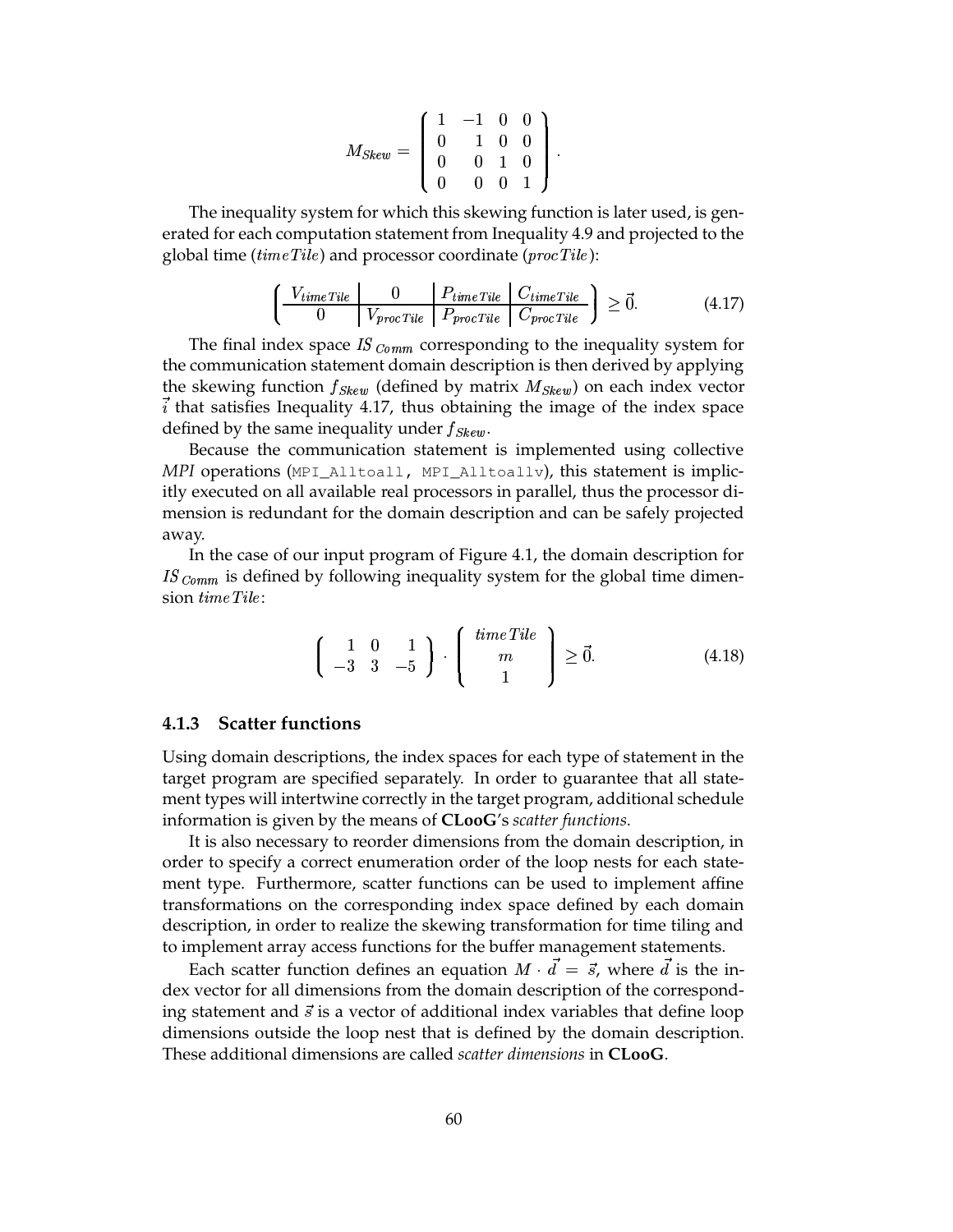If scatter functions are used in **CLooG**, all statements have to use the same number of scatter dimensions, because they define a common order on all statements.

For this project, the communication structure from Section 3.4 requires the following order in which statements are executed relative to each other:

- 1. For each logical time step within a global time step, the dependence structure can lead to at most three different types of statements being executed in the following order:
	- (a) *Unpack-buffer* statement (reads the received value from the receivebuffer)
	- (b) *Compute* statement (computes the new value)
	- (c) *Write-buffer* statement (writes the new value to the send-buffer)
- 2. At the end of each global time step, the *communication* statement is executed on each processor.

This execution order can be implemented by the use of two additional scatter dimensions, that are inserted after the scatter dimensions that represent the global time and logical time dimension, respectively. The following corresponding scatter dimensions for the input program from Figure 4.1 that are given to **CLooG**:

- **glT** describing the global time dimension.
- **bl** an additional scatter dimension **bl** for the distinction of the "block" of computation and buffer management statements from the single communication statement.
- **rp** describing the processor tile dimension.
- **vT** describing the logical time dimension.
- **stmtType** scheduling the three types of compute and buffer management statements in the correct order (*(a)* . . .*(b)*), as mentioned above.
- **local1, local1, local1** remaining scatter dimensions that are used differently by each statement type, but are necessary for the scheduling of the separate domain descriptions.

The resulting order of scatter dimensions is:

glT bl rp vT stmtType otherP local1 local2 local3

The corresponding scatter functions for each statement type are used as follows.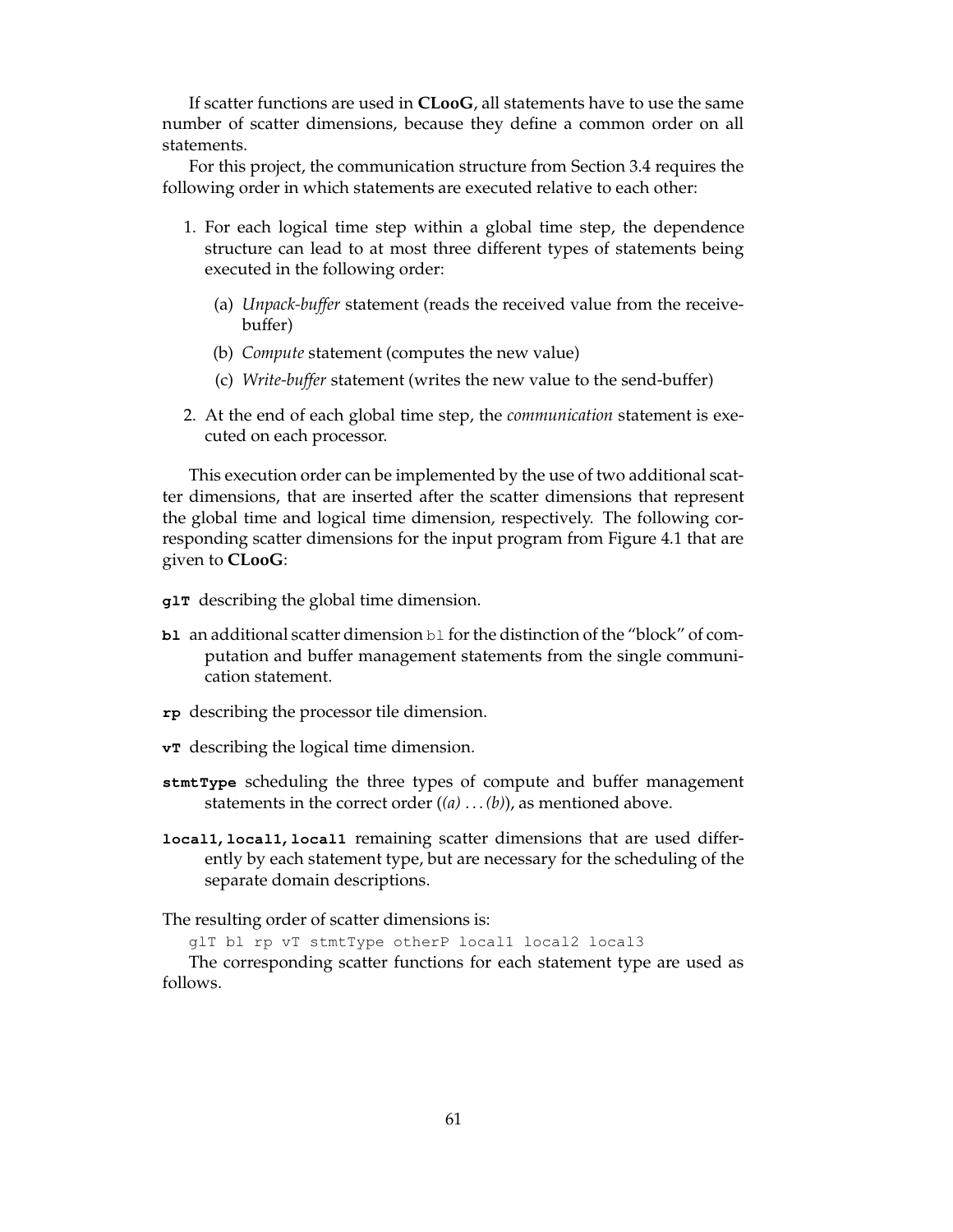#### **Computation statements**

For each computation statement, the  $b1$  dimension is always set to 0, thus scheduling it in the first "block" of statements, and before the communication statement.

The global time dimensions ( $g1T$  in our example) are given by the time tile dimensions from the domain description, but in order to implement skewing, the corresponding processor tile dimensions are added to the global time as well, which leads to following simple equation in the case of our input program:  $glT = time$  Tile + proc Tile.

The next scatter dimensions ( $rp$  and  $vT$ ) are given by a direct equation from the corresponding dimensions for processor tiles and logical time in the domain description.

In order to schedule the computation statement between the other buffer management statement types, the  ${\tt structtype}$  dimension is set to a value of 1.

The last relevant dimension of the domain description, the logical processor dimension, is given next by the otherP dimensions. Finally, the remaining scatter dimensions are only needed to achieve a common number of scatter dimensions for all scatter functions and are thus set to  $0$ .

In the case that no tiling is used, the  $g/T$  and  $rp$  dimensions are given directly by the logical time and logical processor dimensions from the domain description.

#### **Buffer management statements**

Because the same domain description is used for both types of buffer management statements, it is necessary to implement the differences in the ordering of loop indices in the corresponding scatter functions for unpack-buffer and write-buffer statements.

For the global time dimensions  $(g1T)$ , both statements use the time tile coordinates of the source of the corresponding dependence, skewed by the processor tile coordinate, also of the source of the dependence. For the unpackbuffer statements, an additional constant value of 1 is added to the global time coordinate, thus scheduling the unpacking for the next global time step that follows the write-buffer statement of the corresponding dependence.

Again,  $b1$  is set to 0, in order to schedule both buffer management statements before the communication statement.

In order to realize the different processor locations on which the unpackbuffer and write-buffer are executed, the  $rp$  dimensions are set to the processor tile dimensions of the corresponding processor tile dimensions from the domain description. Here, unpack-buffer statements are placed on the destination processor tile coordinates, whereas write-buffer statements are placed on the source processor tile coordinate. The corresponding logical processor equivalents are used instead of tile coordinates, if no space tiling is applied.

For the next logical time dimensions  $(v)$ , both buffer management statements use the corresponding logical time coordinate of the source of the dependence, in order to guarantee a correct order of the unpacking and writing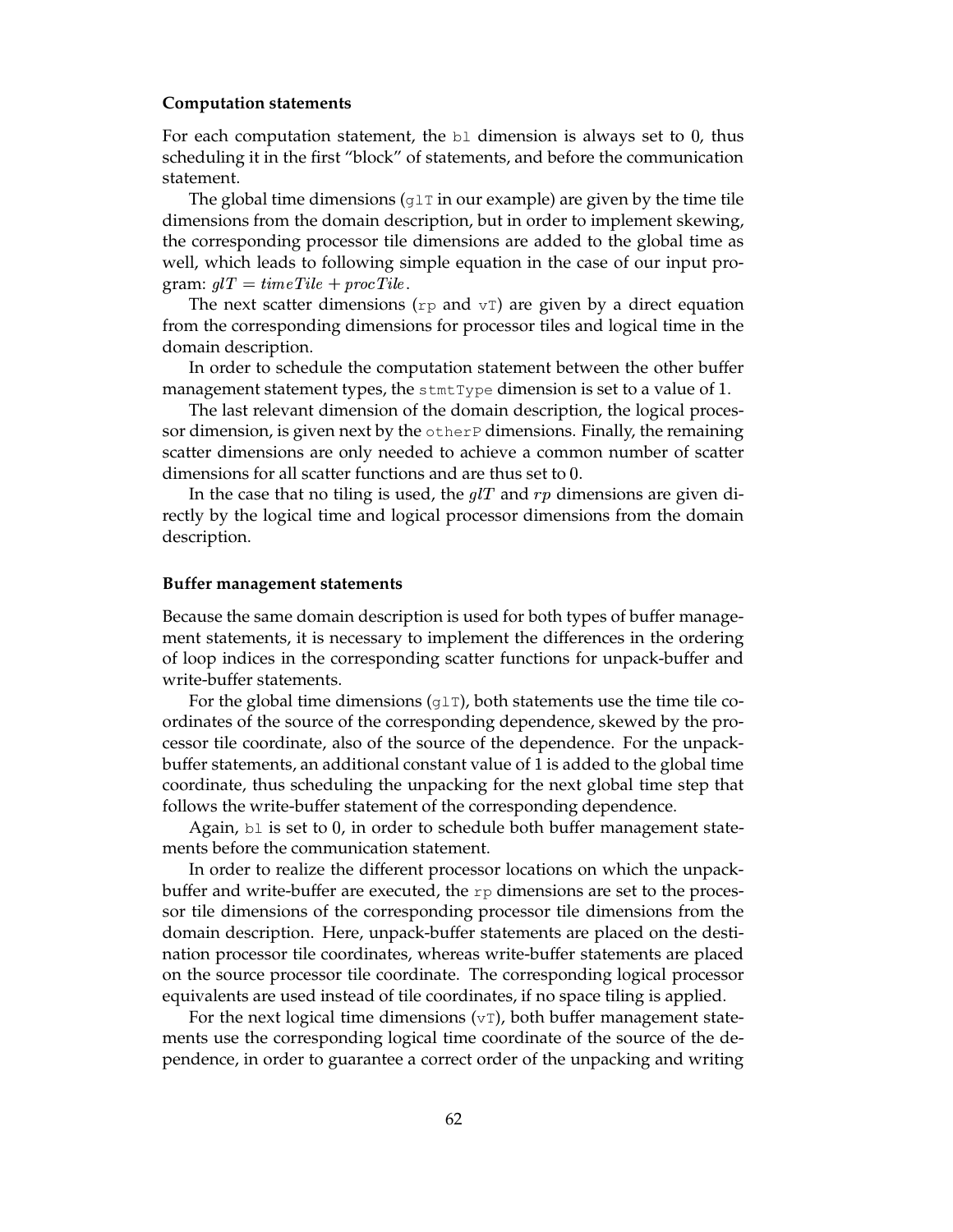of buffer elements.

The stmtType is used to schedule unpack-buffer statements *before* computation statements, by using the constant value of 0, whereas write-buffer statements are scheduled *after* computation statements, by using a greater value of 2.

In the next dimension ( $otherP$ ), the corresponding communication partner processor is described, which is the source processor tile coordinate for the unpack-buffer statement and the destination processor tile coordinate for the write-buffer statement, respectively. Again, if no space tiling is used, the corresponding logical processor coordinates from the domain description are used.

The next dimensions are used for defining the scatter dimensions for accesses to array elements in the target program. These are realized by an affine function that takes transformed, logical space-time coordinates from the domain description and returns the coordinates for array accesses. Thus, the logical coordinates at the source side of the dependence can be taken for both types of buffer management statements, because the the dependence implies a common access to the same array index for both involved communication partners. In the example of the input program from Figure 4.1, the identity function is used as array access function:  $(local1, local2) = srcTispc$ .

Finally, all occurring arrays in the target program are enumerated by the last scatter dimension in order to again maintain a correct order, in which the buffer elements are accessed.

#### **Communication statements**

For the communication statement, the only relevant dimensions are the  $g1T$ dimensions and the  $b\perp$  dimension, because the statement is only executed once for each global time step on each processor. Thus, no further dimensions for logical space-time or processor tile coordinates needs to be specified.

The global time coordinate is again specified via the corresponding time tile coordinate from the domain description, whereas the  $b1$  dimension is always set to 1, in order to schedule the communication statement *after* the block of computation and buffer management statements, at the end of each global time step.

## **4.2 Post-processing the generated target program**

The loop nest that is generated by running **CLooG** with the constructed domain descriptions and scatter functions consists of loop bodies that contain placeholders for each statement of the domain description in the input file. Each placeholder represents a statement number, for which the corresponding code has to be inserted.

For each computation statement, the original statement code from the input program is inserted without any changes.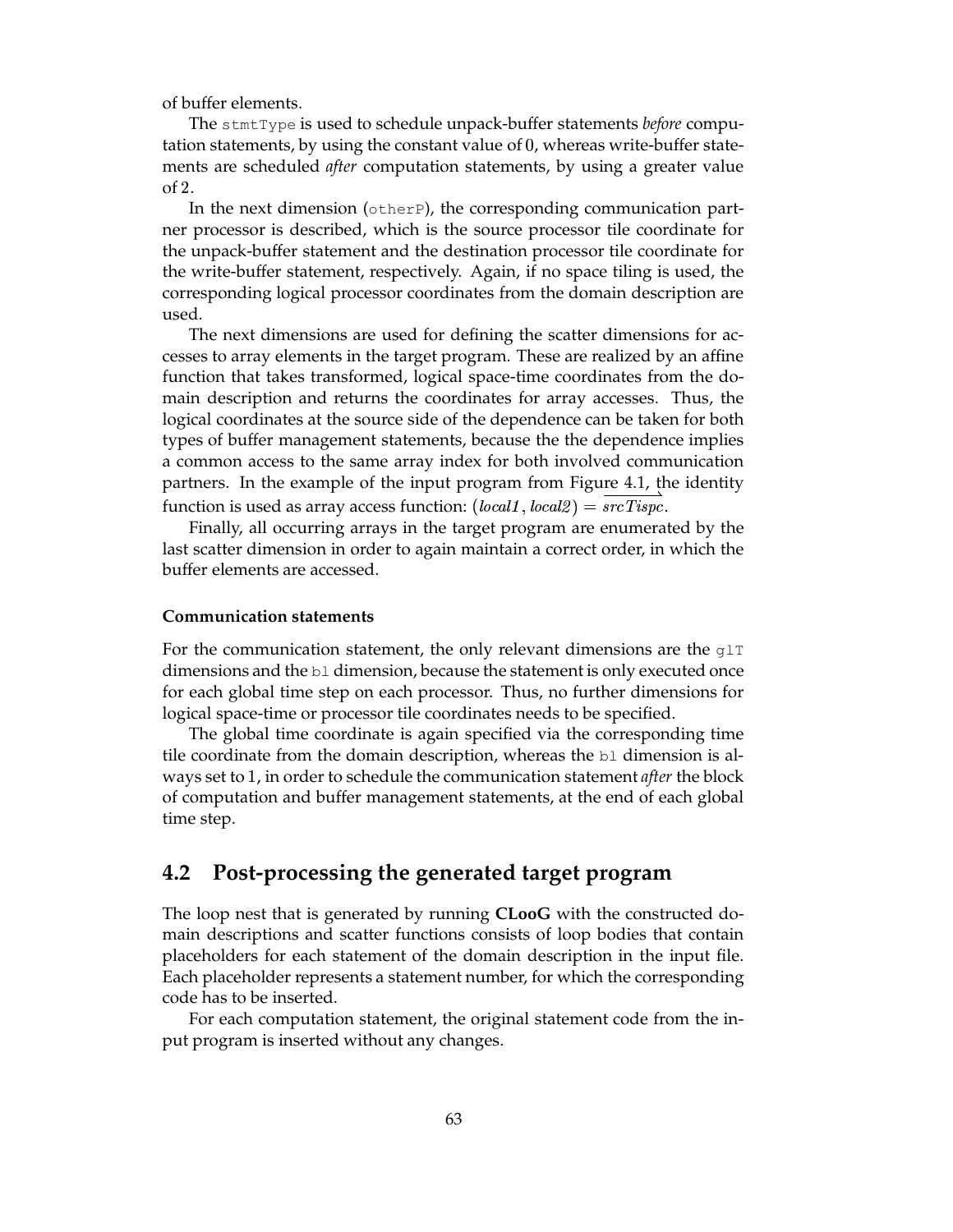For each write-buffer statement, code is inserted that performs a lookup in the generated processor map in order to prevent data elements to be communicated unnecessarily, if the source and destination processor tile number are both mapped to the same real processor. Otherwise, the required data is written into the local buffer for the corresponding target processor.

The corresponding code for each unpack-buffer statement also checks the processor map to assure that the corresponding source processor tile coordinate is mapped to a remote real processor. In case that non-local data is required, the next buffer element is read from the communication buffer and written to the corresponding local memory cell.

In the case that no space tiling is used, this lookup operation is performed for each logical processor destination coordinate, instead of each processor tile coordinate, which results in a larger overhead for time spent in managing the buffers.

Finally, the code for the communication statement is inserted. Here, the communication buffer is constructed by merging the separate buffers for each destination processor. In this way, the size of the resulting communication buffer is determined, which is then communicated among all processors by a collective MPI\_Alltoall operation.

Note that this merging operation can be costly, when no space tiling is used, because in that case, the number of seperate buffers (for each logical processor coordinate) is significantly larger than in the case that only one seperate buffer for each processor tile is used.

Each processor then readjusts the size for the receive buffer to the required size. Finally, the collective MPI\_Alltoallv operation is called in order to communicate the actual data and each processor receives the corresponding data elements in its receive buffer.

As mentioned in Section 3.5.4, a separate post-processing step is also necessary to insert an additional if statement that restricts the execution of each iteration of the processor tile loop nest to the processor with the corresponding real processor number.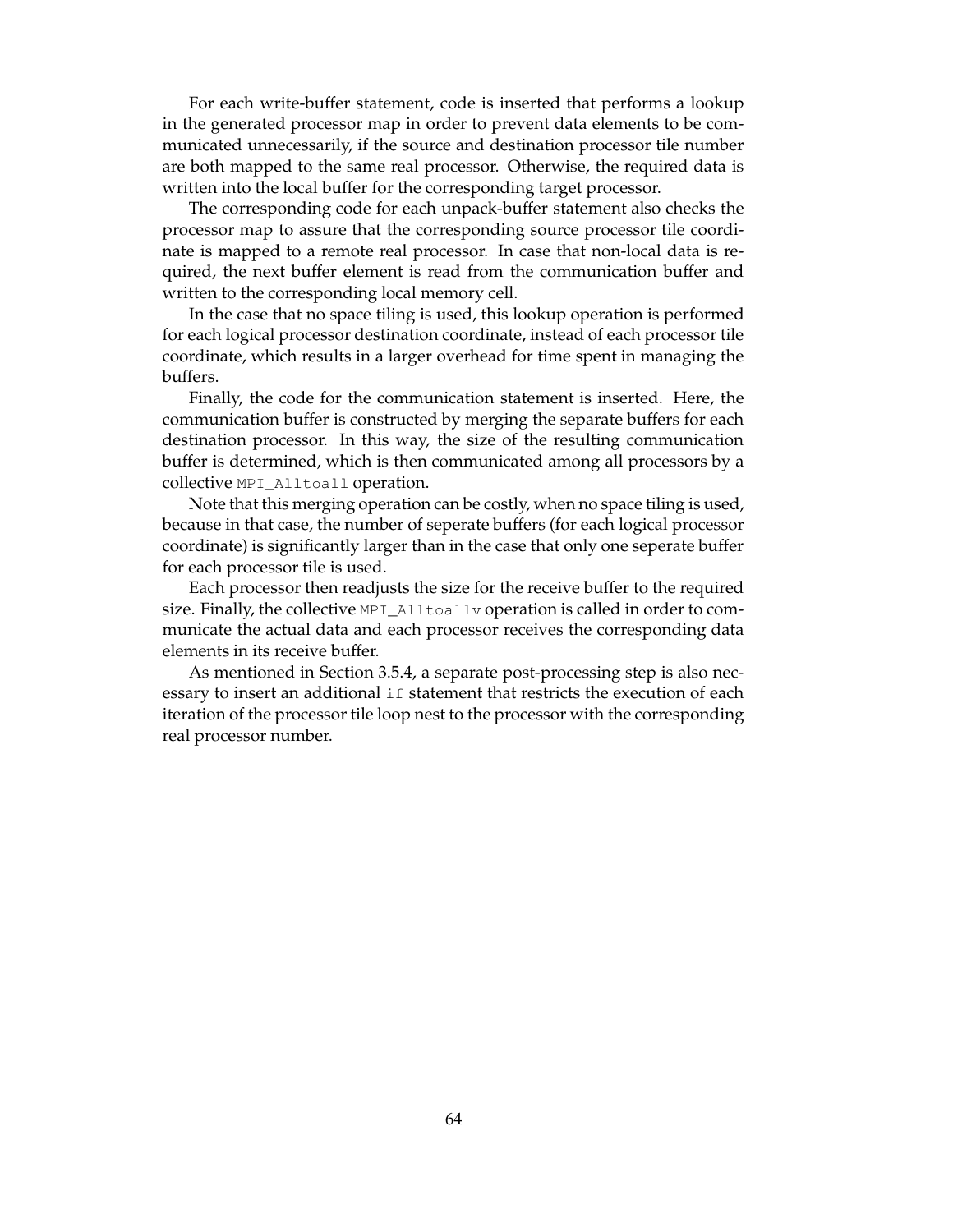## **Chapter 5**

# **Conclusions**

## **5.1 Future work**

This section briefly introduces some extensions to the approach that is described in this thesis.

#### **5.1.1 Fine-tuning**

Although this implementation of code generation works automatically, there are some optional settings that can be fine-tuned manually by the user, mostly concerning various aspects of *tiling*:

- Tiling can be adjusted to be used for time or space dimensions.
- It is also possible to switch off tiling completely, generating only logical space-time dimensions, as obtained from the scheduler/allocator.
- It is possible to choose different tile shapes in order to reduce communication cost between processor tiles. These tile shapes can also be generated automatically, using a heuristics to minimize communication overhead.
- Choosing an arbitrary tile size (in combination with the cyclic processor mapping) allows to fine-tune the distribution of logical processors onto physical processors, using various forms of block, cyclic or even blockcyclic distributions.

In order to find a reasonable configuration, it will be necessary to compare the execution time of several generated target programs for a corresponding input program. However, this process tends to be extremely time-consuming. Most of the tools involved for the parallelization and code generation use mathematical methods (e.g. Fourier-Motzkin elimination) that are very complex (e.g. double-exponential complexity:  $O(2^{2^n})$ ).

A solution to this optimization problem could be to develop a cost model for the desired target architecture and use mathematical tools for analyzing the expected run time efficiency of the target program. This way, some of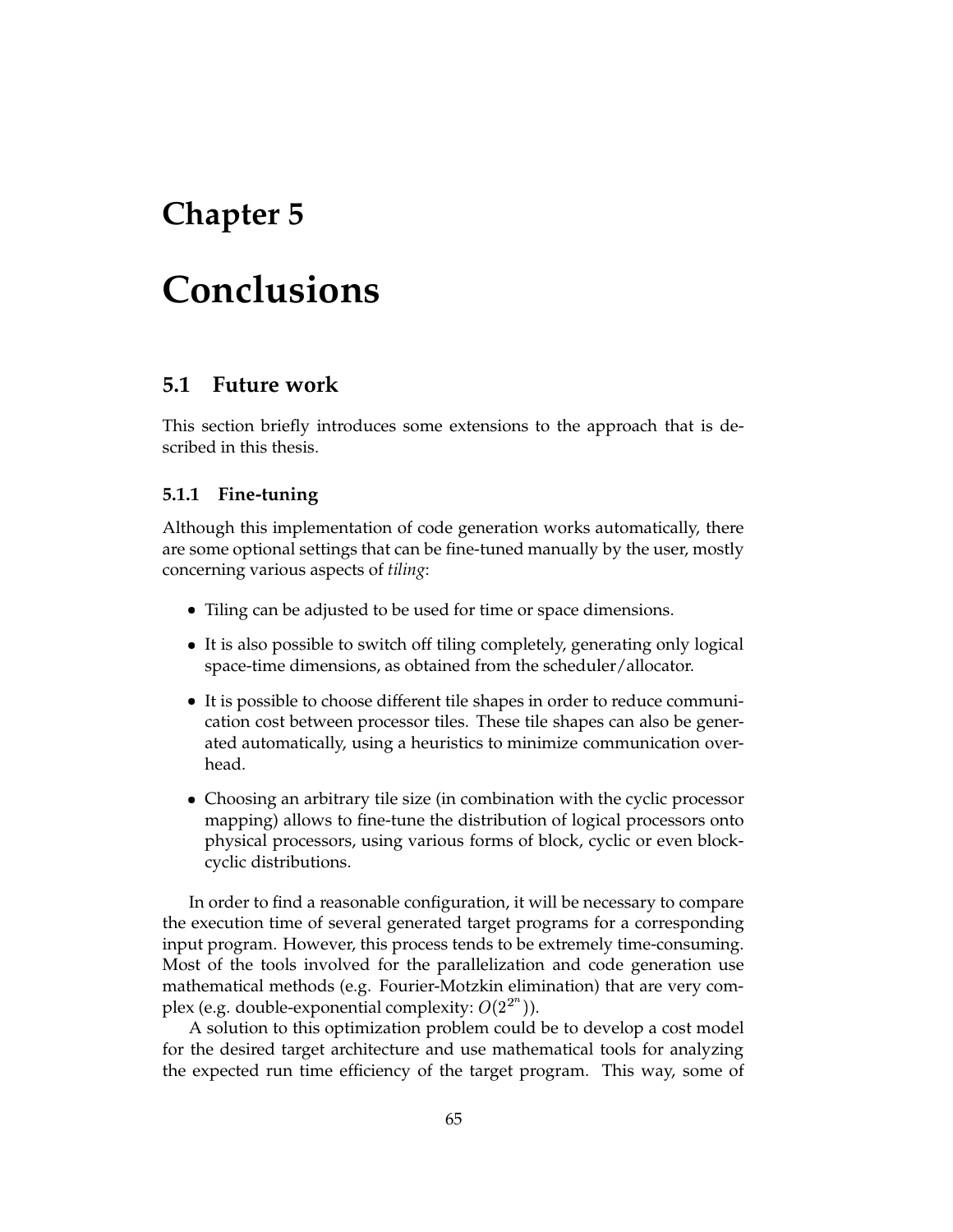the more time-consuming processes in the later code generation stages could be avoided by rather analyzing the polytope descriptions of the parallelized program instead.

As an example, methods for counting integral points within polytopes could be used, as described by Rabl [Rab], in order to evaluate the communication overhead, when applied to the polytope representations of buffer management or communication statements.

#### **5.1.2 Implementing hierarchical parallelism**

The implementation realized for this thesis automatically generates parallel target code for *distributed memory architectures*, using *C+MPI* as target language. The resulting target program consists of a number of parallel processes, running on several processors, usually connected by a high-speed network.

Although this architecture is very common in the field of high performance computing, today many (if not most) modern CPUs also feature multiple processor cores, integrated in one physical unit (e.g. *dual-core* architecture), using a shared memory model for accessing memory. These architectures provide different levels of parallelism, forming a hierarchical structure. Normally, this hierarchy includes local, fine-grained parallelism (in the form of parallel threads on shared memory multiprocessor CPUs) and coarse-grained parallelism between distributed memory cluster nodes. Other levels of parallelism are possible, e.g. processors using Internet connections for communication (the *GRID* [TL03]).

As indicated in Section 2.3, target program based on a combination of synchronous and asynchronous parallelism could be used for this hierarchical target architecture, e.g.:

```
for t1=1..n
  parfor p1=1..m
    for t2=1..i
      parfor p2=1..n
         ...
      end
    end
  end
end
```
Here, the first spatial dimension  $p1$  could be implemented by communicating distributed memory processors, whereas each of these processors uses local shared memory parallelism for executing the  $p2$  dimension on multiple, parallel running threads (cf. the approach described by Quinn [Qui04]). This way,  $t2$  and  $p2$  can be viewed as a local, synchronous, parallel shared memory program.

For this purpose, the implementation covered by this thesis could be extended to generate parallel target code that uses a combination of communicating *MPI* processes and shared memory parallelism using *OpenMP*. Space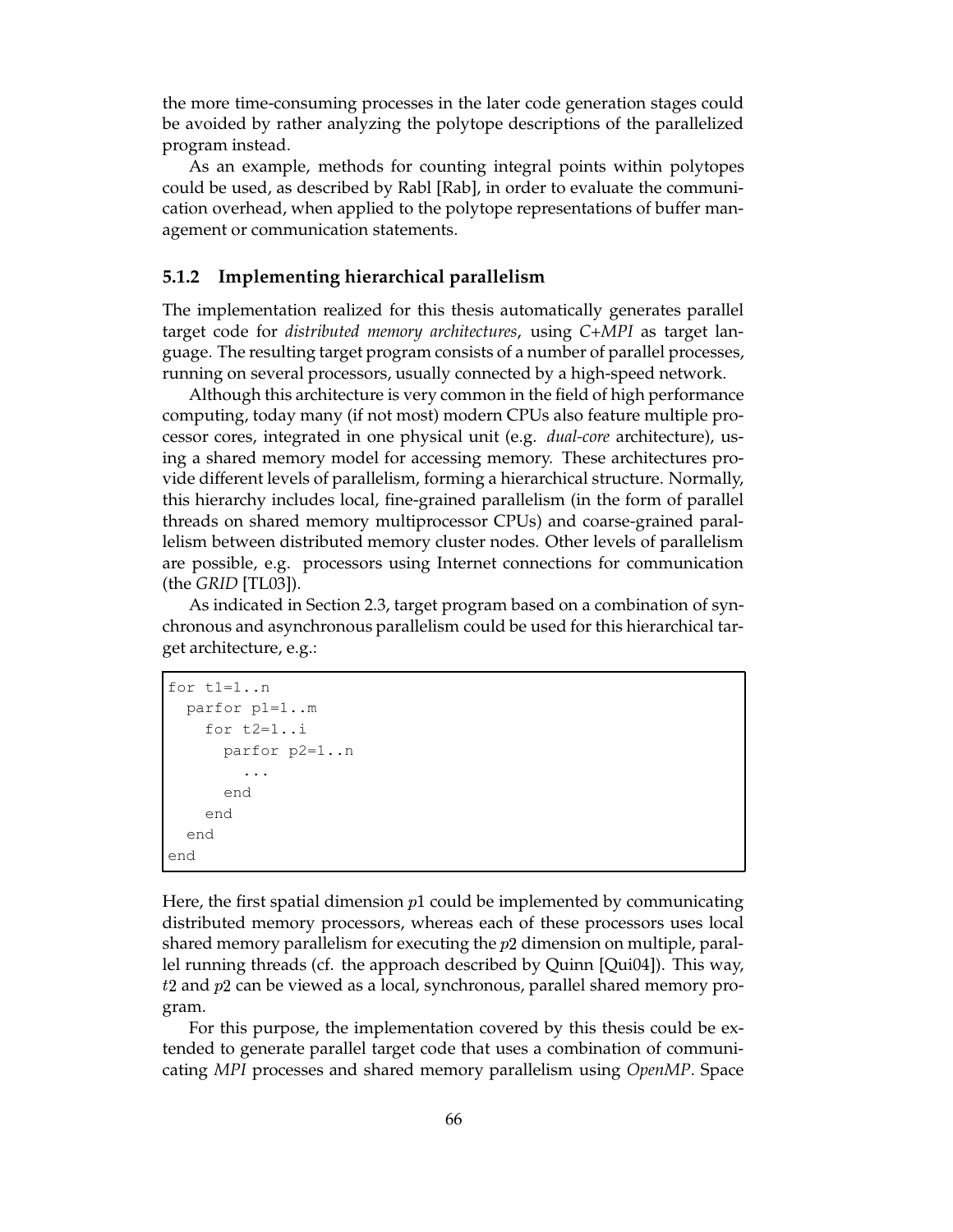tiling can be used to implement these two levels of parallelism, whereas processor tiles are executed by parallel *MPI* processes, with each of these processes executing a number of parallel threads for each logical processor coordinate within its corresponding processor tile. Thus, the logical processor loop is executed as a number of separate threads, using the *OpenMP* compiler directive (#omp parallel for) to distribute the iterations across all available threads, as illustrated figuratively in this code example:

```
for globalTime=..
 for procTile=..
   if (lookup(procTile) == rank)
      // iterations executed as MPI processes
      ...
      for logicalTime=..
        #omp parallel for
        for logicalProc=..
          // iterations executed as OpenMP threads
          ...
        end
      end
   end if
 end
end
```
The buffer management from Section 3.4.2 can be used with one modification: in order to keep the buffer elements ordered, the number of separate buffers is extended from one buffer per processor tile to one buffer per logical processor coordinate. This could theoretically introduce some additional overhead, when the separate buffers are combined into one contiguous communication buffer (as used by the *MPI\_Alltoallv* command). Because the number of logical processor coordinates usually exceeds the number of processor tiles significantly, this combination process can be time-consuming. However, the overall amount of data that is copied into the buffer remains the same, so the actual amount of additional overhead for using more separate buffers can only be demonstrated by execution time results.

**Remark.** *Note that this approach could theoretically also be used to generate pure shared memory target programs as a byproduct, when no space tiling is used and all logical processor coordinates are executed using* OpenMP *threads.*

#### **5.1.3 An alternative approach to processor mapping**

As described in Section 3.5, this implementation uses a map created at run time, that can be used to lookup the real processor number of each processor tile coordinate used in the target program. In theory, this run time mapping should not be required, because space tiling already aggregates several logical processors into processor tiles at compile time, which in theory should be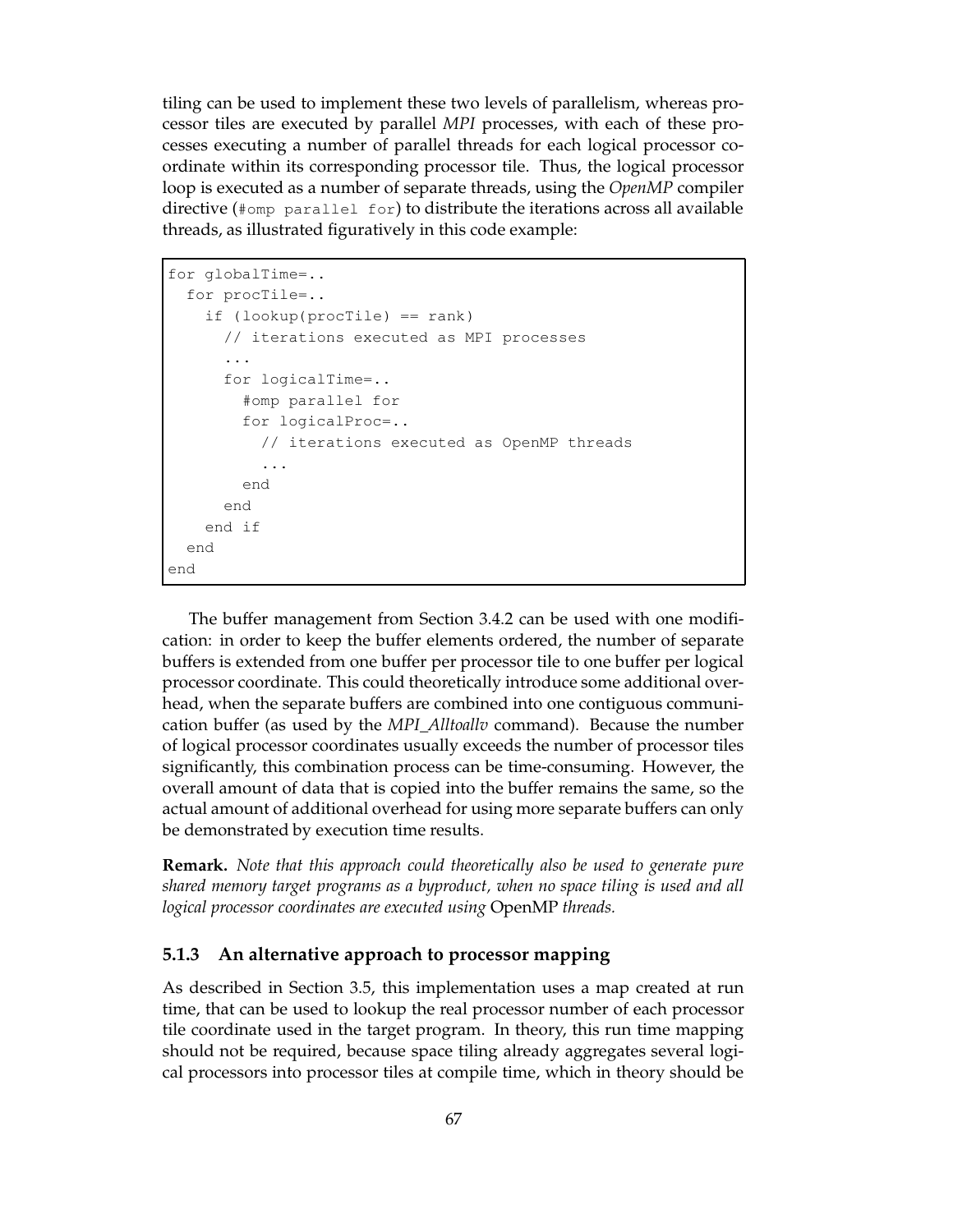constructed choosing an appropriate tile size (at compile time!) to adapt the number of resulting processor tiles to the number of available real processors.

However, because the number of real processors is only known as a run time parameter, this approach leads to mathematical problems, because the resulting system of inequalities and equalities includes a multiplication of a parameter (determining the tile size) with a variable (for the processor tile coordinate). This occurrence of so called non-linear parameters can be avoided by using only constants for tile size and tile shape.

Great efforts have been made to implement mathematical tools [LW93, Grö03] that can solve non-linearly parameterized inequality systems. These tools use real quantifier elimination methods [Wei88] to extend existing methods and have been used successfully in the **LooPo** project for different tasks. For example, Fourier-Motzkin elimination and tiling can now be applied to systems with non-linear parameters.

For the project covered by this thesis, however, the already high run time complexity of the code generation tool lead to the decision to restrict to inequality systems with linear parameters only, because the more powerful nonlinear tools may introduce additional overhead for the generation of the input data that is used by **CLooG**.

Also, the processing of the input data by **CLooG** is already very time consuming in some of the larger examples and is expected to be even worse in the non-linear case. Furthermore, **CLooG** would have to be extended to handle the occuring case differentiations.

#### **5.1.4 Adaptive Tiling**

Even the extended tiling approach, briefly discussed in Section 5.1.3, still can yield suboptimal load balance between involved real processors. Consider Figure 5.1, which illustrates the result of a space tiling, that is performed at compile time (statically). In this example, poor processor utilization results, because tiling considers only the total number of logical processors, viewing the index space as a whole.

Obviously, a better mapping strategy for the logical processors in this index space can be found theoretically, e.g. illustrated in Figure 5.2. However, so far this adaptive tiling approach, as described by Seidel [Sei04], is implemented only for simple examples, using manual methods for finding optimal tile sizes and determining the intervals where a re-adaptation of space tiling is reasonable. Also, integrating time tiling into this approach is also a quite complex task.

### **5.2 Related work**

There are other projects that also address automatic code generation for distributed memory architectures. As mentioned briefly in Section 3.6.1, Faber [Fab97, FGL01] describes an approach that is also based on the polytope model, by which *HPF* target code is generated that includes specifications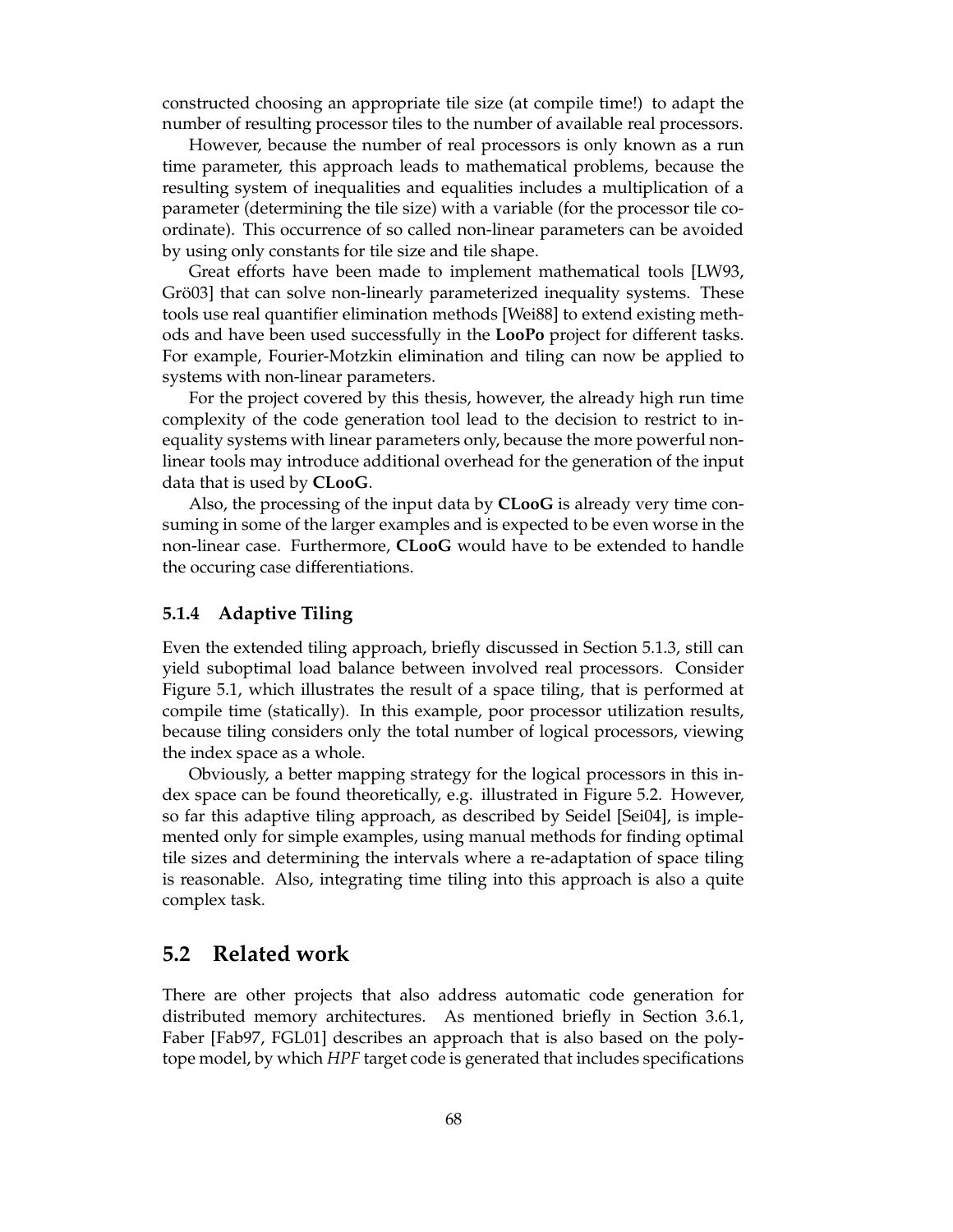

Figure 5.1: load balance problem with static tiling



Figure 5.2: better load balance using adaptive tiling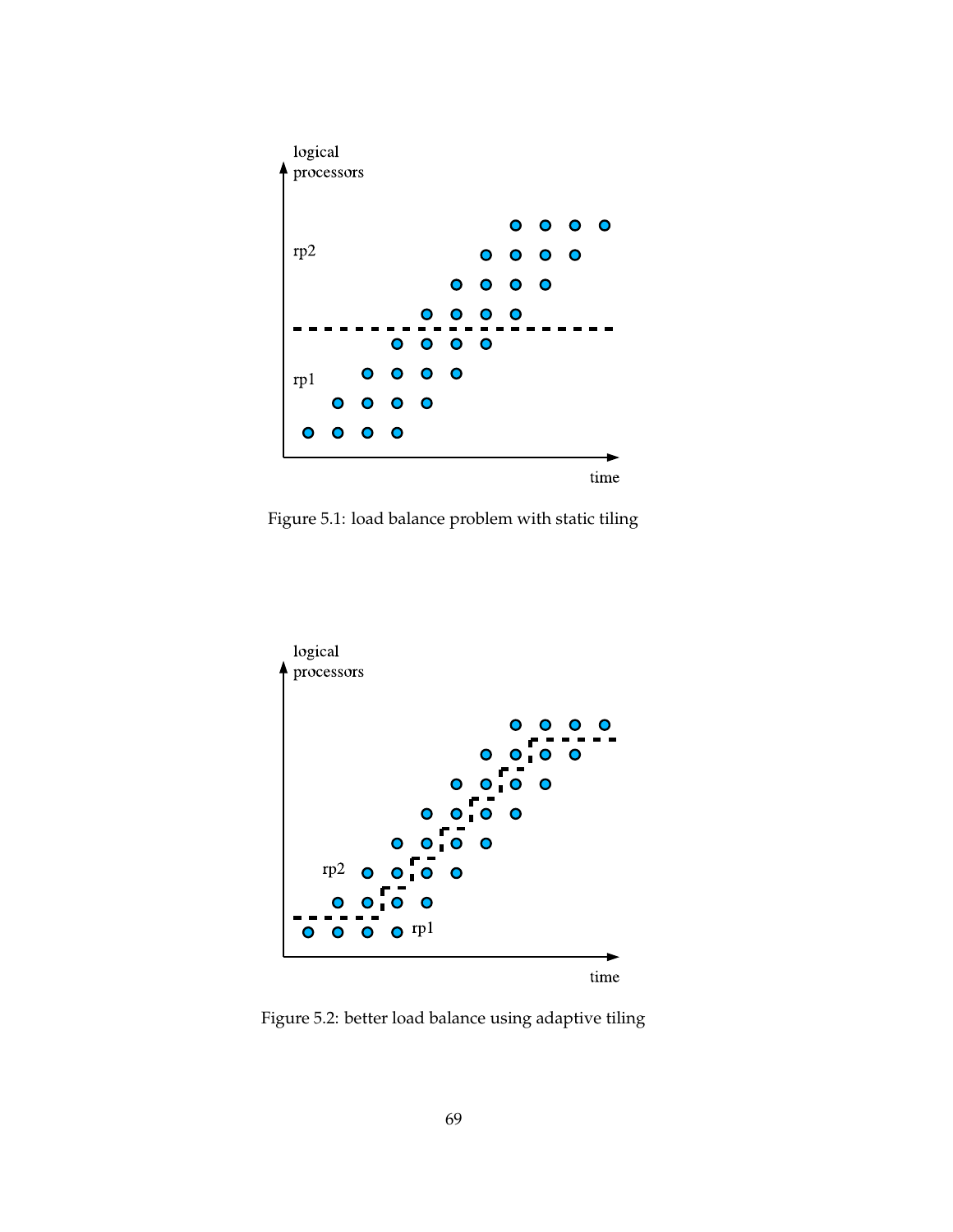of how data is distributed among processors. The *HPF* compiler then generates the required communication from this distribution annotations. However, common *HPF* compilers often fail to generate the corresponding communication code for cases that require very irregular communications.

Ferner [Fer] also describes a method of automatically deriving communication code for distributed memory architectures. This method is based on a parallelization technique of Lim and Lam [LL97] that generates so-called *partitions* of the index space from an input program. These partitions can be executed in parallel on logical processors. Ferner proposes a mapping algorithm that uses affine mappings from logical processors (partitions) to real processors and illustrates how the corresponding communication code loop nests can be obtained.

However, as opposed to the original parallelization technique described by Lim and Lam, he restricts the partitions to be one-dimensional, which limits the degree of parallelism obtained in the target program, but simplifies the code generation.

He also restricts the target programs to asynchronous parallel programs, whereas Lim and Lam's method often results in synchronous parallel target programs that feature an outer sequential loop for time steps.

In the approach described, the target program uses separate loop nests for sending, computing and receiving data, where for each partition, all required data has to be received first, then all computations of the entire partition are executed, followed by the sending of updated data to the depending partitions. The execution of overlapped polytopes for sending and receiving of data is not possible during the execution of computation operations within a partition (no *overlapping* of communication with computation). This leads to target programs that are sequential even in relatively simple examples. It also prevents the type of target programs that use pipelined parallelism as described by Lim and Lam.

### **5.3 Summary**

The code generation method described in this thesis uses **CLooG** to generate automatically efficient target code for programs that are analyzed and transformed in the polytope model, with the goal of efficient parallel target programs for distributed memory architectures.

As described in Section 3.2, the tiling method can be used to aggregate operations into larger chunks in order to achieve a coarser grained parallelism in the target program. The described communication structure uses time tiling to obtain a block structure of global time steps, during which data is aggregated in communication buffers and only communicated at the end of each global time step, thus implementing message vectorization as opposed to the communication of data at each logical time step. Because the number of global time steps can be adjusted to be significantly lower than the number of logical time steps, the overhead from startup costs can be reduced.

This communication structure makes it necessary to restrict the space-time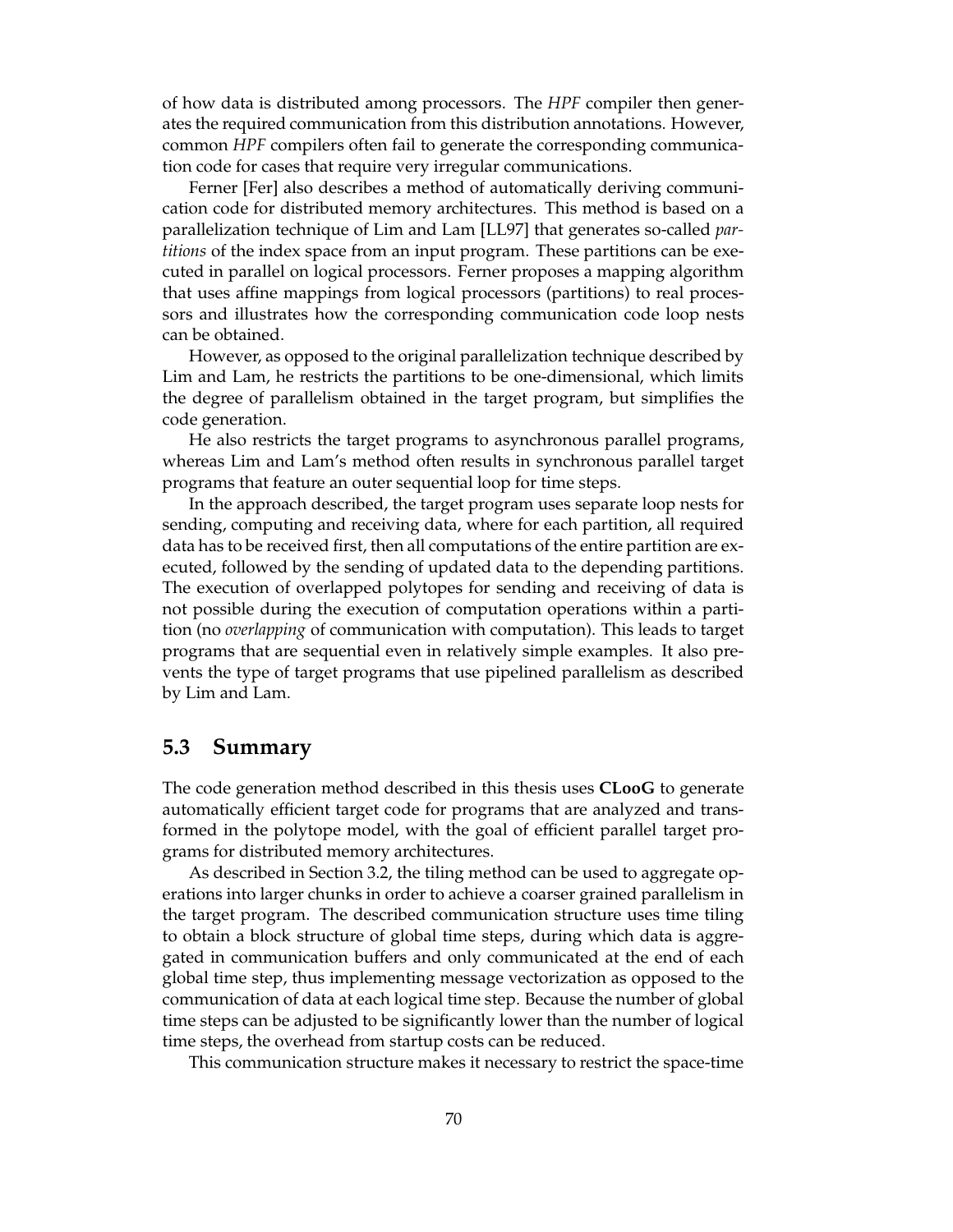transformation that is used for the target program, as described in Section 3.3 and Section 3.4.3.

The implementation uses collective operations in the synchronous parallel target program for synchronization and communication of the buffered data. A combination of *C* and *MPI* is used as target language, especially the collective operations MPI\_Alltoall and MPI\_Alltoallv.

For the generation of the target loop nest of computation and communication statements, a polytope model representation of the input program is used, in order to construct the domain descriptions required by **CLooG**, where scatter dimensions are used to implement additional scheduling and transformation tasks.

This approach has been successful for the automatical generation of target programs for small input programs, which can be executed correctly. However, when using larger sized input programs, **CLooG** fails to produce the corresponding target code, because of too much consumed memory, although newer versions of **CLooG**, which are still in development, may solve that problem.

Currently, the scanning algorithm used in **CLooG** leads to integer overflows for large tile sizes, which restricts the use of space tiling in the tested example programs. This restriction leads to a large overhead for buffer management, because, without space tiling, the destination processor (without later mapping to real processors) is given as logical processor coordinates, instead of processor tile coordinates.

Because space tiling is not used to aggregate the large number of logical processor coordinates into fewer, larger processor tile coordinates, the larger number of logical processor coordinates leads to two problems:

• In the statements for writing and unpacking of buffers, a check is performed for each destination processor coordinate, whether the corresponding real processor number is equal to the local real processor number, in order to prevent unnecessary copying of data to and from buffers.

Normally, this check is only performed for each processor tile number, but without space tiling, every single logical processor coordinate is tested, thus increasing the computation overhead, because of the far larger number of logical processor coordinates.

Although this check can be omitted, this would result in copying of every data element for every logical processor coordinate that leads to a memory access, regardless, whether the corresponding data element is locally available or not.

• In the communication statement, all seperate buffers are combined in one contiguous communication buffer that is used in the collective send operation. This merging of buffers also introduces a large overhead, if the number of seperate buffers is increased to the number of logical processor coordinates.

In order to deal with these efficiency problems, Cédric Bastoul has developed a testing version of **CLooG** that uses multiple precision integers to avoid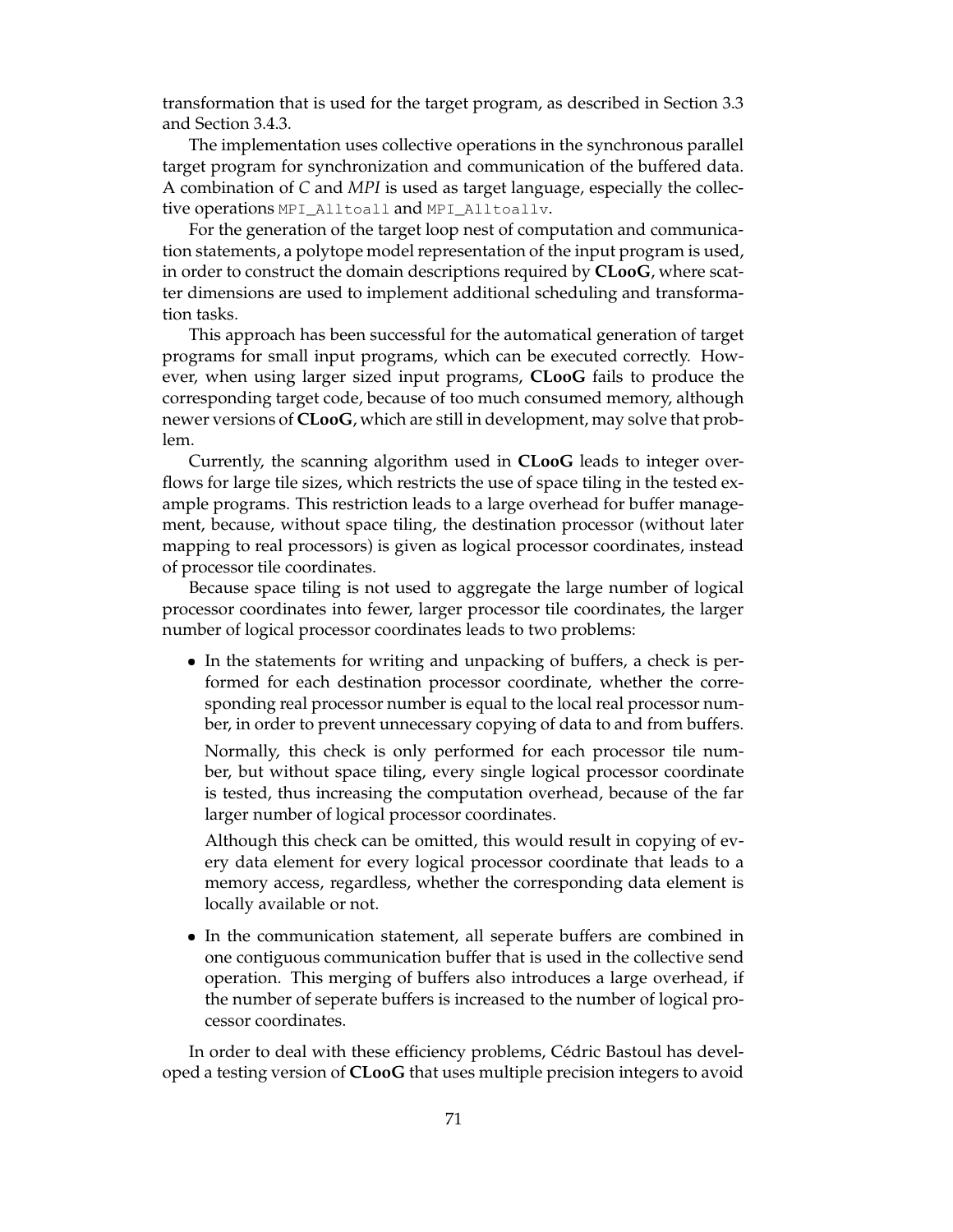the integer overflows caused by large space tile sizes. However, correctness and complexity problems with this version of **CLooG** (when used for the comparatively large input files generated during code generation) prevented the use for the examples that were tested for this thesis.

At the moment, great efforts are made by the developer of **CLooG** to improve its run time and memory efficiency and to avoid correctness problems when using multiple precision integer computations.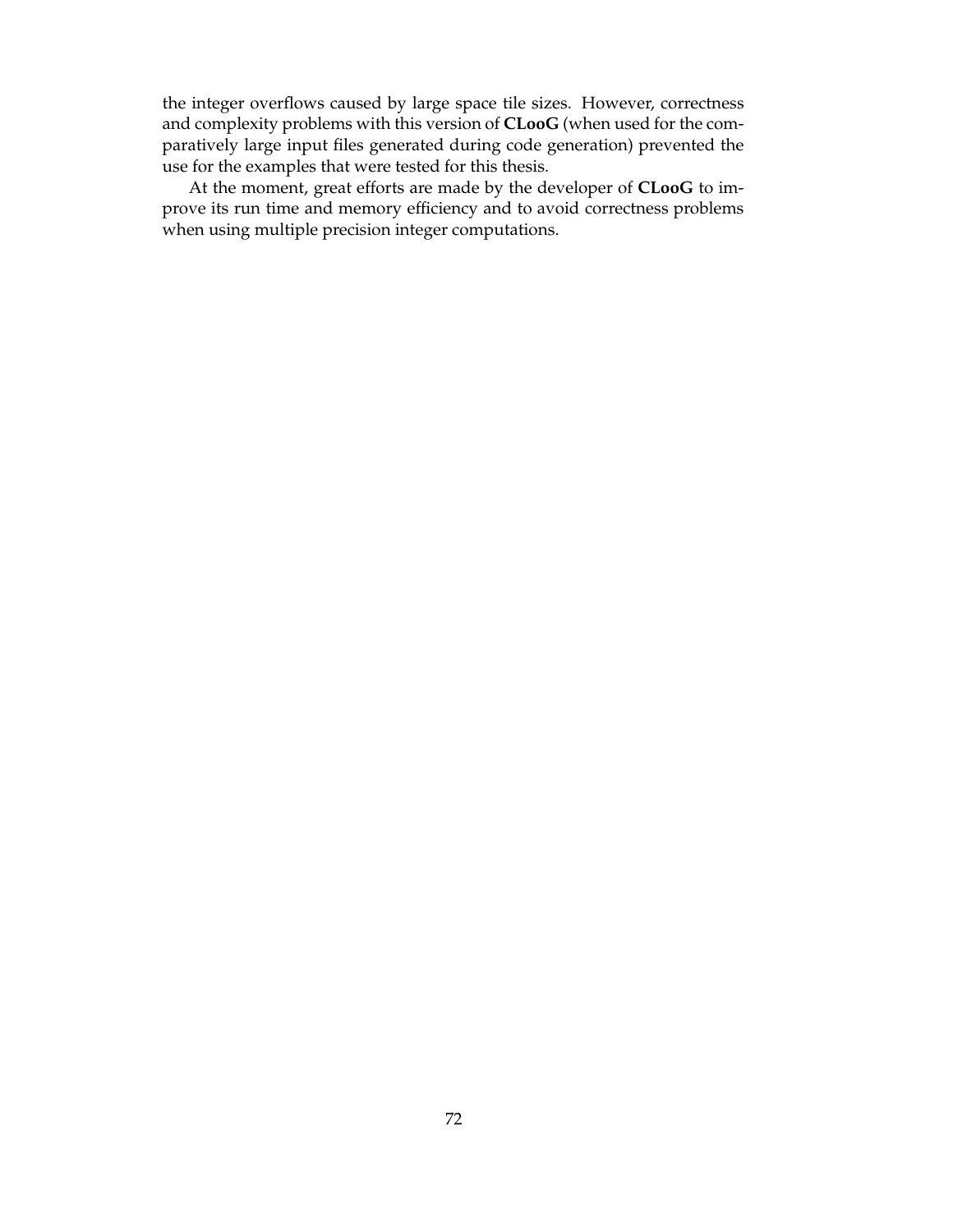## **Bibliography**

- [Ban92] Utpal Banerjee. *Loop Transformations for Restructuring Compilers: The Foundations.* Kluwer Academic Publishers, 1992.
	- [Bas] Cédric Bastoul. CLooG a loop generator for scanning Z-polyhedra.
- [Bas03] Cédric Bastoul. Efficient code generation for automatic parallelization and optimization. In *ISPDC'2 IEEE International Symposium on Parallel and Distributed Computing*, pages 23–30, Ljubjana, October 2003.
- [Cla96] Philippe Clauss. Counting solutions to linear and nonlinear constraints through ehrhart polynomials: Applications to analyze and transform scientific programs. In *International Conference on Supercomputing*, pages 278–285, 1996.
- [DE73] George B. Dantzig and B. Curtis Eaves. Fourier-motzkin elimination and its dual. *J. Comb. Theory, Ser. A*, 14(3):288–297, 1973.
- [DV94] Alain Darte and Frédéric Vivien. Automatic parallelization based on multidimensional scheduling, 1994.
- [Ell04] Nils Ellmenreich. *PolyAPM: Comparative Parallel Programming with Abstract Parallel Machines*. PhD thesis, FMI, 2004.
- [Fab97] Peter Faber. Transformation von shared-memory-programmen zu distributed-memory-programmen, 1997. Diploma thesis.
- [Fea92] Paul Feautrier. Some efficient solution to the affine scheduling problem, part I, one dimensional time. *Int. J. of Parallel Programming*, 21(5):313–348, 1992.
	- [Fer] Clayton Ferner. Revisiting communication code generation algorithms for message-passing systems. *JPEDS*. Submitted.
- [FGL01] Peter Faber, Martin Griebl, and Christian Lengauer. Issues of the automatic generation of HPF loop programs. In Samuel P. Midkiff, José E. Moreira, Manish Gupta, Siddharta Chatterjee, Jeanne Ferrante, Jsn Prins, William Pugh, and Chau-Wen Tseng, editors, *13th Workshop on Languages and Compilers for Parallel Computing (LCPC 2000)*, Lecture Notes in Computer Science 2017, pages 359–362. Springer-Verlag, 2001.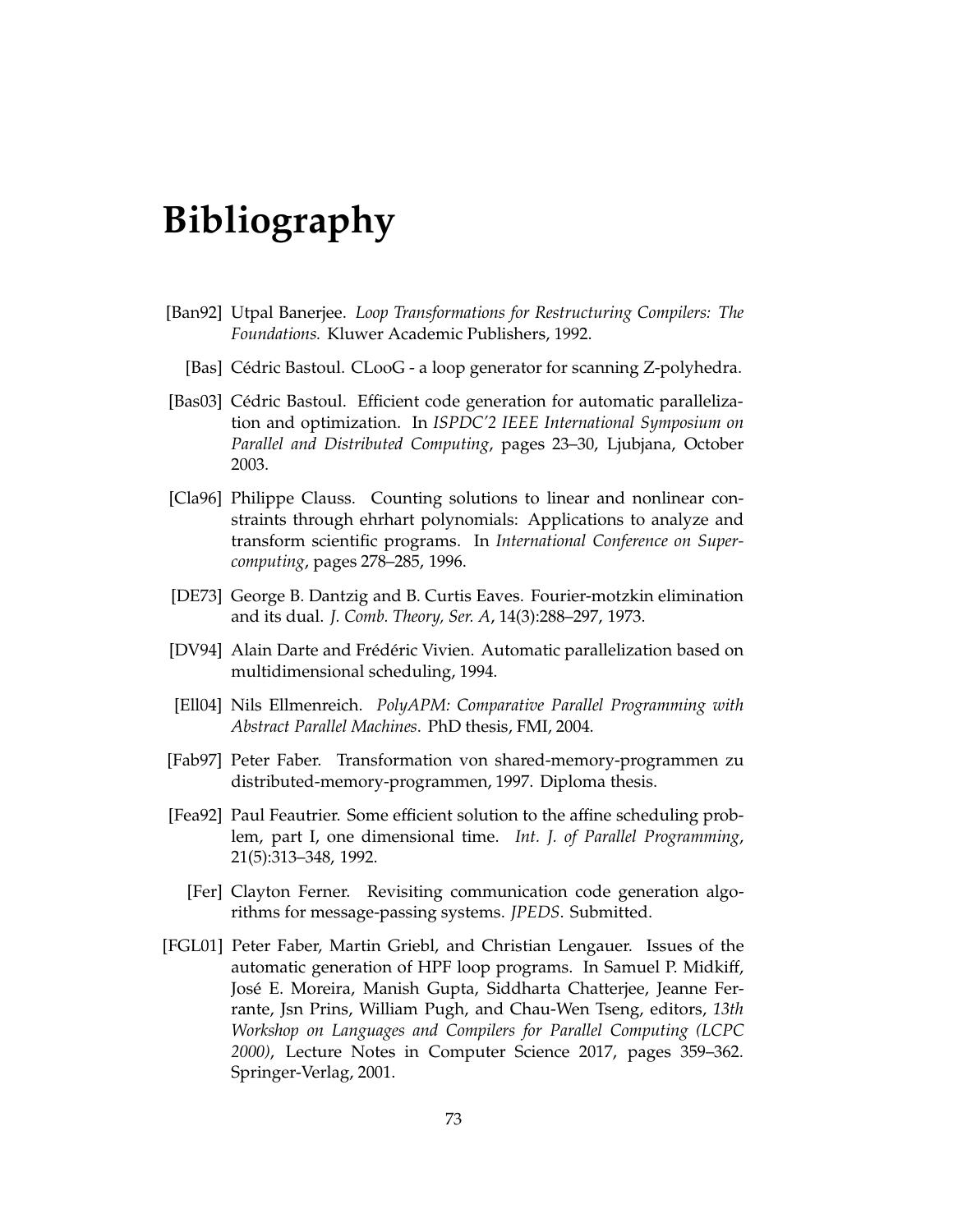- [Fly66] Michael J. Flynn. Very high-speed computing systems. *Proc. IEEE*, 54(12):1901–1909, December 1966.
- [GFG02] Martin Griebl, Paul Feautrier, and Armin Größlinger. Forward communication only placements and their use for parallel program construction. In *Languages and Compilers for Parallel Computing, 15th International Workshop, LCPC'02*, Lecture Notes in Computer Science 2481. Springer-Verlag, 2002. To Appear.
- [Gri04] Martin Griebl. *Automatic Parallelization of Loop Programs for Distributed Memory Architectures*. University of Passau, 2004. Habilitation thesis.
- [Grö03] Armin Größlinger. Extending the polyhedron model to inequality systems with non-linear parameters using quantifier elimination, 2003. Diploma thesis.
- [KMW67] Richard M. Karp, Raymond E. Miller, and Shmuel Winograd. The organization of computations for uniform recurrence equations. *J. ACM*, 14(3):563–590, July 1967.
- [Lam74] Leslie Lamport. The parallel execution of DO loops. *Comm. ACM*, 17(2):83–93, February 1974.
- [Len93] Christian Lengauer. Loop parallelization in the polytope model. In E. Best, editor, *CONCUR'93*, Lecture Notes in Computer Science 715, pages 398–416. Springer-Verlag, 1993.
- [LL97] Amy W. Lim and Monica S. Lam. Maximizing parallelism and minimizing synchronization with affine transforms. In *Proceedings of the Twenty-fourth Annual ACM Symposium on the Principles of Programming Languages*, Paris, France, 1997.
- [LW93] Rüdiger Loos and Volker Weispfenning. Applying Linear Quantifier Elimination. *The Computer Journal*, 36(5):450–462, 1993. Special issue on computational quantifier elimination.
- [Mes94] MPI: A message-passing interface standard. Technical Report UT-CS-94-230, 1994.
- [MPI96] Message Passing Interface Forum MPIF. MPI-2: Extensions to the Message-Passing Interface. Technical Report, University of Tennessee, Knoxville, 1996.
	- [Ope] OpenMP open specifications for multi processing. http://www.openmp.org/drupal/.
- [PL01] Cherri M. Pancake and Christian Lengauer. High-performance java introduction. *Commun. ACM*, 44(10):98–101, 2001.
- [PZ97] Michael Philippsen and Matthias Zenger. JavaParty transparent remote objects in Java. *Concurrency: Practice and Experience*,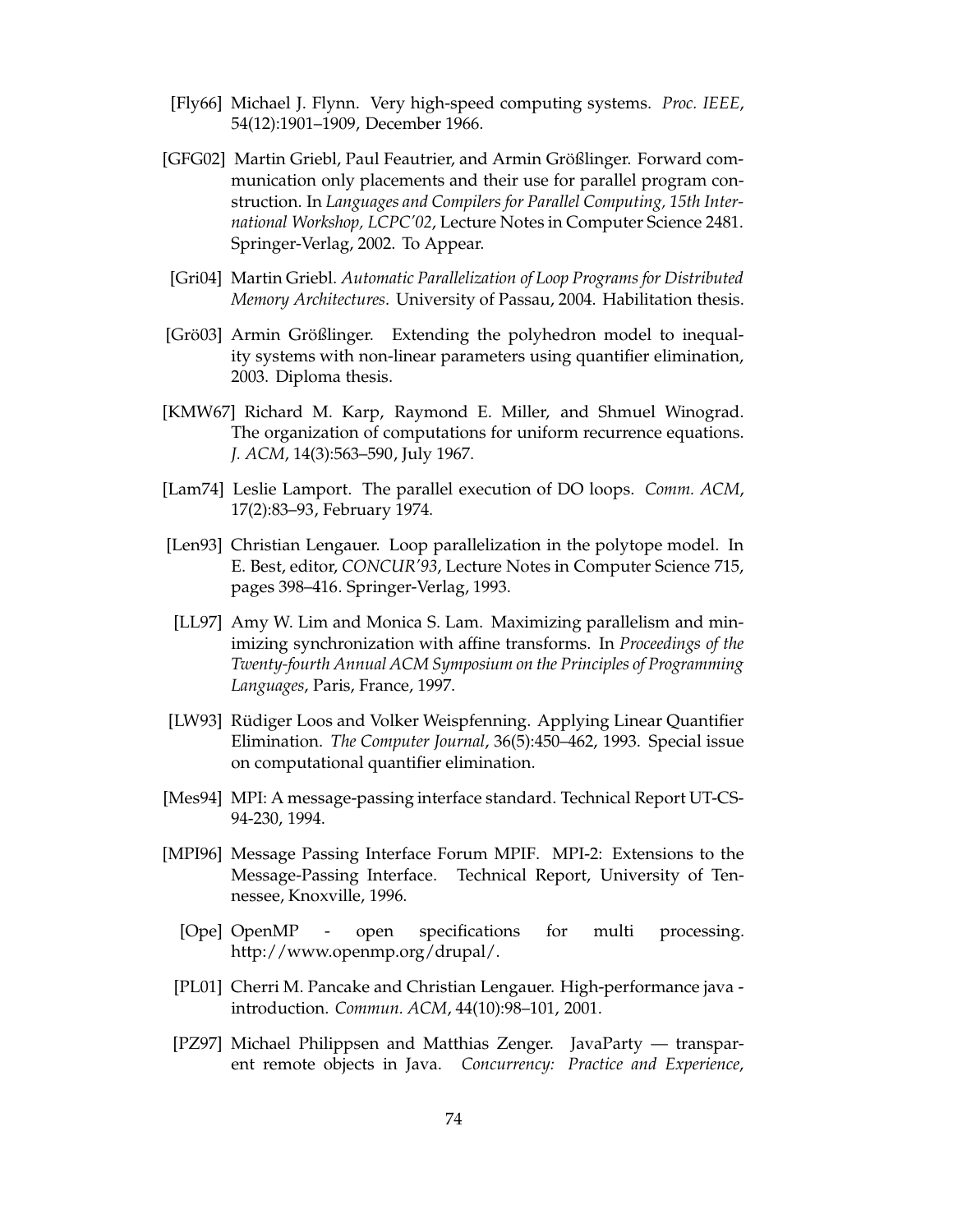9(11):1225–1242, November 1997. Special Issue: Java for computational science and engineering — simulation and modeling II.

- [QRW00] Fabien Quilleré, Sanjay Rajopadhye, and Doran Wilde. Generation of efficient nested loops from polyhedra. *International Journal of Parallel Programming*, 28(5):469–498, October 2000.
- [Qui04] Michael J. Quinn. *Parallel Programming in C with MPI and OpenMP*. McGraw-Hill, 2004.
	- [Rab] Tilman Rabl. Volume calculation and estimation of parameterized integer polytopes. Diploma thesis. To Appear.
- [Sei04] Georg Seidel. Methods for adaptive tiling in the polyhedron model, 2004. Diploma thesis.
- [TL03] Douglas Thain and Miron Livny. Building reliable clients and servers. In Ian Foster and Carl Kesselman, editors, *The Grid: Blueprint for a New Computing Infrastructure*. Morgan Kaufmann, 2003.
- [Wei88] Volker Weispfenning. The Complexity of Linear Problems in Fields. *Journal of Symbolic Computation*, 5(1&2):3–27, February–April 1988.
- [Wet95] Sabine Wetzel. Automatic code generation in the polytope model, November 1995. Diploma thesis.
- [YSP<sup>+98]</sup> Kathy Yelick, Luigi Semenzato, Geoff Pike, Carleton Miyamoto, Ben Liblit, Arvind Krishnamurthy, Paul Hilfinger, Susan Graham, David Gay, Phil Colella, and Alex Aiken. Titanium: a high-performance Java dialect. *Concurrency: Practice and Experience*, 10(11–13):825–836, September 1998. Special Issue: Java for High-performance Network Computing.